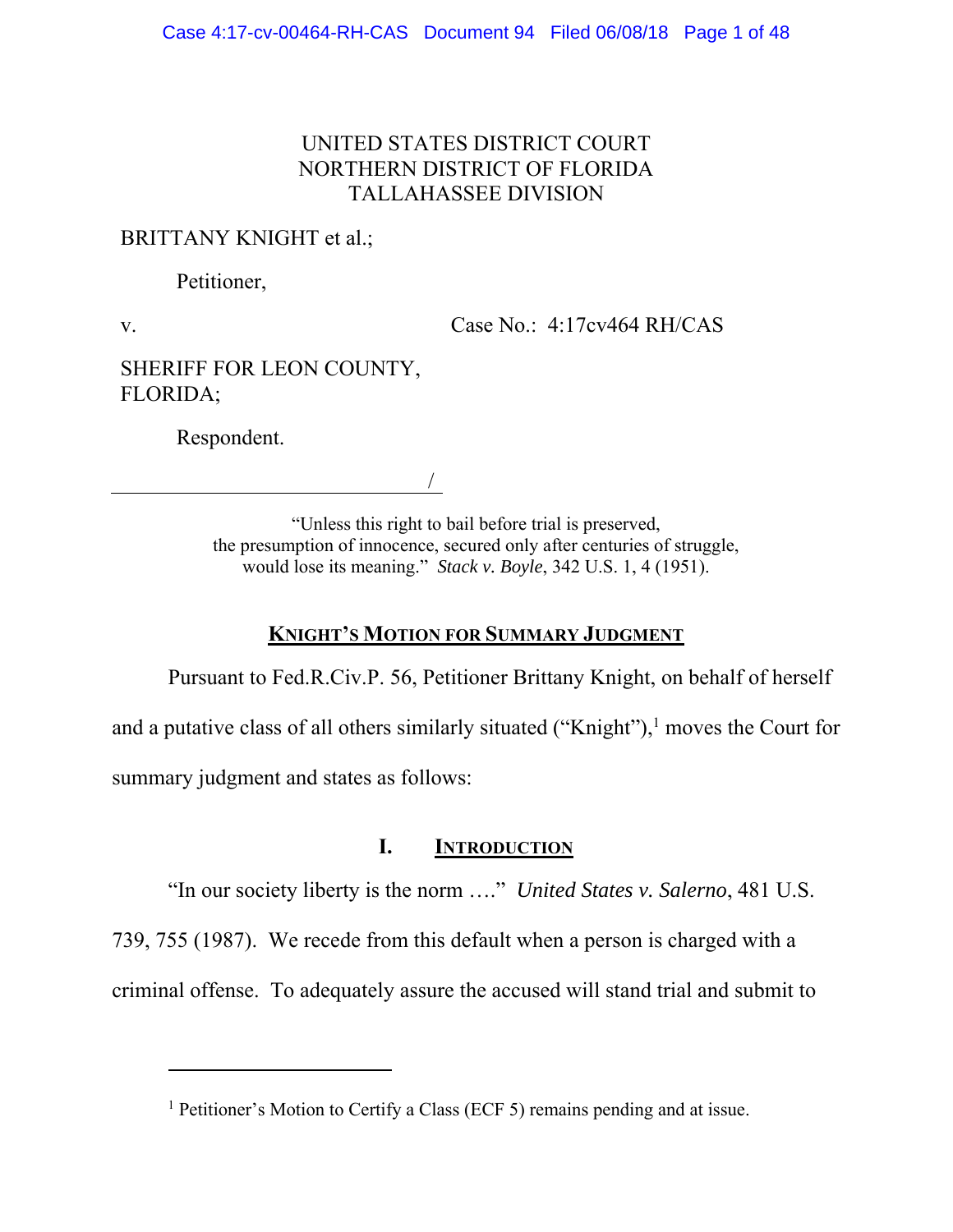sentence if found guilty, we permit minor intrusions on liberty. A monetary penalty may assure the accused does not flee justice. This monetary bail must be designed to reasonably assure the government's legitimate interest and set no higher. When monetary bail only deprives the pocketbook, courts enjoy wide discretion in setting it. For an accused who can afford the monetary bail, she largely retains her freedom.

When an accused cannot afford the monetary bail, the calculus categorically changes. We no longer ask what monetary penalty will adequately assure a presence at trial. The imposition of an unaffordable monetary bail deprives liberty altogether. Thus, the question becomes whether the unaffordable monetary bail is so necessary to justify pretrial detention. Our Constitution demands that the government has a need for pretrial detention—that no less-restrictive alternative will suffice. Our Constitution demands that the government establish this need with clear and convincing proof at an appropriate hearing. In this way, "detention" prior to trial or without trial is the carefully limited exception." *Salerno*, 481 U.S. at 755.

However, in Leon County, over 165 people accused of a criminal offense remain jailed pretrial because they cannot afford the imposed monetary bail. The accused's ability to pay is rarely investigated; and with no known exception, the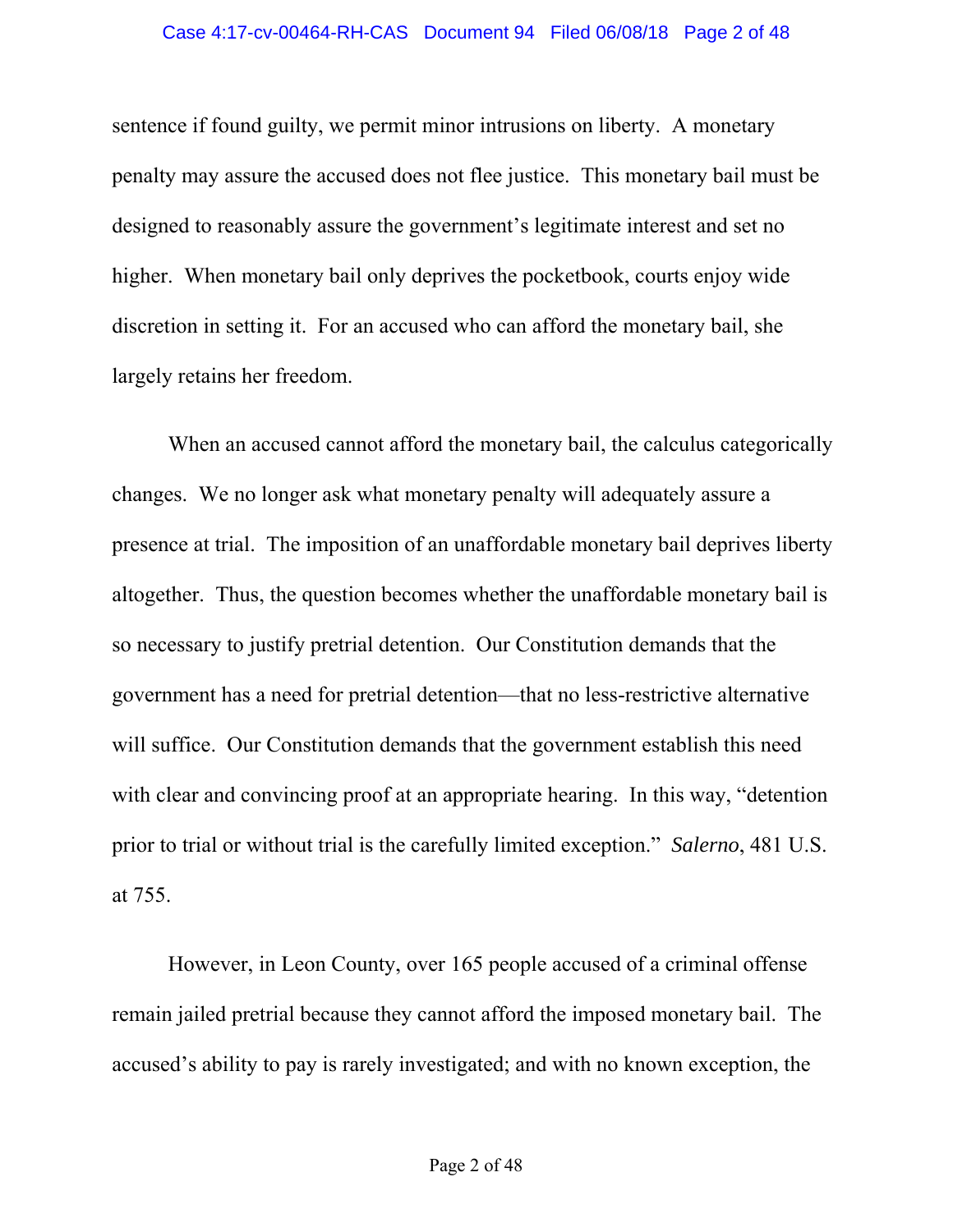court does not explicitly decide whether the monetary bail is affordable. The government does not establish and the court does not determine the need for the pretrial detention, much less through clear and convincing evidence at an adequate hearing. As a result of these substantive and procedural shortfalls, the Respondent Sheriff for Leon County, Florida ("Sheriff"), detains accused inmates without due process in violation of the Fourteenth Amendment to the U.S. Constitution.

### **II. STATEMENT OF MATERIAL FACTS**

Pursuant to the Scheduling Order (ECF 25)<sup>2</sup>,  $\P$  7(B), Knight submits the following statement of material facts:

## **A. Numerous inmates are held on unaffordable monetary bail**

At any one time, over 165 presumptively innocent persons in the Leon County jail ("Jail") are (a) Florida residents, (b) detained awaiting trial, and (c) eligible for pretrial release upon satisfaction of monetary bail. *See Inmates with Open Charges* (ECF 93-14 through 93-17) (numbering in handwriting over 165 Jail inmates with a listed monetary bail amount for each charge<sup>3</sup> on specific days

 $2$  "ECF" refers to the docket entry of the document filed with the Court.

<sup>&</sup>lt;sup>3</sup> In some instances, "NINF" is listed in place of a bond amount to indicate that the prosecutor filed a "No Information," dismissing the charge.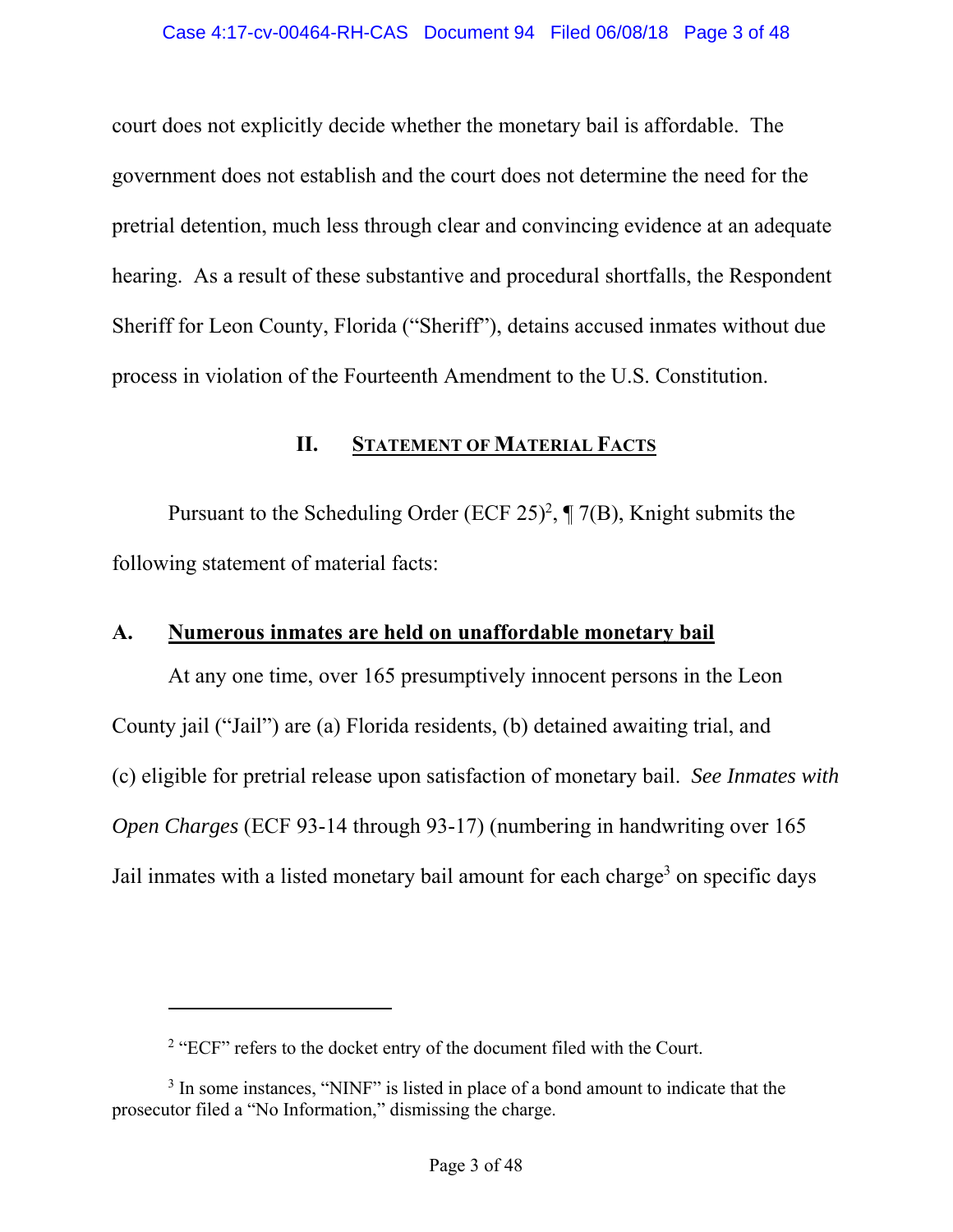within four identified months (Dec. 2017 – Mar. 2018));<sup>4</sup> see also Sheriff's Admission (ECF 93-12), No. 23 (admitting 100 persons). They could get out of jail once they satisfy the monetary bail. Of these 165 persons, the vast majority also cannot afford the monetary bail and thus constitute the putative class. Pet. (ECF 1), ¶ 34 (defining the class). An accused would rarely if ever choose to remain detained, if she could buy her freedom.<sup>5</sup> Thomas<sup>6</sup> Decl. (ECF 5-1),  $\P$  2(e). In this way, an unaffordable bail results in pretrial detention for over a hundred of pretrial inmates in the Jail.

-

<sup>6</sup> Andy Thomas is the elected Public Defender for Florida's Second Judicial Circuit. Thomas Decl. (ECF 5-1), ¶ 1. He has represented numerous clients at first appearance over his two decades of work in the Circuit. Thomas Dep. (ECF 93-8), 73:10-12. He handled all weekday first appearances for the public defender for six to eight months. *Id*., at 50:10-11. He confirmed with people in his office that first appearances had not changed for his declaration. *Id*., at 83:6-22. He has not handled first appearance since 2016. *Id*., at 98:2. Although he has not handled a first appearance since 2016, he has witnessed them and discussed them with his assistants to guide their practice and the private bar. *Id*., at 184:7–186:4.

<sup>4</sup> *See* Zamora's Decl. (ECF 47-1), ¶¶ 2-3 (describing how these inmates may be identified).

<sup>5</sup> The Sheriff believes a significant number of pretrial inmates eligible for release *prefer* pretrial detention over release. Sheriff's Interrog. Ans. (ECF 93-13), No. 24. Yet, really only a small minority *choose* to stay jailed. Thomas Dep. (ECF 93-8), 108:1–109:23, 112:11-18, 133:5- 20. Indeed, most Jail inmates are indigent and represented by the public defender and thus likely cannot afford the monetary bail. Thomas Dep., 122:11–123:1. Whether the number is over 165 or some number slightly less, the Sheriff admits the class is sufficiently numerous to satisfy Rule 23(a)(1). Sheriff's Admission (ECF 93-12), No. 20; Sheriff's Resp. to Class Certification (ECF 69) at 28.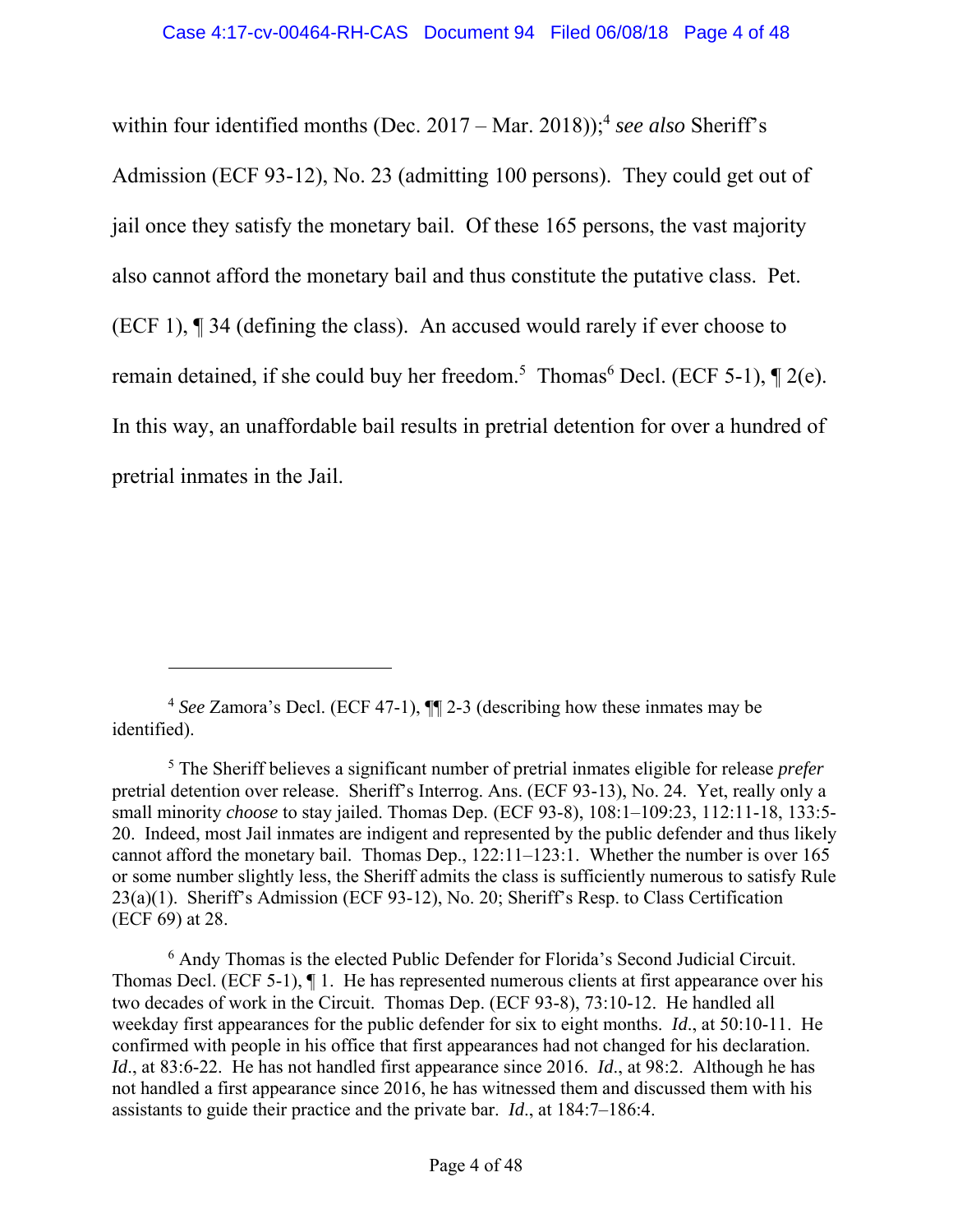# **B. Florida authorizes orders of pretrial detention — Leon County simply imposes unaffordable bail**

## **1. Pretrial detention statute**

Florida law permits the government to directly detain an unmanageable criminal defendant subject to substantive and procedural requirements. Fla. Const., art. I, § 14. The government must establish its need for pretrial detention that "no conditions of release will reasonably" assure public safety or the defendant's appearance at subsequent proceedings.<sup>7</sup> § 907.041(4)(c), Fla. Stat. The government must establish this need "beyond a reasonable doubt" at an appropriate hearing. Fla.R.Crim.P. 3.132(c)(1).

However, prosecutors in Leon County seek this de jure pretrial detention in only a handful of cases annually. Cuzzort<sup>8</sup> Dep. (ECF 93-5), at  $35:3-7$ ; 49:18-21. Instead, prosecutors detain unmanageable pretrial inmates through the imposition of an unaffordable bail. Cuzzort Dep., 48:3-19; Thomas Decl. (ECF 5-1), ¶ 4; Thomas Dep. (ECF 93-8), 140:3-8. This is understandable: Effectuating pretrial detention through unaffordable bail is easier than satisfying the strictures of the

 $7$  Florida law also authorizes detention orders of those charged with a life or capital offense or arrested for a new crime while on pretrial release. *State v. Arthur*, 390 So. 2d 717, 717 (Fla. 1980); § 903.0471, Fla. Stat.

<sup>&</sup>lt;sup>8</sup> Erin Cuzzort is a state prosecutor in Leon County. She testified as the State Attorney's Rule 30(b)(6) designee. She has handled "thousands" of bail hearings in Leon County in state court. Cuzzort Dep., 65:16-18.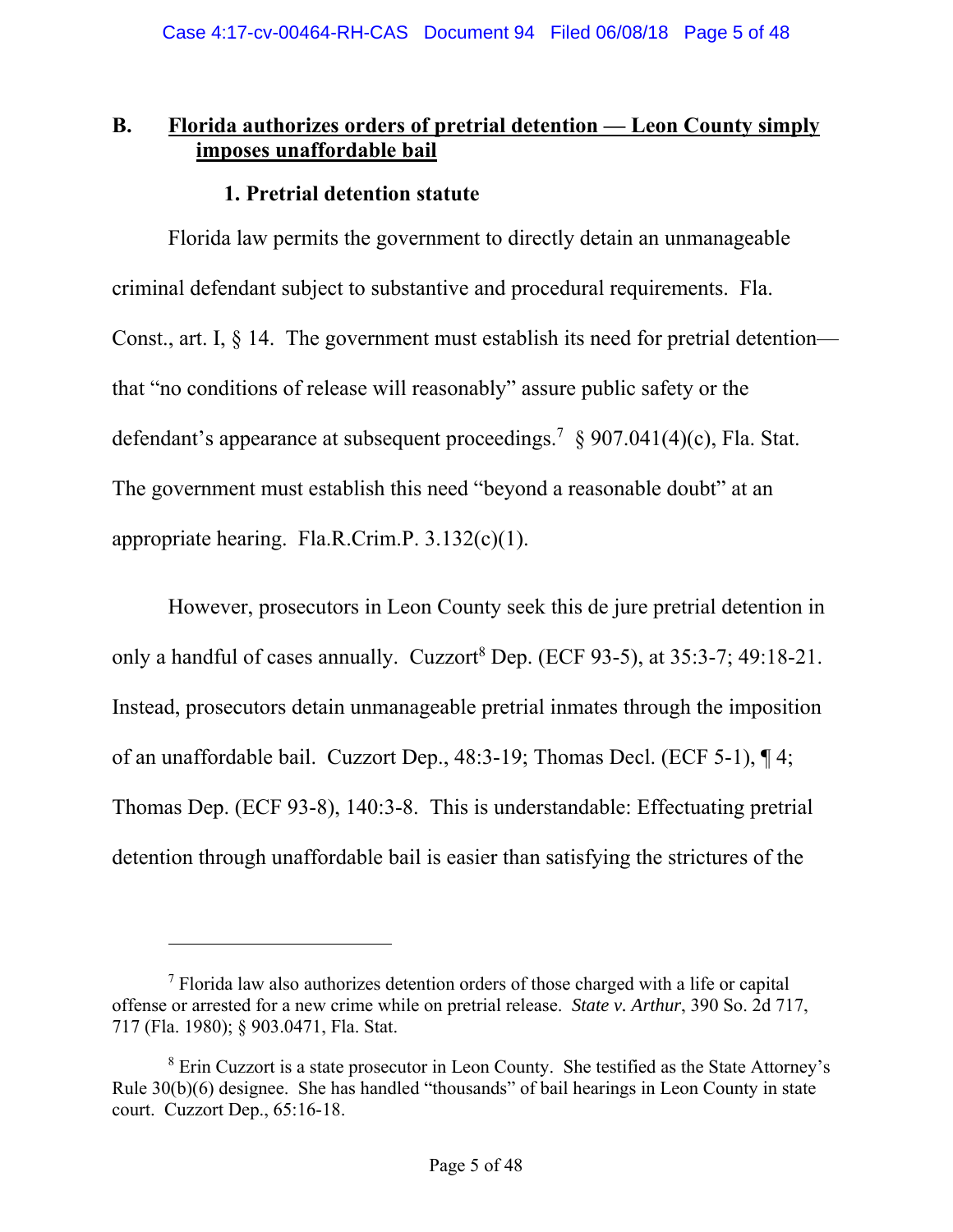pretrial detention statute. Cuzzort Dep., 49:10-16. The government achieves the same pretrial detention without the due process hurdles.

## **2. Indifference to resulting detention**

Even when monetary bail is imposed without an intent to detain, it is often unaffordable and results in pretrial detention nonetheless. A summary of cases opened in 2017 shows that nearly half of the accused who were eligible for release upon satisfaction of a monetary bail imposed at first appearance were still detained five days later. Baggs's Decl. (ECF 82), ¶ 26.

In 2017, the clerk opened 7,269 cases in the CF, MM, CT and HV divisions<sup>9</sup> in which an arrest was made at some point in the case.<sup>10</sup> Baggs's Decl.,  $\P$  13. The cases include 14,512 individual charges. *Id*., ¶ 14. For each charge, Knight's

<sup>&</sup>lt;sup>9</sup> These are criminal divisions. "CF" means felony; "MM" means misdemeanor; and "CT" means criminal traffic. Fla.R.Jud.Admin. 2.245(b); Fla. Supreme Court Administrative Order, *Uniform Case Numbering System* (Dec. 3, 1998) at 4, http://www.flcourts.org/core/fileparse.php/255/urlt/AO\_Uniform\_Case\_Numbering\_12-03-98 amended.pdf. "HV" denotes the clerk's cases created for holds based on probable cause of a violation of probation in another county. Bauman's Decl. (ECF 82-4), ¶ 3(a).

Civil (CA and CT) and domestic relations (DR) cases were excluded from Baggs's review, although occasional arrests occur in these divisions, e.g., contempt of court. Baggs's Decl. (ECF 82), ¶ 12.

 $10$  The Clerk for Leon County provided Knight an extract of cases created or opened in which an arrest was made at some point in the case. *See* Bauman's Decl. (ECF 82-4) at 1, ¶ 3(a) (detailing the cases included in the extract). Baggs downloaded and summarized the case information in this extract. Baggs Decl. (ECF 82), ¶¶2-3. The case information Baggs summarized was filed at ECF 84.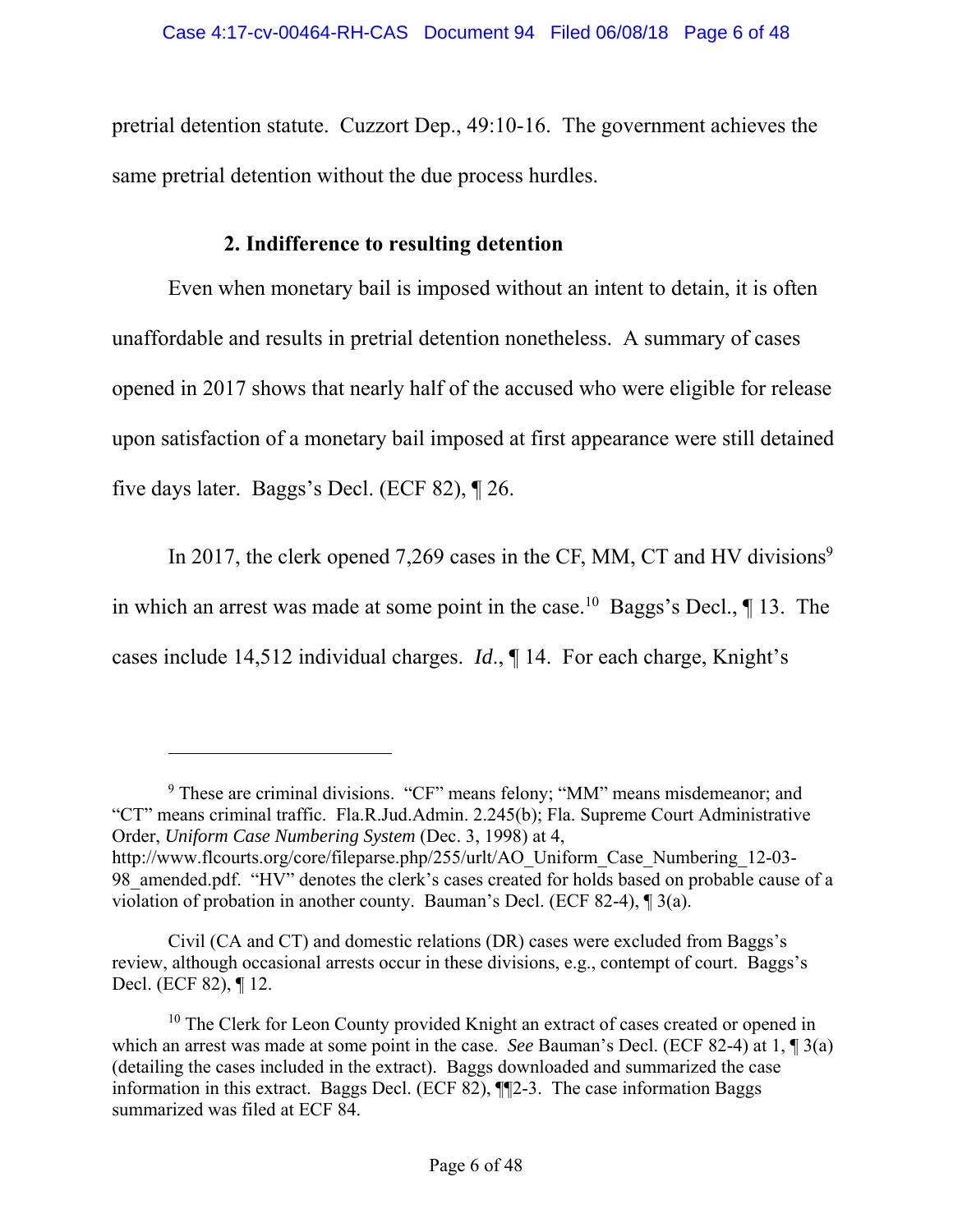summary witness John Baggs recorded four things in Exhibit 1 (ECF 82-1). (1) Under "First Appearance Result," he recorded the monetary bail amount, if any, $^{11}$  imposed at a first appearance held shortly after the case opening, otherwise, he left the field blank. Baggs's Decl., ¶ 17. (2) Under "Detention Status," he recorded whether the accused remained detained 5 days after the case was opened. *Id.*, 123. (3) Under "Holds," he recorded whether at the time of first appearance the person was denied bail in previously filed case (VOP or violation of pretrial release terms), had an out-of-county arrest warrant, or was already in jail on another case. *Id*., ¶¶ 18-21. (4) Under "Attorney," Baggs recorded the most recent attorney assigned to the case was a private counsel or one provided by the government. *Id*., ¶ 22.

Of course, release is an all-or-nothing affair. Satisfying bail for one charge, but not all, does not result in release. Accordingly, Baggs aggregated the charges in all cases opened on the same day against a single defendant to provide a comprehensive picture of her barrier to release. Combining these charges, he

 $11$  If the court ordered pretrial release without monetary bail (e.g., release on own recognizance (ROR) or supervised pretrial release), Baggs recorded a de minis amount (\$0.0001) to distinguish these instances from those in which no bail was imposed at first appearance, e.g., when the accused was released prior to first appearance. Likewise, to indicate circumstances where the court denied bail, Baggs recorded an incredibly high amount (\$987,654,321). Baggs Decl., ¶ 17.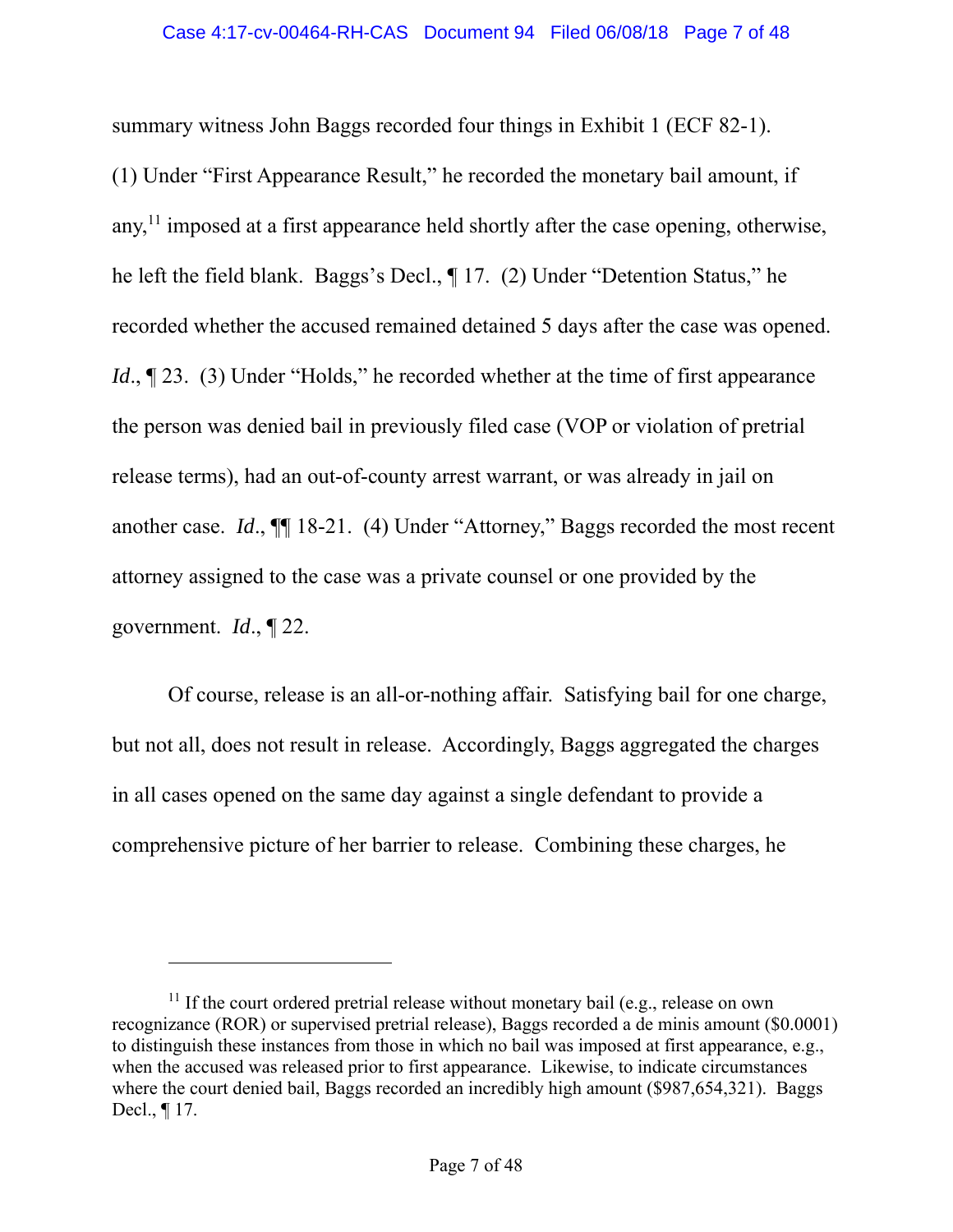found there were 7,000 same-day-charge-combinations of arrested criminal defendants in 2017. Baggs Decl. (ECF 82), ¶ 15. And for each combination, Baggs aggregated his notations from Exhibit 1 (ECF 82-1). In Exhibit 2 (ECF 82- 2) he added together the individual bail amounts ("Sum of First Appearance Results") and noted whether the clerk recorded a result from first appearance in every charge ("First Appearances Occurred"), the accused was released within 5 days on all charges (otherwise noting "detained") ("Aggregate Detention Status"), her attorney was a public defender on a single charge ("Overall Attorney"), and whether any holds thwarted release on the current Leon County charges ("Any Holds"). Baggs Decl., ¶ 25. Based on the aggregate bail amount, Baggs also recorded under "Bail Determination" whether bail was denied on any charge ("No Bail Imposed") or whether no monetary bail was ever required at first appearance ("Bail Denied"), otherwise he recorded "Bail Assessed." *Id*.

Of these 7,000 aggregated combinations from 2017, Baggs found 2,148 involved an accused who was eligible for pretrial release upon satisfaction of a monetary bail imposed at first appearance. Baggs's Decl. (ECF 82), ¶ 26. Of these 2,148 accused, 44% (936/2,148) remained detained 5 days after the case was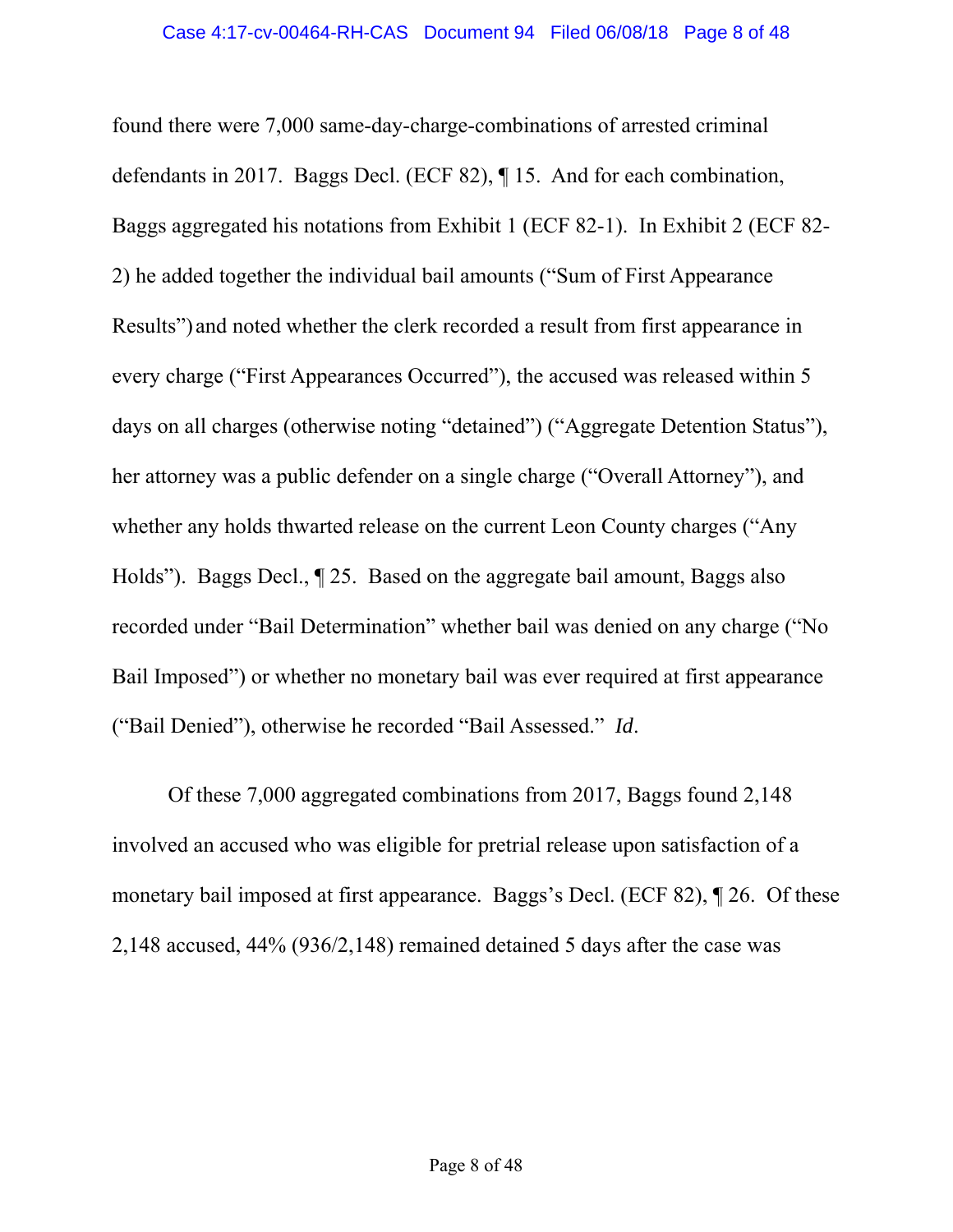opened.12 *Id*.; *see also* Exhibit 3 (ECF 82-3). Most were indigent. Strikingly, those who could not afford a private attorney were twice as likely to be detained  $(52\% (828/1, 584))$  compared to those who could afford a private attorney  $(19\%$ (97/523)). *Id*. This suggests, unsurprisingly, that indigency for purposes of counsel correlates with an inability to satisfy a monetary bail.

Therefore, whether by intent or indifference, the state court routinely imposes a monetary bail that is unaffordable and results in pretrial detention.

### **C. Monetary bail determinations in Leon County**

In Leon County state courts, the bail determination—largely done at first appearance—is constitutionally inadequate. The accused's ability to afford the monetary bail is routinely disregarded and rarely if ever decided. The government does not justify any need for the likely detention following the imposition of an unaffordable monetary bail, much less with clear and convincing proof.

### **1. First appearance**

 $\overline{a}$ 

The vast majority of bail determinations occur at first appearance. Cuzzort Dep. (ECF 93-5), 14:5-8. Those who request a bail rehearing remain jailed at a

<sup>&</sup>lt;sup>12</sup> Notably, 60% of the 936 detained accused were black. ECF 82-2. However, according to the U.S. Census, blacks compromise only 32% of Leon County's population. Accordingly, blacks are detained pretrial on an unaffordable at over twice the rate of others.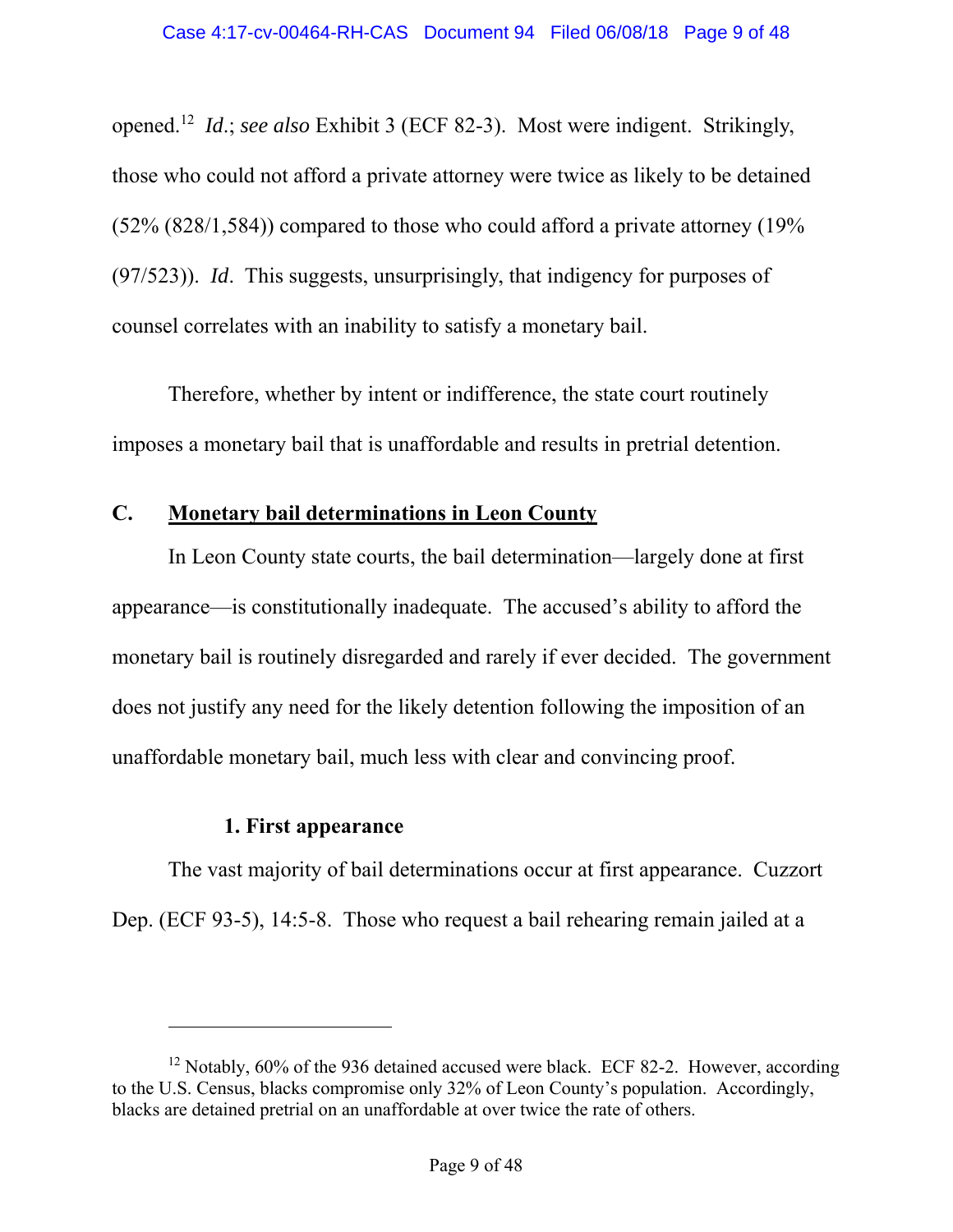minimum while her attorney confers with her, prepares and files a motion to modify the bail, and schedules it. The court usually hears the motion some weeks later. Beard<sup>13</sup> Dep. (ECF 93-2), 55:4-15 (2 weeks); Thomas Dep. (ECF 93-8), 61:19-24, 103:13-15 (2-3 weeks); Hankinson Dep. (ECF 93-6), 48:13-21 (no more than 2 weeks). However, even within these first few weeks, the accused has often already incurred the collateral consequences of pretrial detention. Thomas Dep., 103:13-20 (job and housing loss). The court rarely grants motions to reduce monetary bail. Beard Dep., 27:6-14; Thomas Dep., 61:19–63:2, 99:20-23. Habeas relief is rarely granted. Beard Dep.,  $44:13-45:4$ , PD-30(b)(6) Dep.<sup>14</sup> (ECF 93-9), 25:13-15. Consequently, the bail imposed at first appearance generally remains the same throughout the duration of the accused's case. Cuzzort Dep., 87:15-20. Unless the accused as some initial luck, the bail determination at first appearance is dispositive for the entire case.

Five Leon County Court judges conduct first appearance hearings Monday through Friday for a given week on a 5-week rotation: Judges Aikens, Ashenafi-

l

<sup>&</sup>lt;sup>13</sup> Allen Beard is an assistant public defender. He represented Knight before the state trial court in the underlying criminal case.

<sup>14</sup> Andy Thomas, *see supra,* note 6, designated himself as the Public Defender's Rule 30(b)(6) designee. To differentiate Thomas's individual deposition from his designee deposition, Knight identifies the second as "PD-30(b)(6) Dep."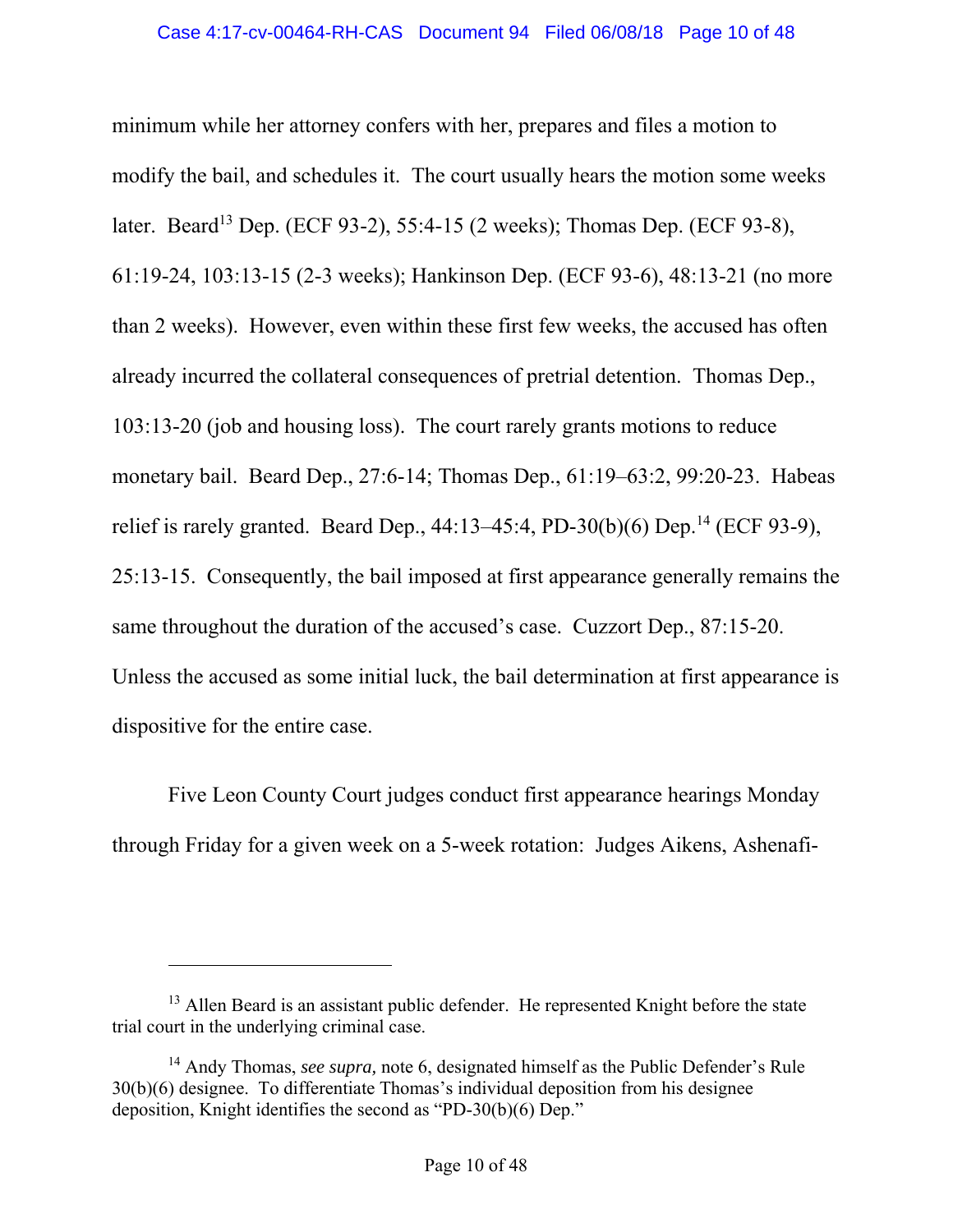Richardson, Everett, Flury, and Smith. Cuzzort Dep. (ECF 93-5), 77:13–78:1; *see also Second Judicial Circuit's Circuit and County Judge Assignments*, Admin. Order 2016-03 (2nd Amended) (ECF 83 at 9) (listing judges). Weekend duties are handled by all judges throughout the Second Circuit on rotation. Cuzzort Dep., 78:2-13.

In Leon County, an accused's first appearance court occurs the morning after arrest. Campbell<sup>15</sup> Dep. (ECF 93-4), 15:16-20; Cuzzort Dep., 79:10-14; Fla.R.Crim.P. 3.130(a). The hearings follow a routine. Campbell Dep., 41:8-14. First, the court reviews the accused's financial affidavit and appoints the public defender as necessary. Fla. R. Crim. P.  $3.130(c)(1)$ . Second, the court determines whether probable cause supports an unwarranted arrest. Fla. R. Crim. P. 3.133(a)(1). Third, the court determines whether the accused is eligible for pretrial release, and if so, its conditions, including monetary bail. On average, an individual's first appearance lasts less than 3½ minutes. Zamora Decl. (ECF 83),  $\P 7(i)$ .

<sup>&</sup>lt;sup>15</sup> Christina Campbell is a senior pretrial release officer with Leon County. Campbell Dep., 7:6-7. For the last two years, she has attended every first appearance during the workweek aside from vacations and sick days. Campbell Dep., 19:3-7.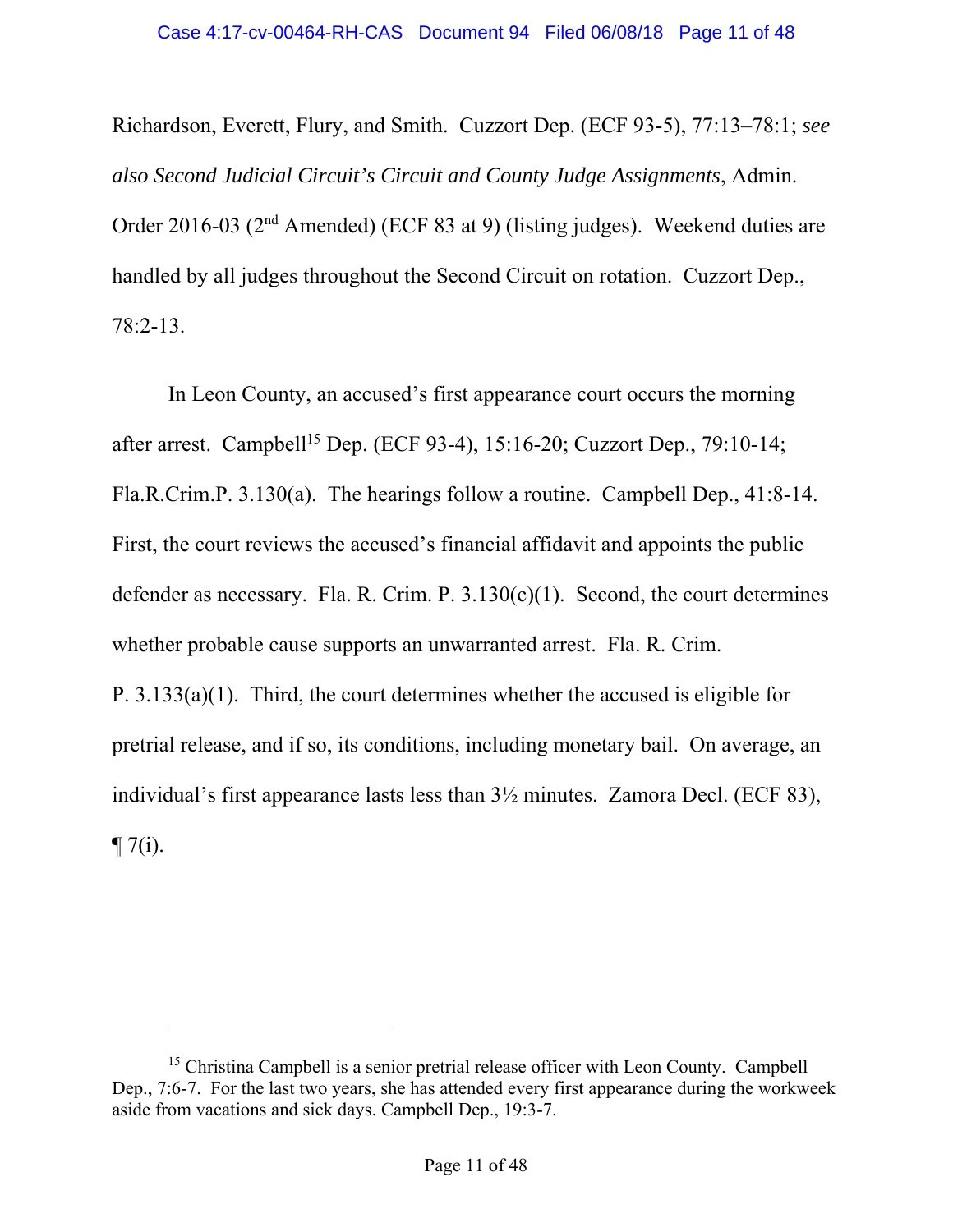At first appearance, when the accused is first appointed a public defender, Beard Dep., 20:6-13, she has no opportunity to privately confer with her attorney. Aikens Dep. (ECF 93-1), 60:7–62:11 (conversation would be broadcasted in courtroom); Campbell Dep., 58:12-25; Beard Dep., 19:9-17. Conferrals of any kind during weekday first appearances are further impeded because the accused remains at jail, while the other hearing participants are in courtroom downtown. Campbell Dep., 58:2-7.

### **2. Bail determinations**

 $\overline{a}$ 

When determining bail, the state court rarely inquires into an accused's ability to pay monetary bail and it does not determine whether the monetary bail is affordable or whether less-restrictive alternatives are available. Twenty-three digital recordings of 401 first appearance hearings (ECF  $85$ )<sup>16</sup> on 21 days before 11 judges in the fall of 2017, Zamora Decl. (ECF 83), corroborate witnesses' testimony as to these undisputed facts. Notably, the judges' practices during first appearance vary little. Campbell Dep. (ECF 93-4), 43:1-21, 54:11-16. It is an "assembly line." PD-30(b)(6) Dep. (ECF 93-9), 30:9-24. First appearance hearings proceed as follows:

<sup>&</sup>lt;sup>16</sup> Notice of Filing (ECF 85) inaccurately stated that 24 digital recordings were filed. However, there are only 23 recordings. Zamora Decl., at 3, ¶ 5.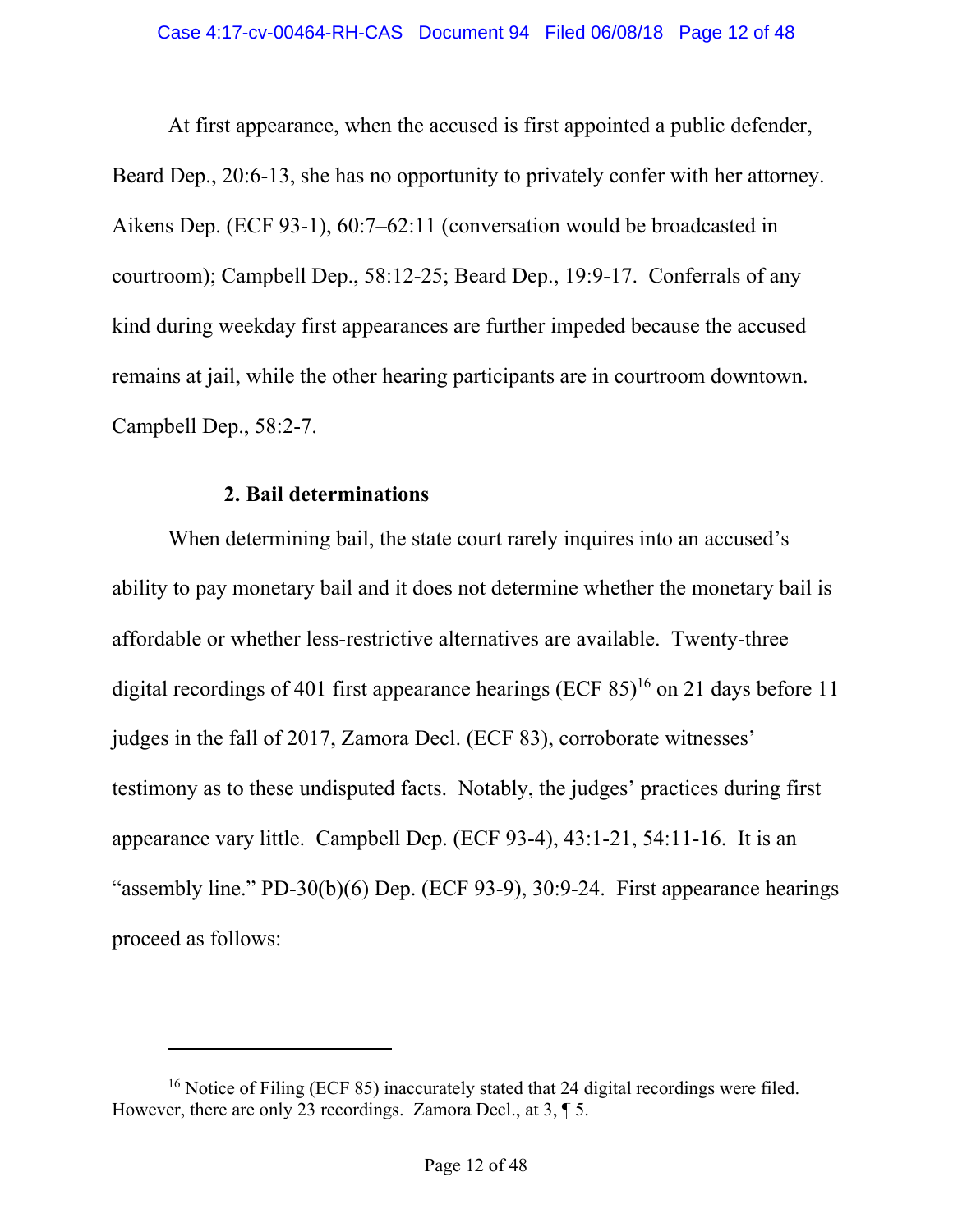(a) The focus at first appearance is the determination of probable cause and the appointment of counsel, not the bail determination. Judges usually spend most of the time reading the probable cause statement in arrest reports. Zamora Decl., ¶ 7(a); Campbell Dep., 37:6-11; Cuzzort Dep. (ECF 93-5), Hankinson Dep. (ECF 93-6), 24:1-10; 82:6-17; PD-30(b)(6) Dep., 43:21–44:8. Bail is generally determined "immediately following" the determination of probable cause—almost as an afterthought. Zamora Decl.,  $\P$  7(a); PD-30(b)(6) Dep., 44:9-12.

(b) Most judges impose monetary bail based on the charged offense in conformity with the Bond Schedule.17 Cuzzort Dep., 83:19-22, 51:3–52:4; Thomas Dep. (ECF 93-8), 28:19–29:5, 54:8-23; PD-30(b)(6) Dep., 32:2-4; Thomas Decl. (ECF 5-1),  $\P$  5(c).

(c) Judges routinely determine bail with neither arguments nor an evidentiary presentation from the prosecutor. Zamora Decl., ¶ 7(a); Cuzzort Dep., 32:3-9, 50:15–51:2; Thomas Dep., 167:9-20, 168:18–169:22; Thomas Decl.,  $\P$  5(c).

<sup>&</sup>lt;sup>17</sup> Revised Bond Schedule (Apr. 2018) (ECF 93-24), like its predecessor (ECF 93-23), lists a monetary bail amounts based on the charged offense. Notably, the charged offense is not a good predicter of failures to appear or new criminal activity. Latessa Dep. (ECF 93-6), 53:19- 23. Experts agree that other considerations should determine bail.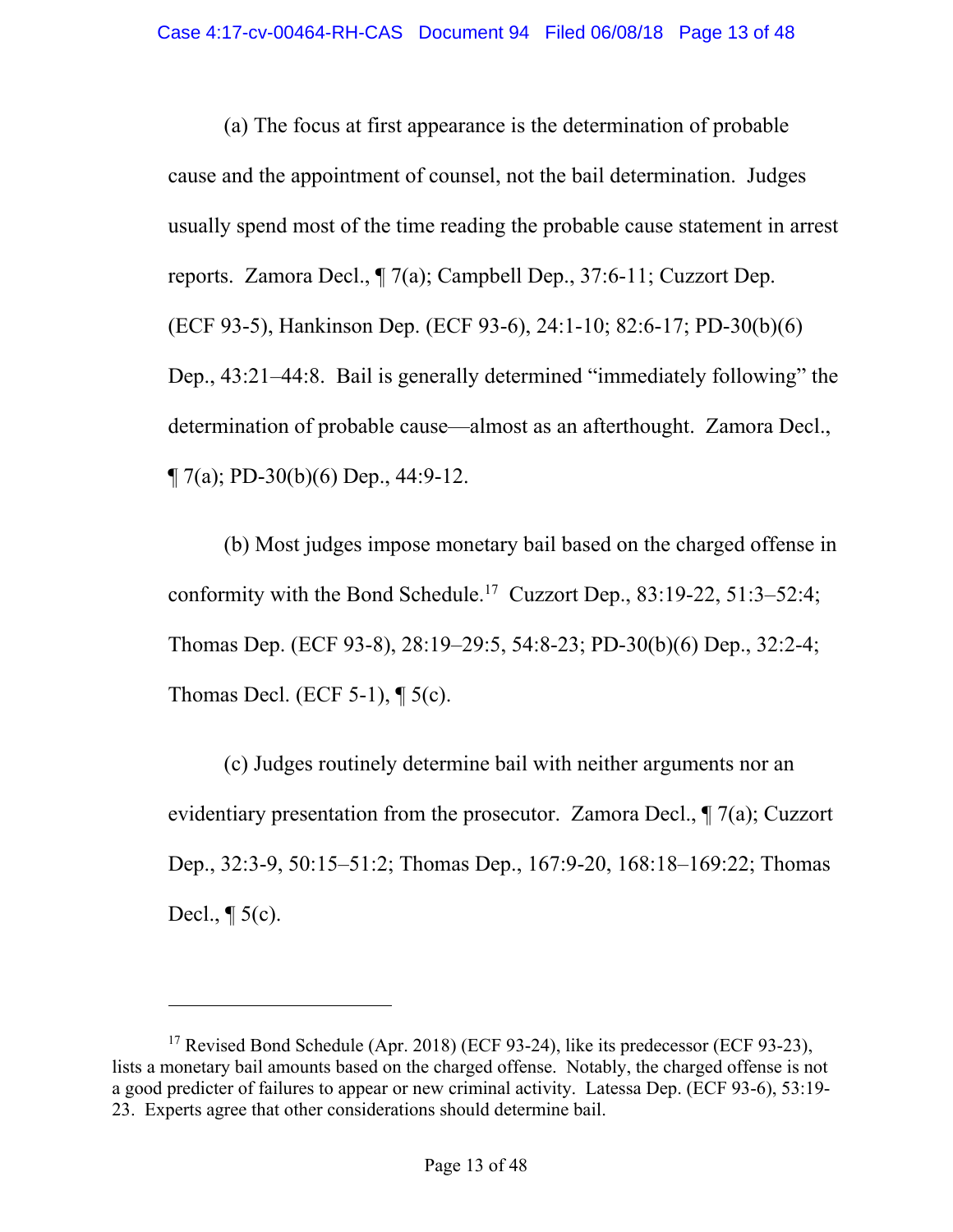(d) Routinely, no inquiry is made into the accused's ability to pay the monetary bail.<sup>18</sup> Zamora Decl. (ECF 83), ¶ 7(c); Thomas Dep., 152:8-21 (rarely occurs); PD-30(b)(6) Dep., 44:13-21; Thomas Decl. (ECF 5-1), ¶ 5(a, d); Beard Dep. (ECF 93-2), 97:13–98:1; *see also* Sheriff's Interrog. Ans. (ECF 93-13), No. 23 (stating the Sheriff does not possess contrary information). Judges only inquire into financial status to determine the appointment of the public defender. Zamora Decl., ¶ 7(c). In only a "handful" of the 401 hearings did the court inquire about the accused's ability to pay a monetary bail. Zamora Decl.,  $\P$  7(d). Judge Hankinson explains the ability to pay simply cannot be determined at first appearance. Hankinson Dep. (ECF 93-6), 34:12-22.

(e) Even if the court inquiries into ability to pay, judges do not explicitly find what monetary bail would be affordable.<sup>19</sup> Zamora Decl.,

<sup>&</sup>lt;sup>18</sup> Before late April 2018, the County's supervised pretrial release program ("SPTR") did not ask pretrial detainees about what monetary bail they could afford. Campbell Dep., 20:20– 21:2. The Bond Schedule (April 2018) (ECF 93-24 at 14), includes a "minor change" (Hankinson Dep., 63:8–64:2) that requests that SPTR interview inmates about "the maximum amount of financial security that you can post or pay up front within 24 hours of this arrest." However, some accused may lack the education to understand that "financial security" means cash or property. *See* PD-30(b)(6) Dep., 34:3-4 (literacy problem with some clients).

 $19$  The Court precluded discovery of judges' unspoken considerations at first appearance. Order (ECF 89). However, Florida caselaw and judicial training suggest judges do not consider the accused's ability to pay the monetary bail or the availability of less-restrictive alternatives to pretrial detention through an unaffordable bail.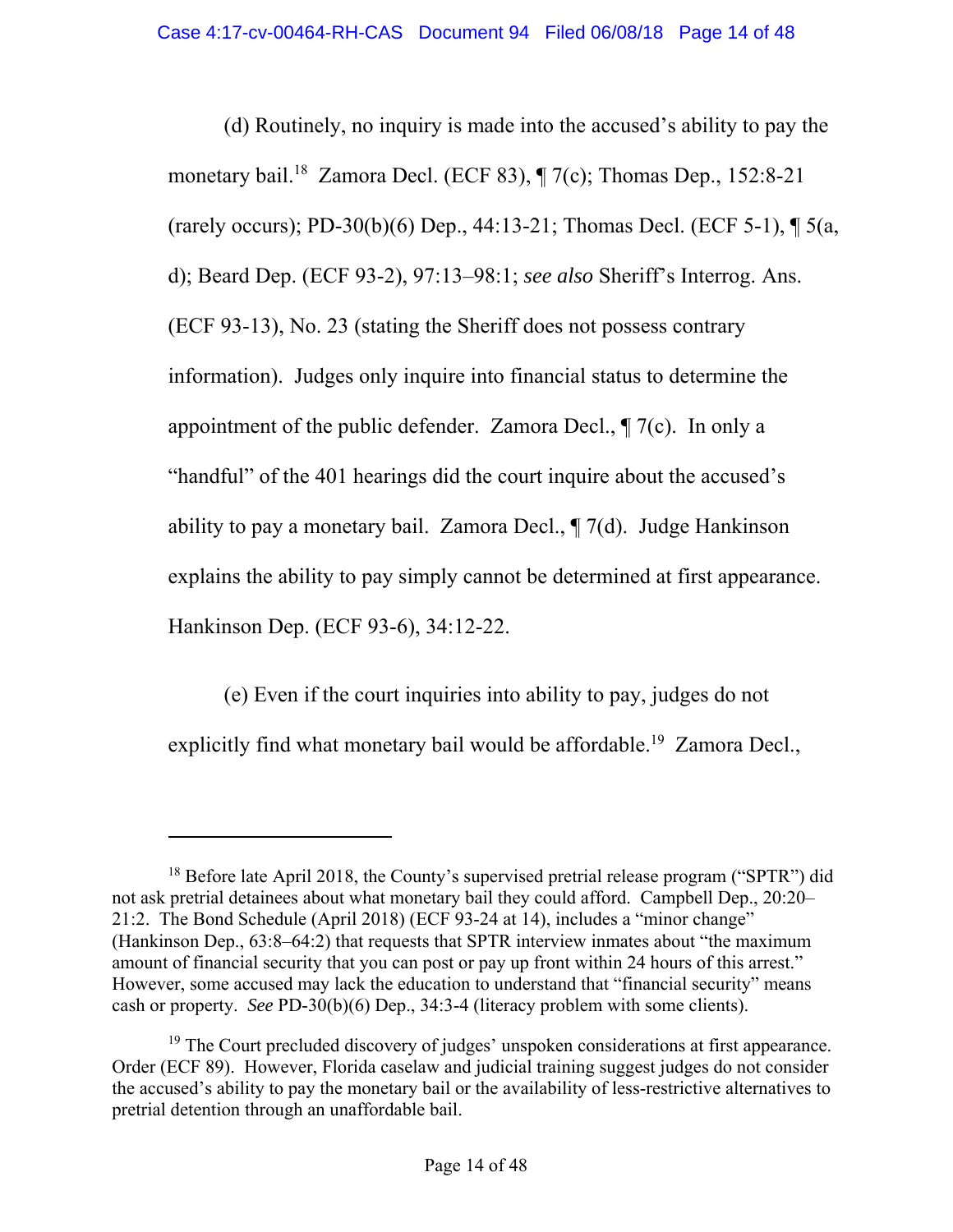¶ 7(e); Campbell Dep, 44:17–46:8; Cuzzort Dep., 86:12-16; PD-30(b)(6) Dep., 44:22–45:6; Beard Dep., 91:7-17.

(f) When imposing monetary bail, judges do not specifically find whether the likely pretrial detention is necessary or whether less-restrictive alternatives to the monetary bail that may result in pretrial detention exist.<sup>20</sup> Zamora Decl.,  $\P$  7(g); Campbell Dep., 51:18–52:15; Thomas Decl. (ECF 5-1), ¶ 5(e); Thomas Dep., 165:5-18; Cuzzort Dep., 72:8-20, 74:4-18 (explaining she sees no reason the court would ever determine need for pretrial detention in setting a monetary bail—"that's an oxymoron" regardless if the bail is unaffordable), 87:7-14, 89:11–90:24; PD-30(b)(6)

<sup>20</sup> *See supra,* note 19.

Binding Florida First District Court of Appeal opinions permit judges to impose unaffordable bail. *Mehaffie v. Rutherford*, 143 So. 3d 432, 434 (Fla. 1st DCA 2014). Financial resources is one consideration among many in setting bail; inability to satisfy the monetary bail does not trigger due process safeguards attendant to de facto detention. *Id*. No state law reason suggests judges should consider affordability or the availability of less-restrictive alternatives.

Likewise, the Florida Supreme Court mandates new judges complete the Florida Judicial College program. Fla.R.Jud.Admin. 2.320(b)(2). The program includes a course entitled *First Appearance and Pleas* (2018) (ECF 93-18), at 11-12, and *First Impressions Appearances* (2016) (ECF 93-19), at 8-9. Aikens Dep., 10:12-25, 13:12-23. The courses' materials summarize court rules and laws and provide practical guidance. Aikens Dep., 12:5–13:6, 14:12-14. Similarly, the Florida Court Education Council's *Criminal Benchguide for Circuit Judges* (2016) (ECF 93-20), at pdf-page 25-26, instructs judges about what to consider in determining bail. *See* Aikens Dep., 21:21–22:23, 23:20–27:11. However, none of these educational materials instruct (or even mention) judges to consider or determine whether the accused can *afford* the monetary bail or availability of less-restrictive alternatives.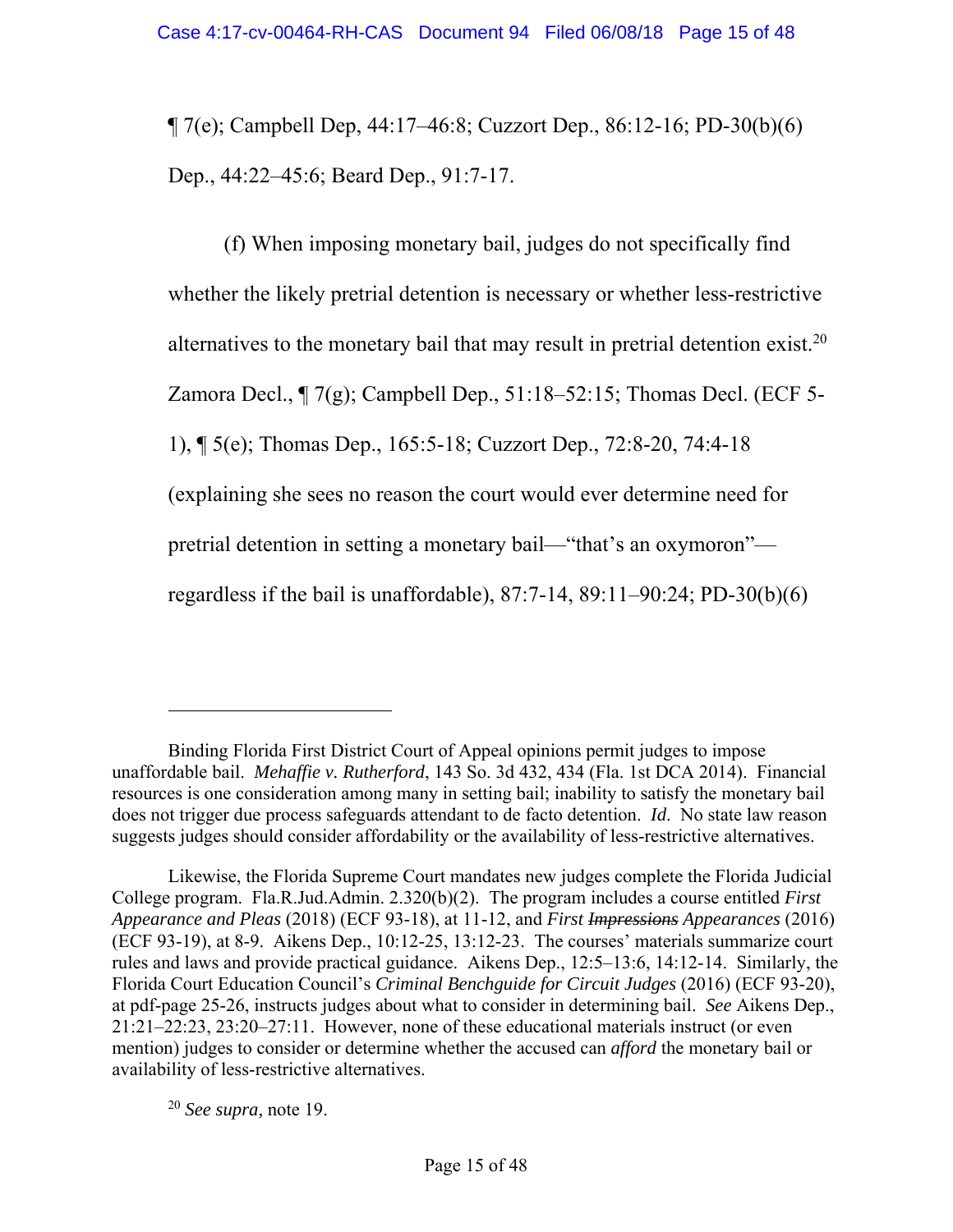Dep., 46:5–47:9; *see also* Sheriff's Interrog. Ans. (ECF 93-13), Nos. 17, 19 (stating the Sheriff does not possess contrary information). Indeed, judges rarely justify the imposed monetary bail at all.<sup>21</sup> Campbell Dep.,  $51:22-$ 52:15; PD-30(b)(6) Dep., 45:19–46:4.

(g) Likewise, judges do not specifically find whether the government established any possible resulting pretrial detention by clear and convincing proof (or beyond a reasonable doubt). Zamora Decl., ¶ 7(h); Campbell Dep., 52:16–53:1; Cuzzort Dep., 65:19–66:10, 68:4-8; PD-30(b)(6) Dep., 47:10– 48:6; Thomas Decl. (ECF 5-1), ¶ 5(e); *see also* Sheriff's Interrog. Ans. (ECF 93-13), No. 18 (stating the Sheriff does not possess contrary information).

Together, the routine practice of determining bail in Leon County fails to ensure a person is not unnecessarily detained because she cannot afford the monetary bail. Indeed, often the judge appoints the public defender because the accused is indigent and then imposes a monetary bail that results in her detention.

<sup>21</sup> Indeed, judges often arbitrarily settle on a specific amount of monetary bail. *See*  Timothy R. Schnacke, Dep't of Just., Nat'l. Inst. Of Corrs., *Fundamentals of Bail* 13 (Sept. 2014), https://goo.gl/jr7sMg ("[T]he financial condition of a bail bond is typically arbitrary; even when judges are capable of expressing reasons for a particular amount, there is often no rational explanation for why a second amount, either lower or higher, might not arguably serve the same purpose.").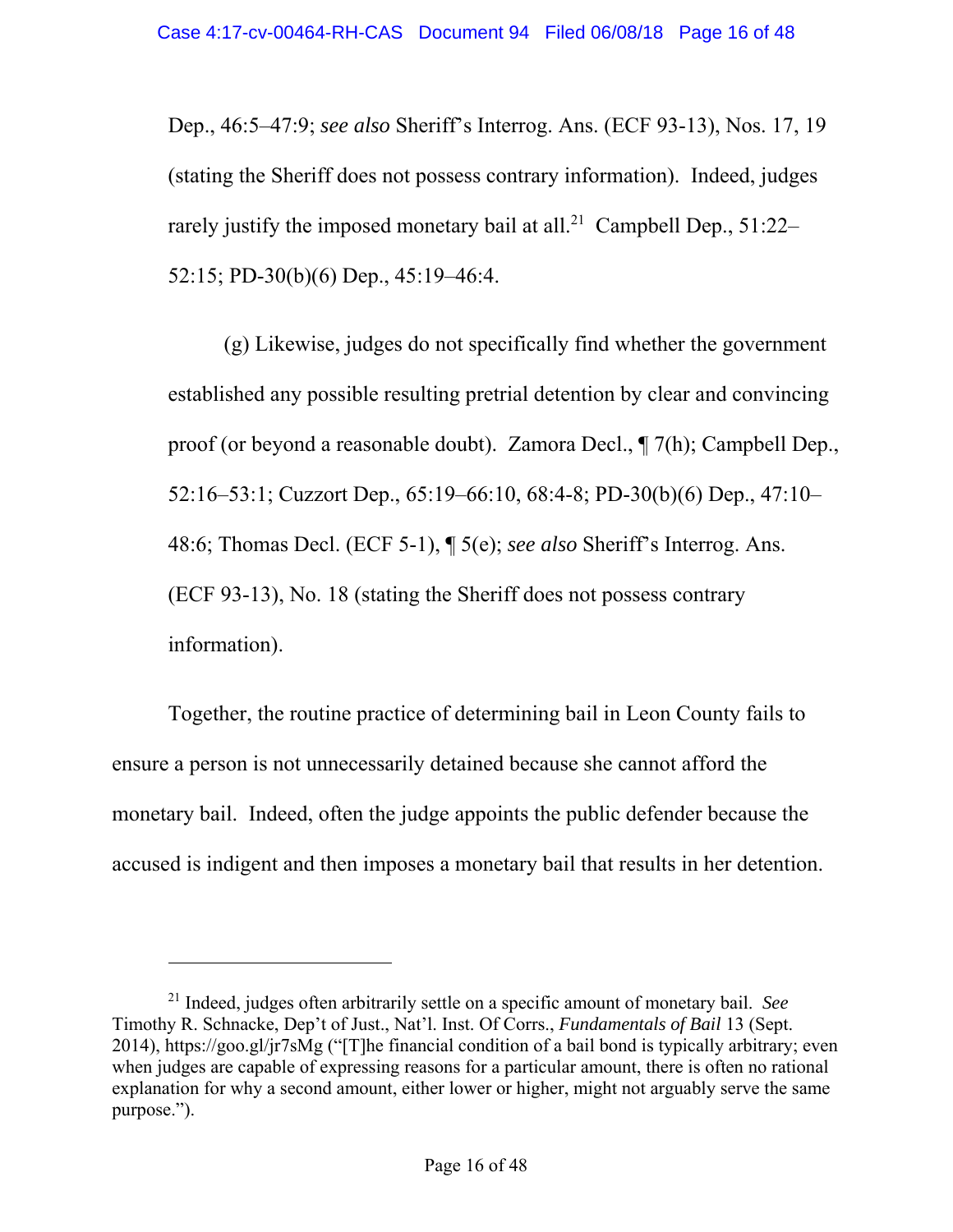Baggs's Decl. (ECF 82), ¶ 26 (52% (828/1,584) of those eligible for pretrial release upon satisfaction of a monetary bail imposed at first appearance, but remained detained 5 days later, were represented by a public defender).

### **3. Monetary bail must be secured**

In Leon County, the court requires its monetary bail to be satisfied by a professional surety bond, cash, or in exceptional instances real property; a mere promise to pay—an unsecured appearance bond—is insufficient. Cuzzort Dep. (ECF 93-5), 53:12-21; Judge Hankinson Dep. (ECF 93-6), 39:8-24; Judge Aikens Dep. (ECF 93-1), 75:8-12, 76:9-13; Campbell Dep. (ECF 93-4), 53:2–54:3; PD-30(b)(6) Dep. (ECF 93-9), 48:7–49:4; Beard Dep. (ECF 93-2), 77:19-23, 82:1-7. Although the Sheriff may approve unsecured bail for release, § 903.34, Fla. Stat., he does not accept unsecured, personal promises to pay the monetary bail. He only accepts cash and surety bonds.

### **D. Unaffordable bail is unnecessary**

 $\overline{a}$ 

Pretrial detention through the imposition of an unaffordable bail is rarely necessary. Jones Decl. (ECF 93-10), ¶ 10. The government may reasonably assure its sole constitutionally-recognized bail interests—the accused's trial appearance<sup>22</sup>

 $^{22}$  Oddly, Florida undermines its professed interest in securing the defendant's presence at trial, *see* § 903.046, Fla. Stat., in two ways. First, a criminal defendant who appears at trial, but is convicted, does not get back his entire cash bond or appearance bond deposit. § 903.286(1),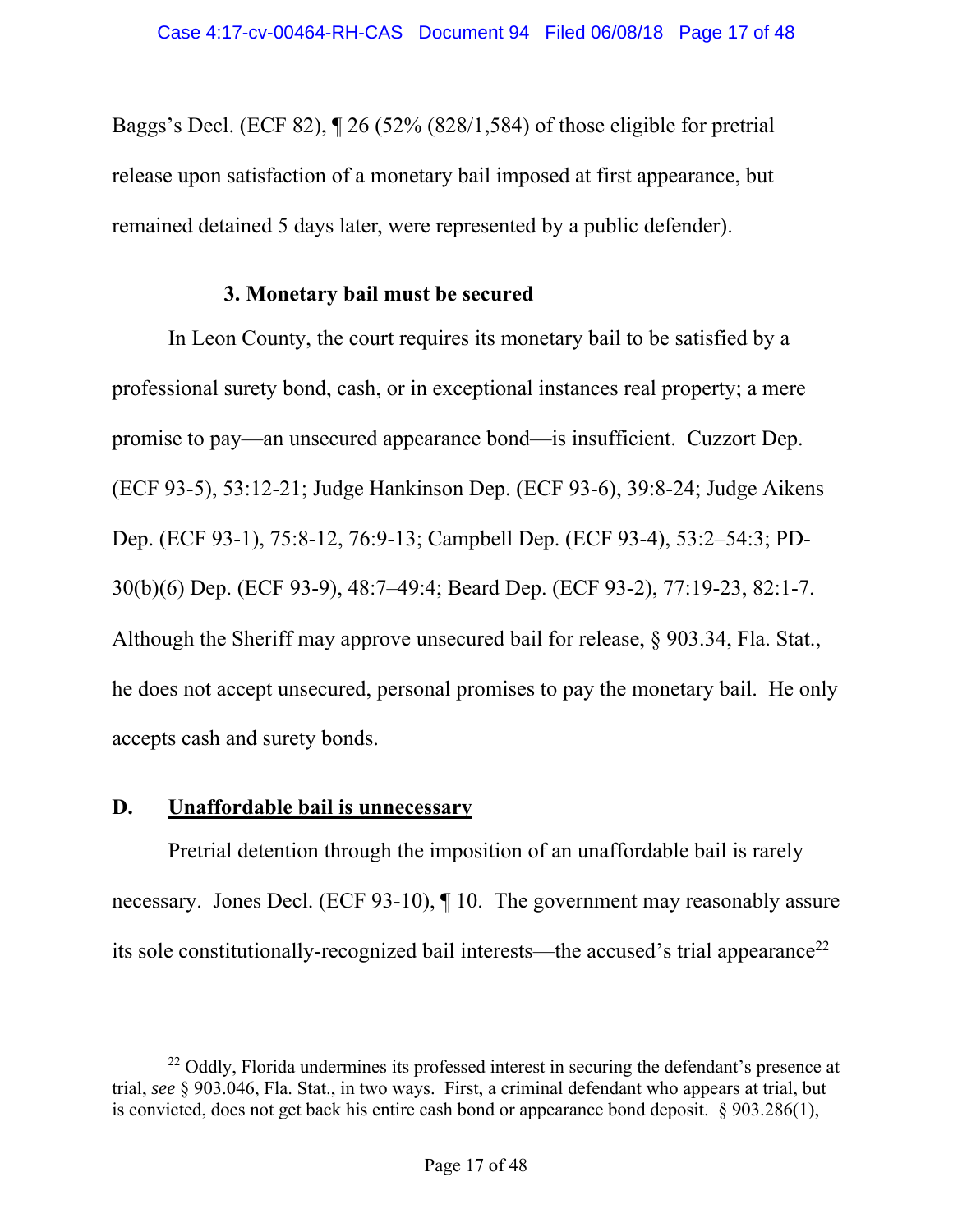and "preventing crime by arrestees,"23 *Salerno*, 481 U.S. at 749—without imposing unaffordable bail. It can do so by properly assessing the accused's risk of pretrial failure and managing it with available nonfinancial conditions. Indeed, other jurisdictions similar to Leon County successfully release accused person, while maintaining community safety and speedy administration of justice.

### **1. Pretrial release program**

-

Leon County operates a supervised pretrial release program (SPTR) with a

\$1.2M budget and 14 employees to provide alternative to monetary bail and

Fla. Stat. (permitting the clerk to withhold court costs from a cash bond). This is constitutionally suspect inasmuch as it converts the purpose of bail from securing appearance at trial to satisfying a judgment. *See Cohen v. United States,* 82 S.Ct. 526, 528 (1962) (Douglas, J., dissenting on denial of certiorari) (arguing bail was excessive when conditioned on bail bond operating as supersedeas to a judgment for the payment of a fine).

Second, Florida does not use the proceeds it receives from a forfeited bond to make any effort to achieve its stated goal of ensuring the defendant appears for trial. Instead of specially employing someone or an agency to apprehend the defendant with this forfeited windfall, the clerk keeps it. § 903.26(3)(a), Fla. Stat. (directing that state and county forfeited money shall be deposit in the clerk's fine and forfeiture fund); § 142.01(1), Fla. Stat. (permitting the clerk to use this fund "in performing court-related functions"). This too is constitutionally suspect as the "purpose of bail … is not to enrich the government." *United States v. Rose*, 791 F.2d 1477, 1480 (11th Cir. 1986).

<sup>&</sup>lt;sup>23</sup> "Money bail, however, has no logical connection to protection of the public, as bail is not forfeited upon commission of additional crimes." *In re Humphrey*, 228 Cal. Rptr. 3d 513, 528 (Ct. App. 2018), *cert. granted*, 2018 WL 2375685 (Cal. May 23, 2018); *Reem v. Hennessy*, 17cv6628, 2017 WL 6539760, at \*3 (N.D. Cal. Dec. 21, 2017) ("[monetary] bail the person posts does nothing to incentivize him not to commit crimes"). Indeed, in Florida, posted monetary bail is returned when a person is arrested for a new crime on pretrial release. § 903.31, Fla. Stat. (specifying conditions to cancel a bond); § 903.28, Fla. Stat. (prescribing that a forfeited bond shall be remitted and judgment satisfied upon the apprehension of the defendant).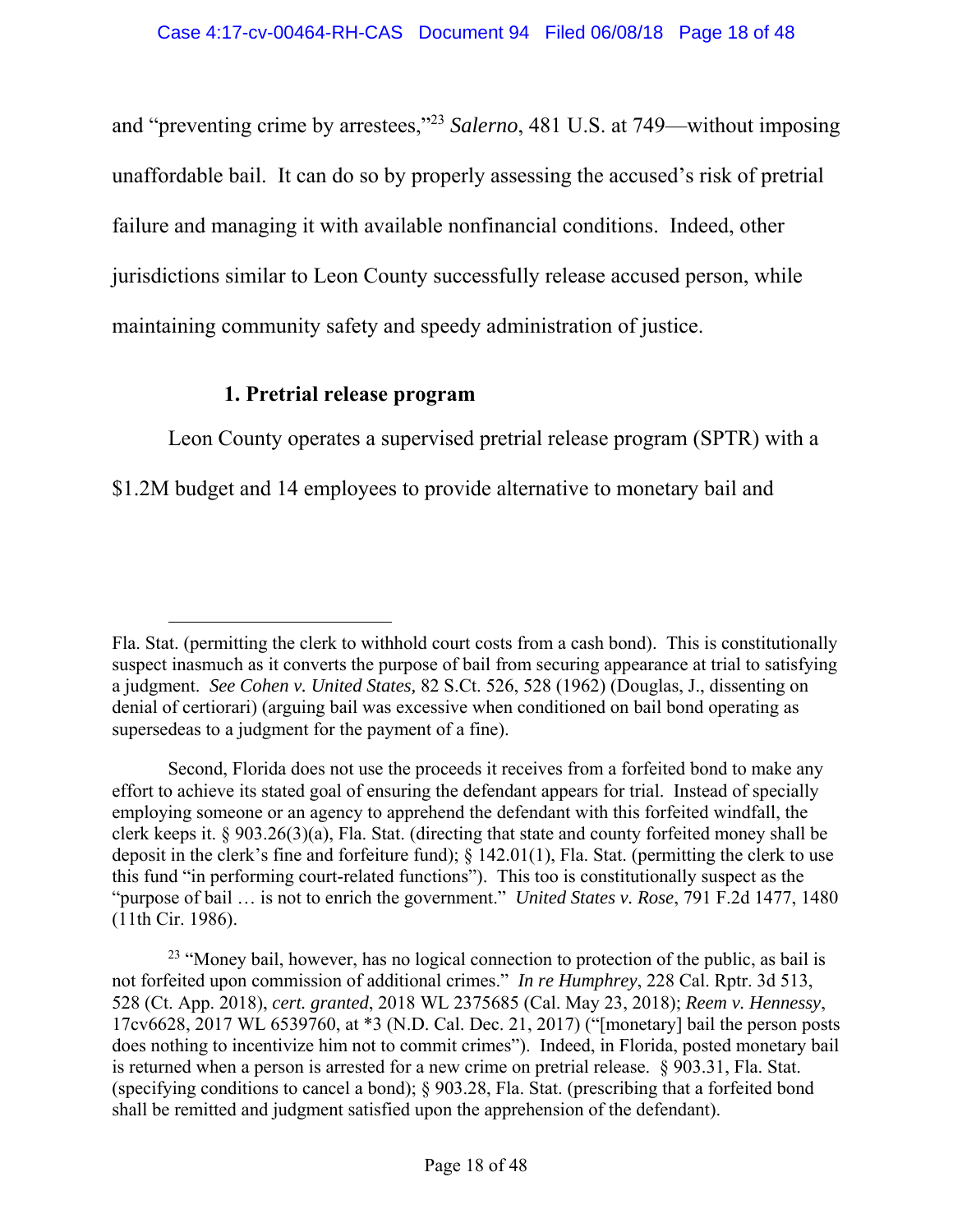incarceration. Broxton<sup>24</sup> Dep. (ECF 93-3), 24:2-6, 27:7-28:17; Leon County Budget (FY2018) (ECF 93-21 at 13, 23). The County hopes SPTR will reduce the jail population and save the taxpayers \$10M in incarceration costs. Broxton Dep., 26:4-6; Budget (ECF 93-21 at 22). To accomplish this, SPTR both assesses the accused's risk of pretrial release success and monitors those enrolled in its program to manage that risk. Broxton Dep., 38:10-25, 67:2-18; Campbell Dep., 23:9-17.

#### **2. Risk assessment**

l

To assess the accused's risk of pretrial release success, SPTR prepares a Pretrial Defendant Information sheet. It always includes the accused's current and pending charge(s) and prior criminal history. Broxton Dep., 133:20-24; Campbell Dep., 19:16-17. It also may include a Vera Point Scale assessment of the accused's risk of pretrial release success (ECF 58-3 at 5). Broxton Dep., 67:2-4, 16-18. This is provided to the court before first appearance.<sup>25</sup> Broxton Dep., 79:12-19.

<sup>&</sup>lt;sup>24</sup> Teresa Broxton is the Director for the Leon County Office of Intervention Detention Alternatives. Broxton Dep., 10:8-10. She oversees the County's Supervised Pretrial Release Division (SPTR). *Id.,* at 10:13-17.

 $25$  Verification is necessary for release to SPTR prior to first appearance pursuant to the Bond Schedule (April 2018) (ECF 93-24), p. 8, ¶ II(B). Broxton Dep., 149:12-14; *see also* Bond Schedule (2006) (ECF 93-23), ¶ II(B) (same). However, SPTR is rarely able to verify interview answers. Broxton Dep., 74:1-6, Campbell Dep., 28:2-4. Consequently, SPTR only releases annually about 25 people *per year* before first appearance. Broxton Dep., 152:3-20. Indeed, because only the prior criminal history is automatically verified by SPTR, Campbell Dep., 79:6-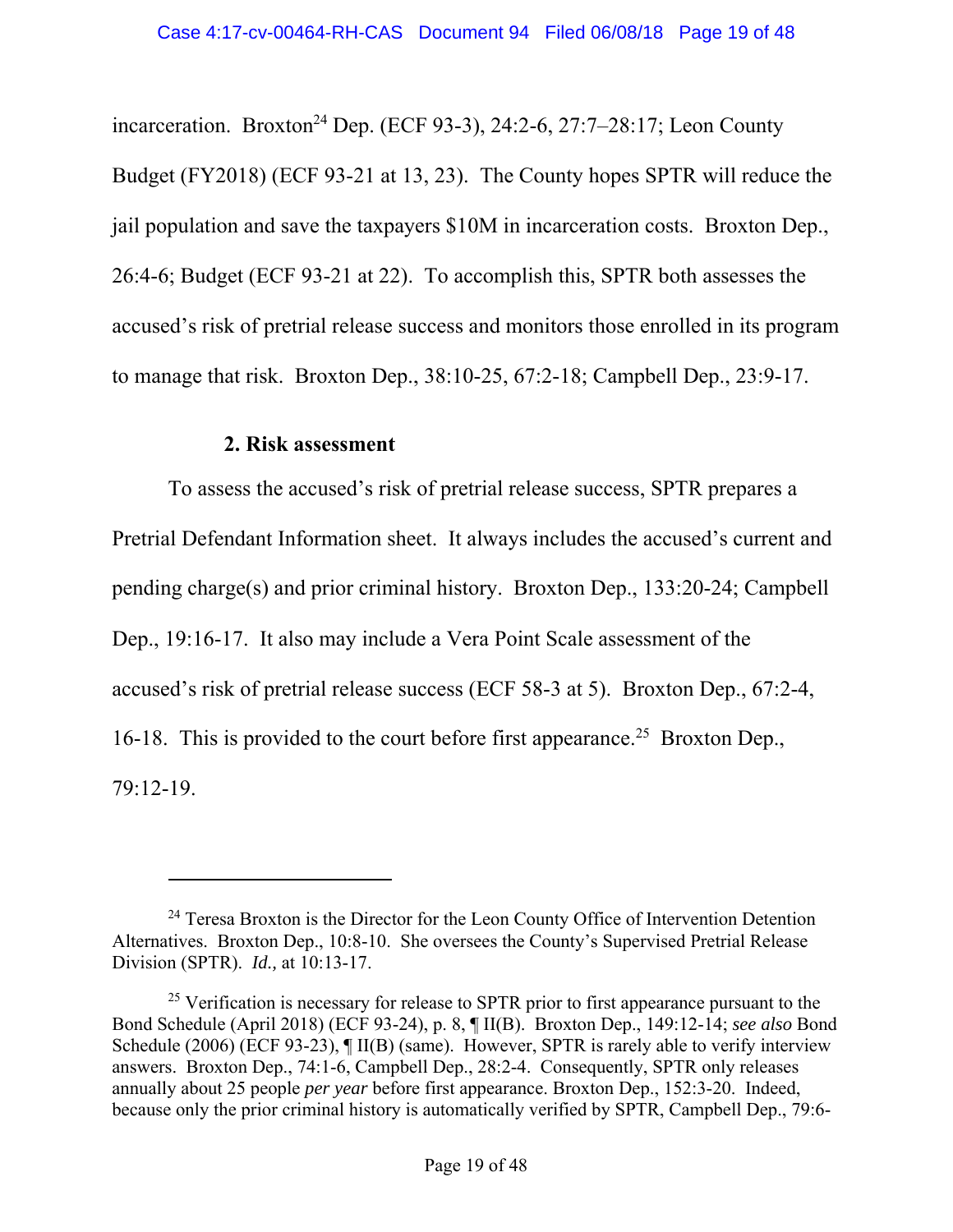Notwithstanding the availability of the risk assessment, the government poorly assesses the accused's risk of failure to appear or new criminal activity. Judges do not rely on the SPTR's Vera risk assessment.<sup>26</sup> Campbell Dep.,  $30:8-$ 31:6; *see also* Zamora Decl., ¶ 7(f) (judges do not discuss the county's Vera Point Scale score). Instead, they appear to independently and subjectively determine the accused's risk. Yet, research establishes that the judge's subjective determinations of risk are less accurate than validated risk assessments. Latessa<sup>27</sup> Dep. (ECF 93-7), 40:7-11. And reliance on a validated risk assessment would better enable judges to tailor pretrial release conditions to actual risk. Jones Decl., ¶¶ 17, 44; Latessa Dep., 41:2-21, 161:17-24. Unnecessarily high and unaffordable bail could be avoided.

### **3. Risk management**

-

Once the accused's risk is properly assessed, less-restrictive alternatives to pretrial detention through the imposition of an unaffordable bail may reasonably

<sup>17, 80:1-4,</sup> and the highest score from criminal history is 3 (no convictions) (ECF 58-3 at 5), Broxton Dep., 75:15-20, few could be released pursuant to the Bond Schedule that requires a verified score of 4, Bond Schedule (April 2018), ¶ II(B).

 $26$  This is peculiar given that SPTR prepares the risk assessment at the judiciary's demand. Broxton Dep., 86:10-14; Campbell Dep., 84:25–85:3. Ultimately, if the state court demanded another tool, SPTR would prepare it as ordered. Broxton Dep., 63:4-7; Campbell Dep., 84:22-24.

 $27$  Edward Latessa is the Sheriff's expert.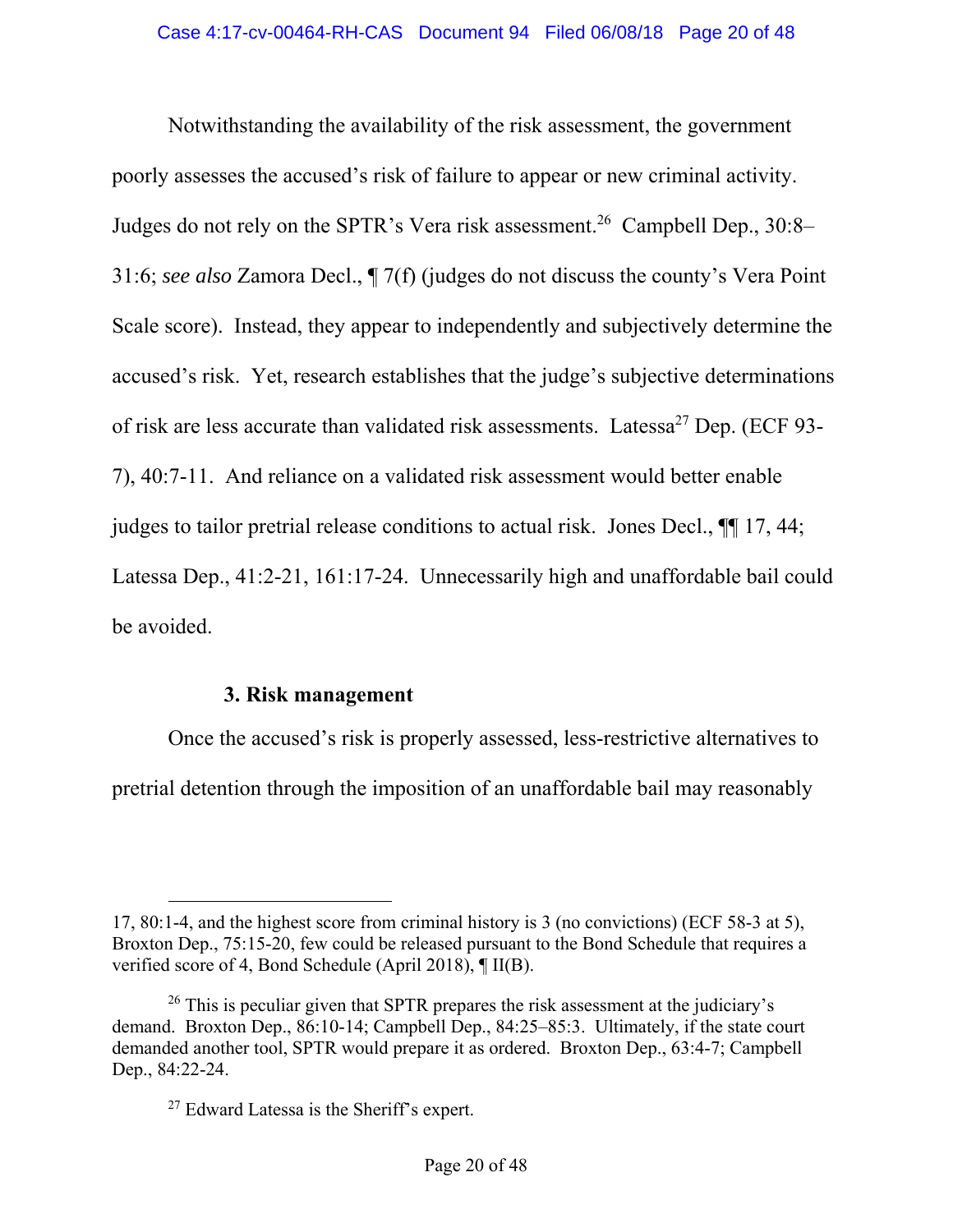assure these interests. Jones Decl. (ECF 93-10), ¶ 46; *ODonnell v. Harris County, Texas*, 251 F. Supp. 3d 1052, 1120 (S.D. Tex. 2017) ("According to the most recent and credible evidence, secured financial conditions of pretrial release do not outperform alternative nonfinancial or unsecured conditions of pretrial release in ensuring the appearance of misdemeanor defendants at hearings.") (citing Arpit Gupta et al., *The Heavy Costs of High Bail: Evidence from Judge Randomization*  (Aug. 18, 2016), https://goo.gl/OW5OzL ("Our results suggest that money bail has a negligible effect or, if anything, increases failures to appear.")) *aff'd as modified,*  No. 17-20333, 2018 WL 2465481 (5th Cir. June 1, 2018).

In particular, unsecured appearance bonds—where the accused is release on the promise to pay an amount, if she fails to appear—equally assure pretrial success.28 Jones Decl. (ECF 93-10), ¶¶ 35-40; *see also* Latessa Dep. (ECF 93-7), 69:4-16 (no opinion about the efficacy of unsecured bail as compared to secured monetary bail), 121:4–123:1 (same). Although Florida law permits unsecured bonds, Fla.R.Crim.P. 3.131(b)(1)(B),<sup>29</sup> they are not used in Leon County. *See* 

<sup>&</sup>lt;sup>28</sup> The State Attorney and Judge Aiken have no reason to doubt that unsecured appearance bonds may effectively achieve the aims of bail. Cuzzort Dep., (ECF 93-5) at 54:16– 55:9; Aikens Dep. (ECF 93-1), 76:18–77:7.

 $29$  Notably, the availability of unsecured appearance bonds and other non-monetary conditions underpinned *Pugh v. Rainwater*, 572 F.2d 1053, 1058 (5th Cir. 1978). The provision of unsecured appearance bonds was finally included in the criminal Florida rules in 1977 upon the urging of the plaintiffs' attorney and the Circuit's suggestion. *Pugh v. Rainwater*, 557 F.2d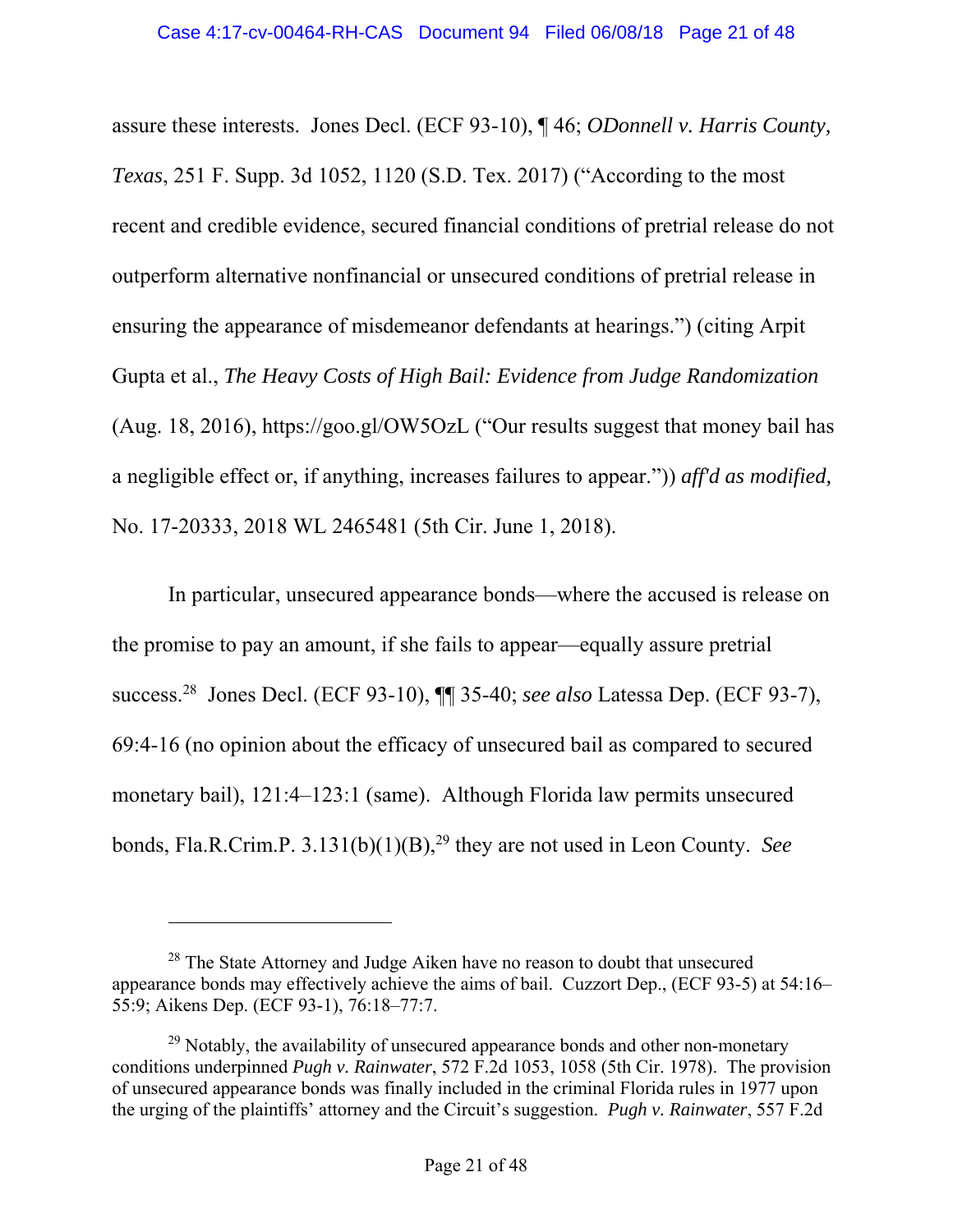*supra,* §II(C)(3), p. 17. Judges Aikens and Hankinson believe that unsecured bonds logically cannot incentivize a poor, judgment-proof defendant who has nothing to lose by failing to appear. Aikens Dep., 88:7-19, 92:12–93:5; Hankinson Dep., 57:10–59:9. Yet, if the accused cannot afford to later satisfy an unsecured appearance bond, it is indeed questionable how she is able to satisfy a secured monetary bond at the onset. In any case, after the accused purchases a secured bond, she likely also has nothing more to lose by failing to appear. *See ODonnell*, 251 F. Supp. 3d at 1109 ("[T]he unsecured personal bond and the secured surety bond provide an equivalent lack of financial incentives to appear during pretrial release."). Ultimately, inasmuch as the government finds no need for and does not detain the majority of criminal defendants *after* trial, detaining them *before* trial does not appear necessary. *See* Florida Department of Corrections, Florida's Criminal Punishment Code: A Comparative Assessment (Sept. 2017) (ECF 93-22), at 37 (pdf-page 45), Table 3 (showing state courts resolve most criminal cases (54.3%) in Leon County by sentencing the criminal defendant to probation, not incarceration).

<sup>1189, 1194, 1194</sup> n.11 (5th Cir. 1977), *opinion vacated on reh'g en banc,* 572 F.2d 1053 (5th Cir. 1978); *The Florida Bar*, 343 So. 2d 1247, 1250 (Fla. 1977) (defining bail in Fla.R.Crim.P. 3.130(b)(4)(i)(2) (1977) to include for the first time an "unsecured appearance bond").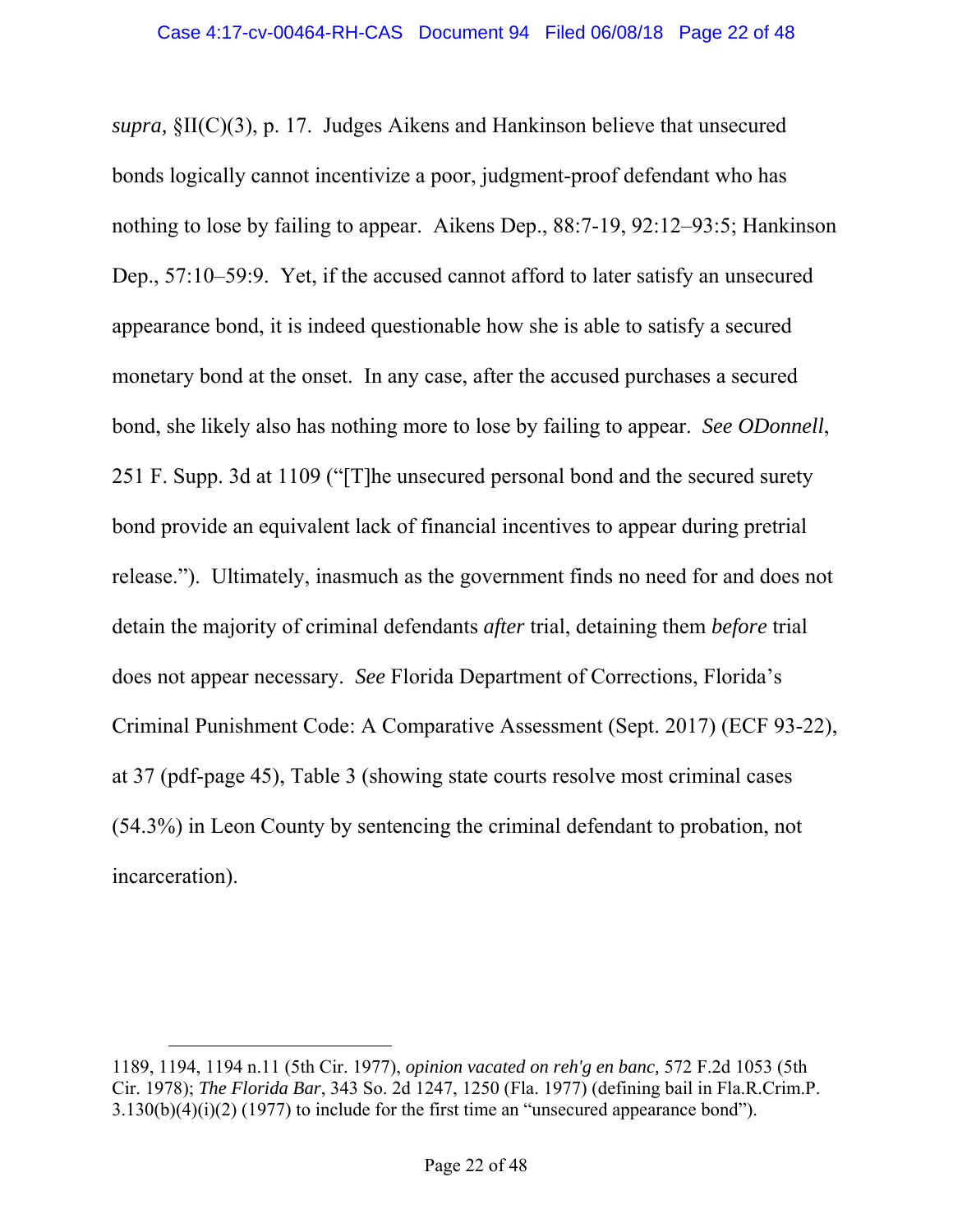Two additional, less-restrictive alternatives to unaffordable monetary bail exist. "[C]ourt date reminders are the single most effective pretrial risk management intervention for reducing failures to appear." Jones Decl., ¶ 42; *see also* Latessa Dep. (ECF 93-7), 60:10-14. However, they do not appear to be used in Leon County. Additionally, pretrial supervision often assures the government's bail interest while also reducing pretrial detention. Jones Decl., ¶ 43. Leon County operates a program that could be better utilized.

The government has at its disposal, but fails to use, these less-restrictive alternatives to detention through an unaffordable monetary bail.

## **E. Pretrial detention adverse effects**

-

Pretrial detention has devasting effects on the accused. Jones Decl. (ECF 93-10), ¶¶18-28. It hampers the "preparation of a defense, and serves to prevent the infliction of punishment prior to conviction." *Pugh v. Rainwater*, 572 F.2d 1053, 1056-57 (5th Cir. 1978) (en banc) ("*Rainwater*").30 "Pretrial confinement may imperil the suspect's job, interrupt his source of income, and impair his family relationships." *Gerstein v. Pugh,* 420 U.S. 103, 114 (1975); *see* 

<sup>30</sup> In *Bonner v. City of Prichard*, 661 F.2d 1206, 1209 (1981) (*en banc*), the Eleventh Circuit adopted as binding precedent all decisions of the former Fifth Circuit handed down prior to October 1, 1981.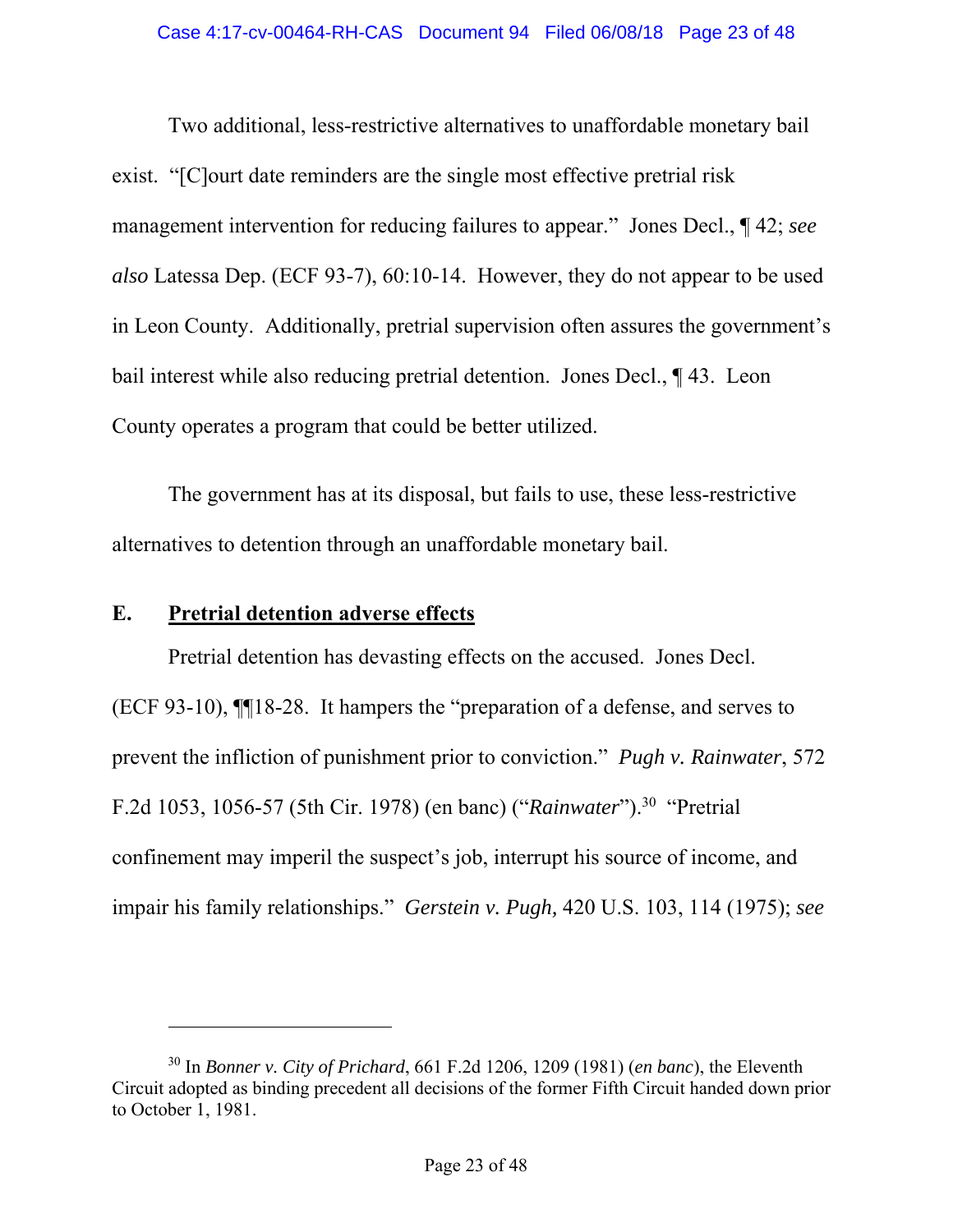*also Barker v. Wingo*, 407 U.S. 524, 532-33 (1972). It adversely effects the accused's trial outcomes. *ODonnell,* 251 F. Supp. 3d at 1105 (discussing extensive evidence that detained misdemeanor defendants are more likely to plead guilty and "abandon valid defenses" than those released pretrial "to obtain faster release than if they contested their charges"). Indeed, Leon County prosecutors use pretrial detention to embolden their plea-negotiation position. Cuzzort Dep., 16:3-11; Thomas Dep. (ECF 93-8), 80:1-9, 81:1-4, 82:22–83:2. And it costs Leon County about \$78/day per inmate. Broxton Dep. (ECF 93-3), 26:19-21.

## **F. Factual Summary**

Whether by design or indifference, un unaffordable monetary bail results in the pretrial detention for over a hundred of pretrial inmates in the Jail. The government does not establish its need for the pretrial detention or why other lessrestrictive alternatives will not suffice. It does not prove this with clear and convincing proof. Yet, an unsecured appearance bond, pretrial supervision, or simply release on own recognizance often would assure the government's interests in trial appearance and community safety. As a result, the accused inmates remain detained pretrial and risk losing their job, housing, and proper preparation of a defense. Some accused inmates simply fold under the pressure and plea guilty in exchange for their freedom.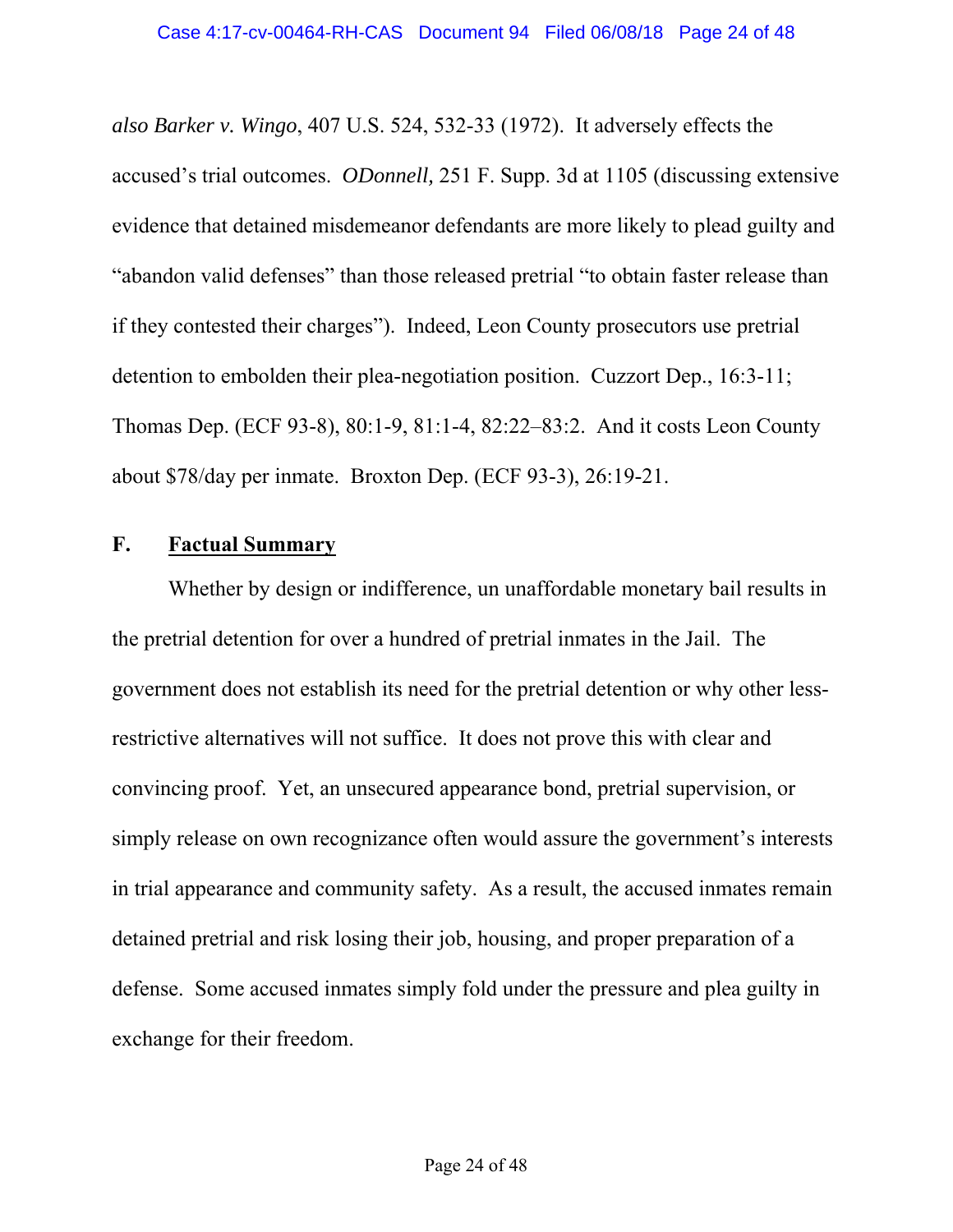#### **III. SUMMARY JUDGMENT STANDARD**

"Summary judgment is appropriate 'if the pleadings, depositions, answers to interrogatories, and admissions on file, together with the affidavits, if any, show there is no genuine issue as to any material fact and that the moving party is entitled to judgment as a matter of law.'" *Looney v. Moore*, 886 F.3d 1058, 1062 (11th Cir. 2018) (quoting Fed.R.Civ.P. 56).

Summary judgment must be entered "against a party who fails to make a showing sufficient to establish the existence of an element essential to that party's case, and on which that party will bear the burden of proof at trial." *Celotex Corp. v. Catrett*, 477 U.S. 317, 322 (1986). The moving party must identify "those portions of 'the pleadings, depositions, answers to interrogatories, and admissions on file, together with the affidavits, if any,' which it believes demonstrate the absence of a genuine issue of material fact." *Id.* at 323. The burden then shifts to the nonmoving party who "must set forth specific facts showing that there is a genuine issue for trial." *Anderson v. Liberty Lobby, Inc.*, 477 U.S. 242, 250 (1986) (quoting former Fed. R. Civ. P.  $56(e)$ ). It is not sufficient for the nonmoving party "simply [to] show that there is some metaphysical doubt as to the material facts." *Matsushita Elec. Indus. Co. v. Zenith Radio Corp.*, 475 U.S. 574, 586 (1986). Rather, Rule 56 "requires the nonmoving party to go beyond the pleadings" and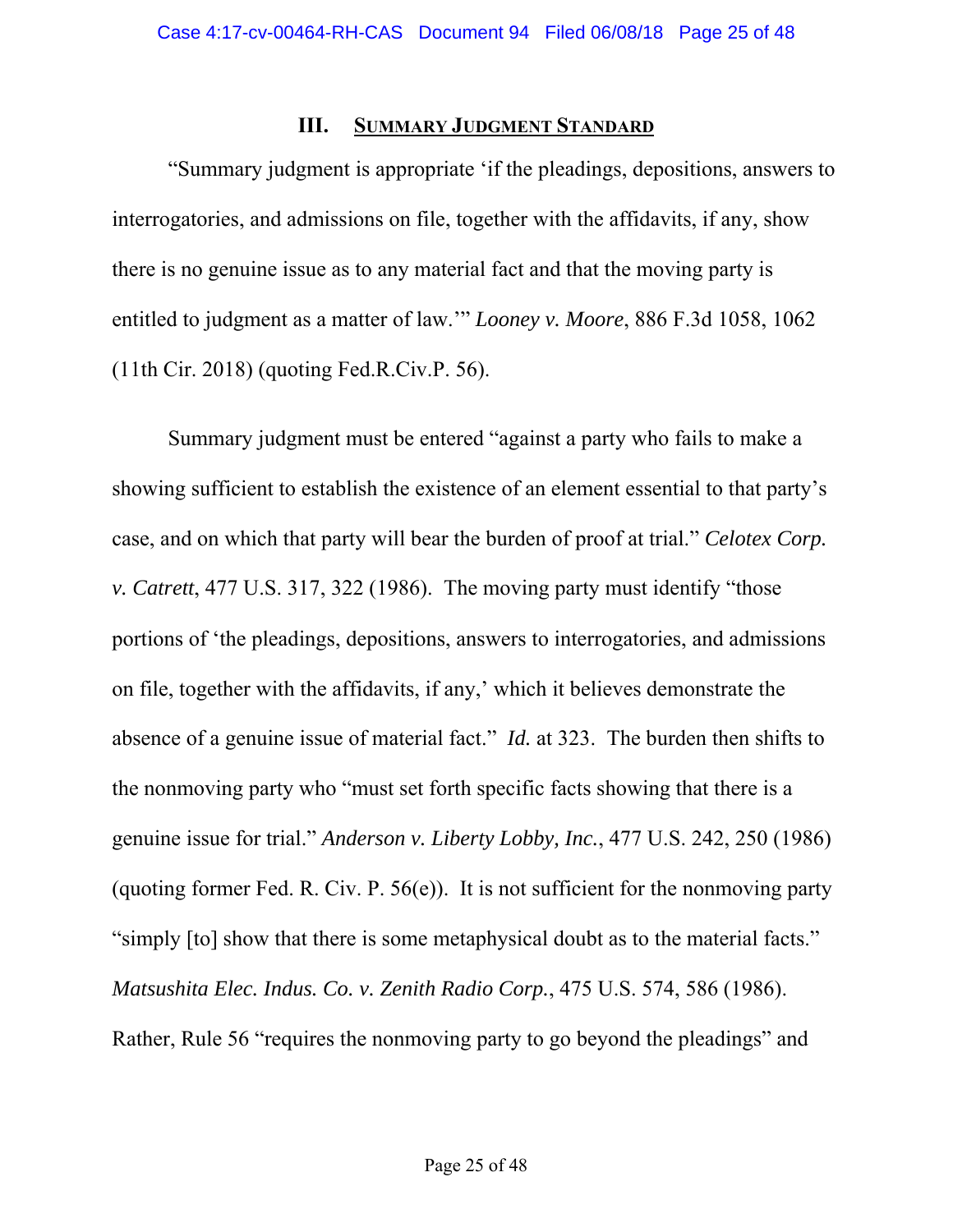present some type of evidentiary material in support of its position. *Celotex Corp.*, 477 U.S. at 324.

Cross-motions for summary judgment do not change the summary judgment standard, but "simply requires a determination of whether either of the parties deserves judgment as a matter of law on the facts that are not disputed." *Proch v. DeRoche*, No. 3:08-cv-484, 2011 WL 6841319, at \*6 (N.D. Fla. Dec. 20, 2011) (citing *Am. Bankers Ins. Group v. United States*, 408 F.3d 1328, 1331 (11th Cir. 2005)).

As demonstrated below, there are no material facts in dispute, and Knight and the class members are entitled to judgment in their favor as a matter of law.

#### **IV. Argument**

An unaffordable monetary bail results in pretrial detention. To assure that a monetary bail provides a means of pretrial release, as opposed to pretrial detention, the state court must inquire and determine whether it is affordable. If the monetary bail is unaffordable, then the resulting pretrial detention must be determined necessary with no less-restrictive alternatives. Furthermore, the government may not sidestep the constitutionally required procedure to effect pretrial detention. Instead, the prosecutor must establish and the court must determine this need by clear and convincing proof at an adequate hearing the prosecutor requests.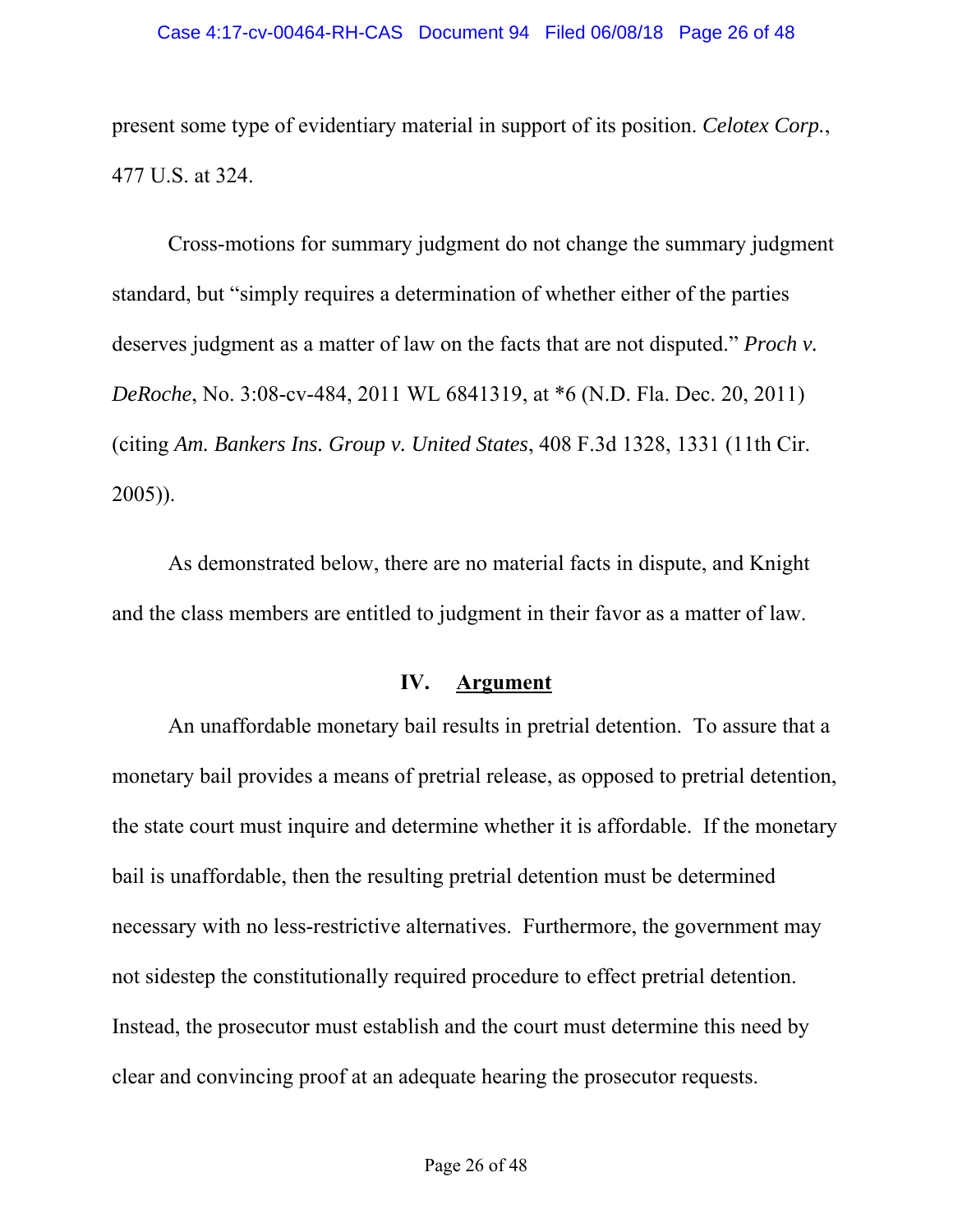Nevertheless, in Leon County, the state court regularly impose monetary bail without determining if it is affordable—and in many cases it is not. Furthermore, an unaffordable monetary bail is regularly imposed without a determination that the pretrial detention is necessary with the degree of confidence required to deprive a person of liberty. This results in numerous accused inmates being detained in violation of the U.S. Constitution.

### **A. An unaffordable bail constitutes pretrial detention.**

An unaffordable monetary bail presents an "illusory choice."<sup>31</sup> Because the accused cannot satisfy the monetary bail, jail is the only possible outcome of the bail determination. For this reason, the imposition of an unaffordable monetary bail "is the functional equivalent of an order of pretrial detention." *Brangan v. Commonwealth*, 80 N.E.3d 949, 963 (Mass. 2017); *see also United States v. Fidler*, 419 F.3d 1026, 1028 (9th Cir. 2005) (characterizing an unaffordable bail as "de facto preventative detention"); *United States v. McConnell*, 842 F.2d 105, 109 (5th Cir. 1988) (characterizing an unaffordable bail "as a *de facto* automatic detention"); *United States v. Leathers*, 412 F.2d 169, 171 (D.C. Cir. 1969) ("the setting of bond unreachable because of its amount would be tantamount to setting

<sup>31</sup> *Williams v. Illinois*, 399 U.S. 235, 242 (1970) (reasoning that an indigent defendant has only an "illusory choice" between jail and paying an unaffordable fine).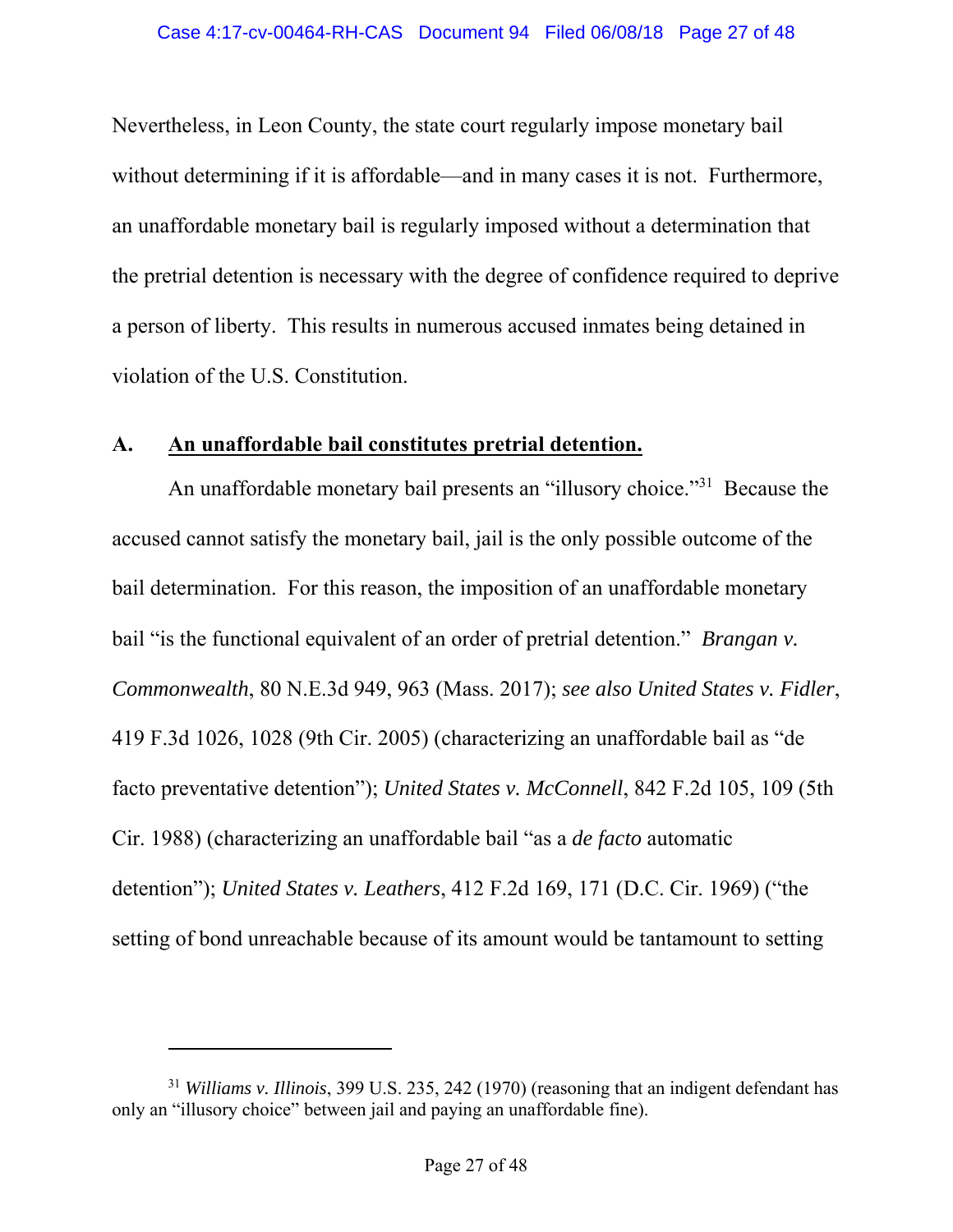no conditions at all"); *ODonnell*, 251 F. Supp. 3d at 1156 (holding that secured money bail set in an amount that an arrestee cannot afford is constitutionally equivalent to an order of detention).

Here, monetary bail routinely results in pretrial detention because it is unaffordable. Baggs's Decl. (ECF 82), ¶ 26; *see also supra*, note 5. A declaration is warranted. Pet. (ECF 1),  $\P B(1)$ .

## **B. Pretrial detention though an unaffordable bail must comply with substantive and procedural requirements for pretrial detention.**

Thus, just like an order of pretrial detention, the imposition of an unaffordable bail must comply with the substantive and procedural requirements for constitutional pretrial detention. *See United States v. Mantecon-Zayas*, 949 F.2d 548, 550 (1st Cir. 1991) (holding when a district court imposes an unaffordable monetary bail, "it must satisfy the procedural requirements for a valid *detention* order"); *United States v. Westbrook*, 780 F.2d 1185, 1188 (5th Cir. 1986) ("If … the officer concludes that the [unaffordable] bond is necessary to assure appearance, then it is apparent that no *available* condition of release will assure the accused's appearance. In that instance, the judicial authority could proceed with a detention hearing and, subject to the requisite findings, issue a detention order."); *Brangan*, 80 N.E.3d at 963 (ruling the decision to impose an unaffordable monetary bail "must be evaluated in light of the same due process requirements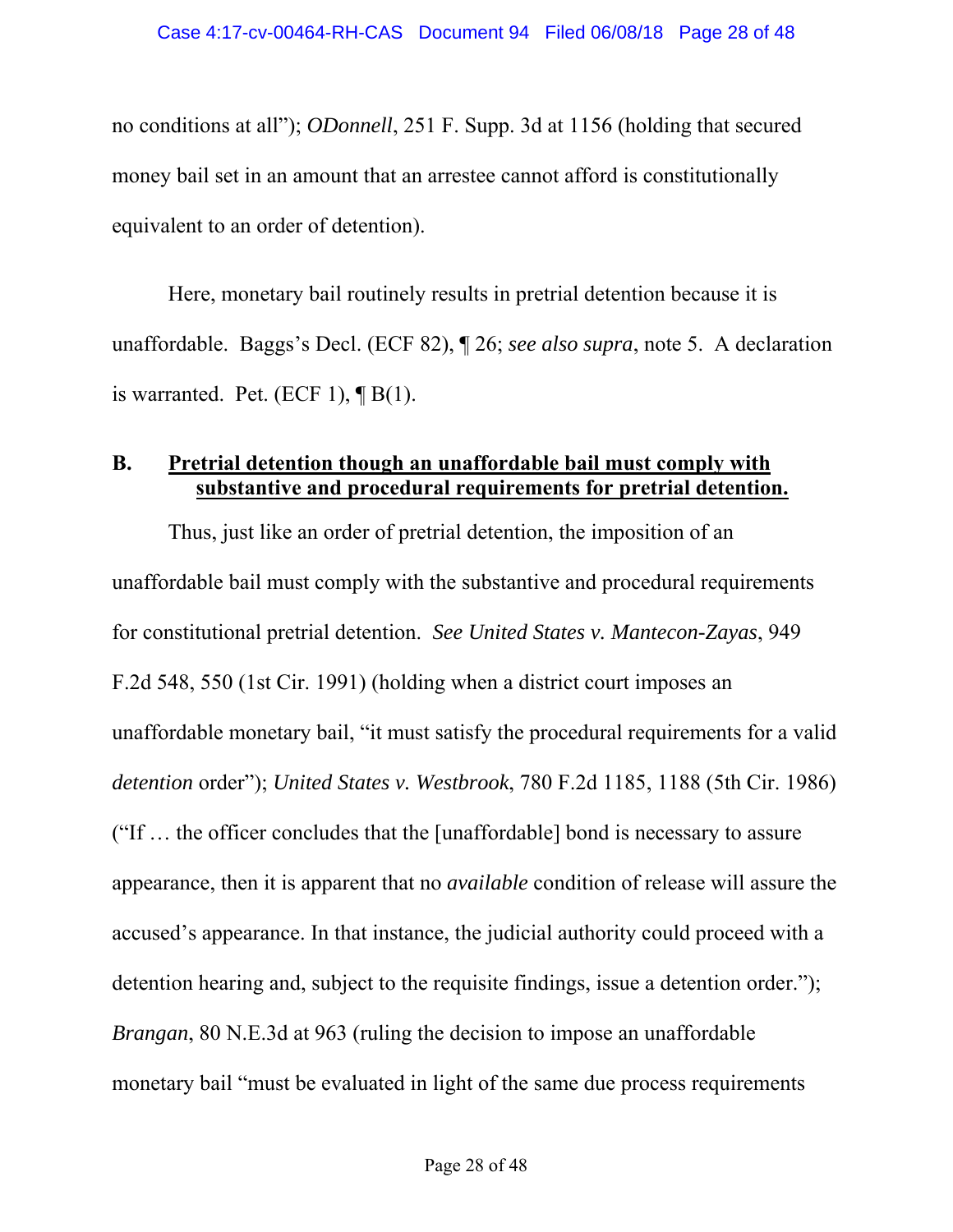applicable to such a deprivation of liberty."); *see also* S. Rep. No. 98-225, at 16 (1983), *reprinted in* 1984 U.S.C.C.A.N. 3182 (reporting that in passing the Bail Reform Act of 1984 Congress believed that when the monetary bail was unaffordable, then there is "no available condition of release that will assure the defendant's appearance" and courts should conduct a pretrial detention hearing).

Pretrial detention—whether ordered directly or through the imposition of an unaffordable bail—must be clearly proven and determined necessary.

## **C. Government must determine whether the accused can afford the monetary bail.**

Pretrial detention must serve a purpose. *Jackson v. Indiana*, 406 U.S. 715, 738 (1972). However, to ensure pretrial detention actually serves a purpose, the government must inquire and determine whether detention results from the accused's inability to satisfy a monetary bail. *Hernandez v. Sessions*, 872 F.3d 976, 992-93 (9th Cir. 2017) ("[T]he government has no way of knowing if the detention that results from failing to post a bond in the required amount is reasonably related to achieving that interest," without inquiring into ability to pay). "[A]n express finding by the court that the defendant has the ability to pay" is an essential procedural safeguard to reduce the risk of erroneous deprivation of liberty. *Turner v. Rogers*, 564 U.S. 431, 448 (2011). This determination ensures the monetary bail will serve as a condition of release, not pretrial detention.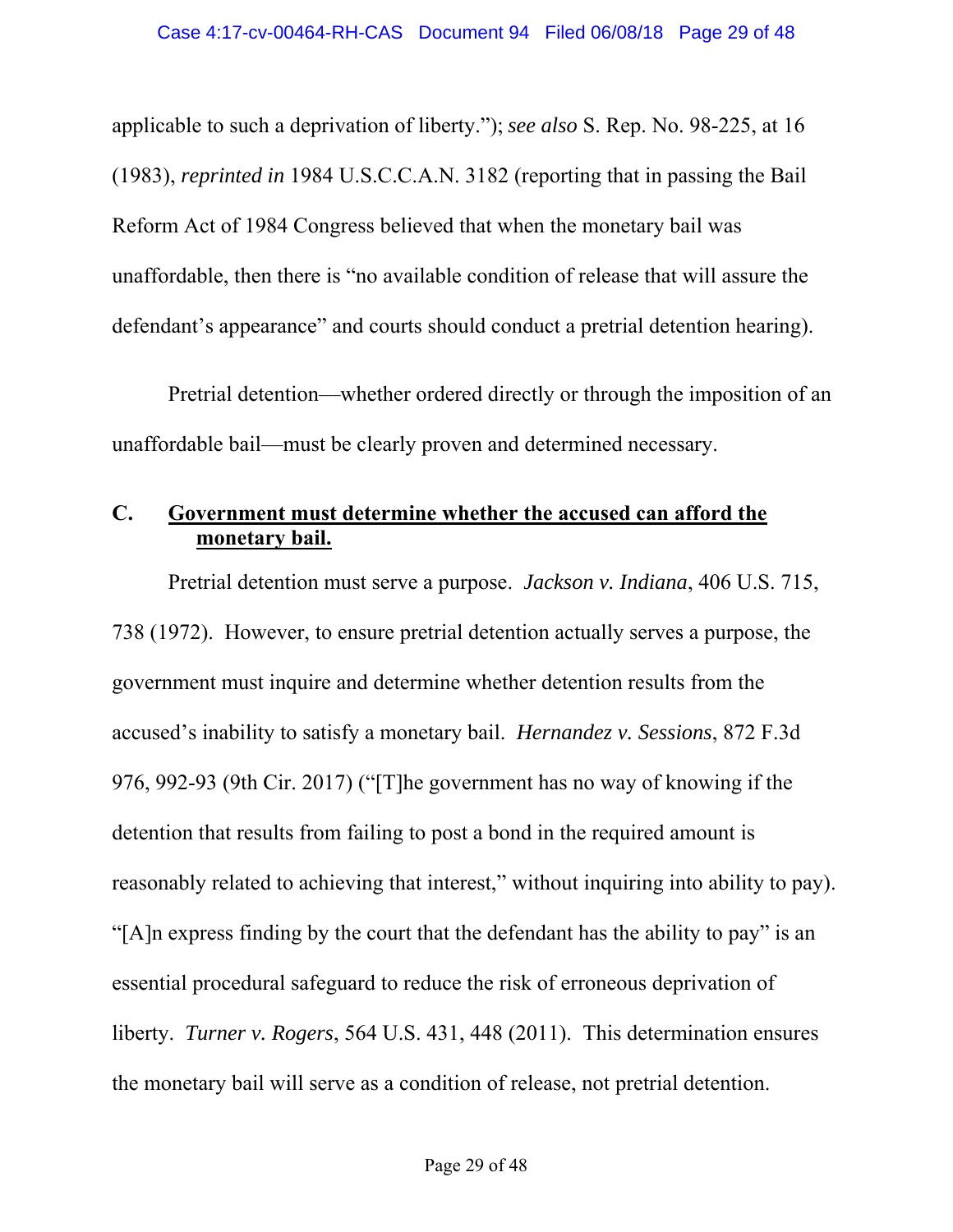Indeed, unless the state court inquires and determines the accused's ability to satisfy a monetary bail, the accused may be deprived pretrial liberty "simply because, through no fault of [her] own, [s]he cannot pay" it. *Bearden v. Georgia*, 461 U.S. 660, 672-73 (1983); *ODonnell*, 251 F. Supp. 3d at 1143–44 (explaining that Harris County's automatic use of secured money bail, without an inquiry into ability to pay, presents an intolerably high risk of erroneous deprivation of a fundamental right); *id.* at 1161 (requiring an inquiry into ability to pay and notice to arrestees about the significance of the financial information they are asked to provide); *In re Humphrey*, 228 Cal. Rptr. 3d 513, 534 (Ct. App. 2018) ("A determination of ability to pay is critical in the bail context to guard against improper detention based only on financial resources."), *cert. granted*, 2018 WL 2375685 (Cal. May 23, 2018); *De Luna v. Hidalgo County*, 853 F.Supp.2d 623, 648 (S.D. Tex. 2012) ("the absence of any inquiry into a defendant's indigency unless the defendant 'raises' it of his or her own accord does not provide the process due" and "risks that defendants who do not think to 'speak up' during arraignment about their inability to pay fines may be jailed solely by reason of their indigency, which the Constitution clearly prohibits").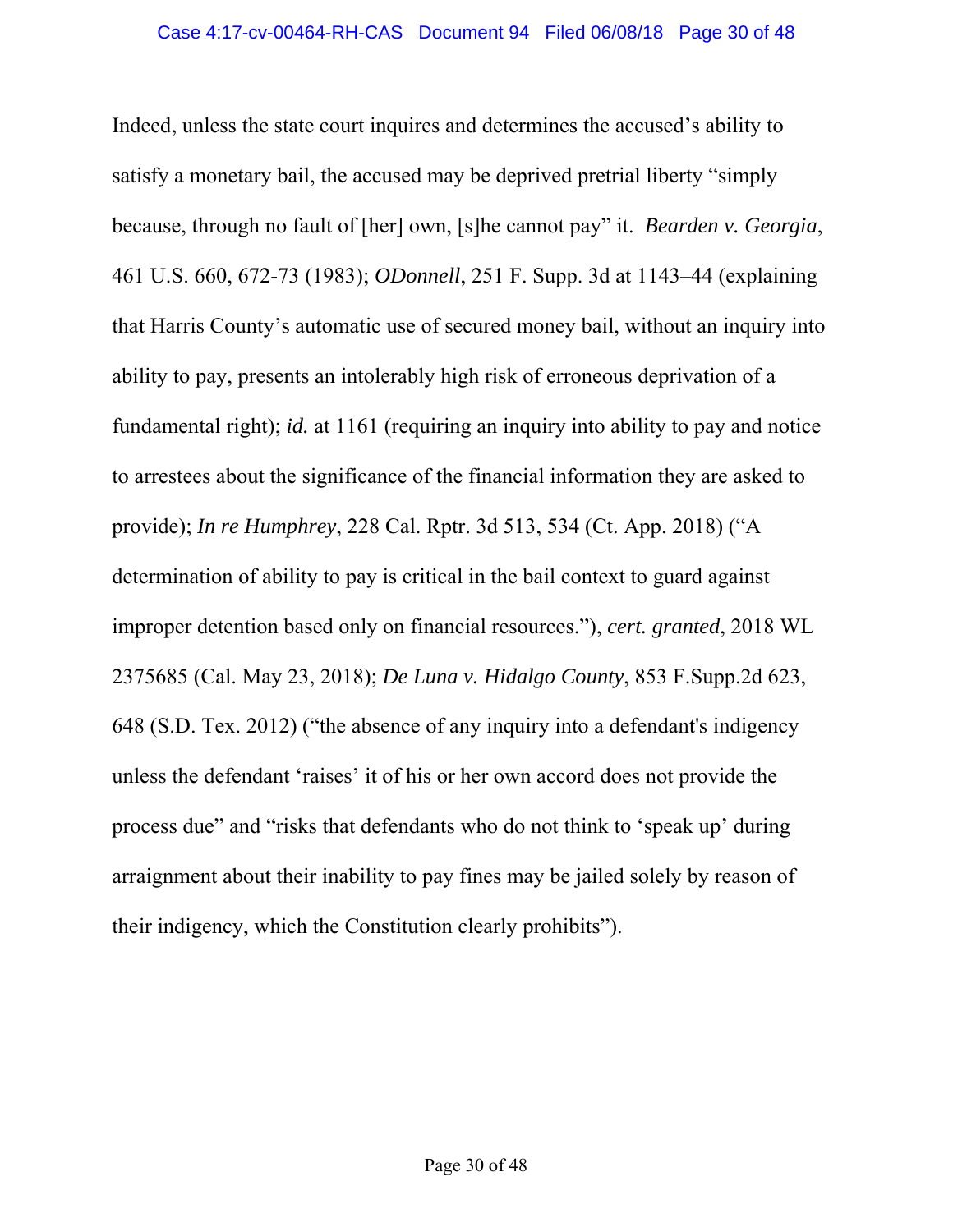The state court's failure to determine ability to pay is unconstitutional under the *Mathews* test<sup>32</sup> "because the minimal costs to the government of such a requirement are greatly outweighed by the likely reduction it will effect in unnecessary deprivations of individuals' physical liberty." *Hernandez*, 872 F.3d at 993. The *Mathews* test determines the constitutional procedural safeguards. *Wilkinson v. Austin*, 545 U.S. 209, 224 (2005) (*Mathews* is the "framework to evaluate the sufficiency of particular procedures"). It considers the private interest, the government's interest, and risk of erroneous deprivation and probable value of additional safeguards. *Mathews*, 424 U.S. at 335. Here, the accused's interest in pretrial release is substantial. *Hamdi v. Rumsfeld*, 542 U.S. 507, 530 (2004). The government has no interest in detaining a person who may reasonably be released on less-restrictive conditions. *Hernandez*, 872 F.3d at 994. The inquiry and determination will not create an additional administrative burden. Indeed, the County's SPTR already includes ability to pay in its questionnaire, *see supra*, note 18, and Florida law already requires inquiry into financial conditions, § 903.046(2)(c), Fla. Stat. ("court shall consider … financial resources"); *Sylvester v. State*, 175 So. 3d 813 (Fla. 5th DCA 2014) (same). Finally, without this inquiry and determination, the accused will likely be needlessly deprived of the

<sup>32</sup> *Mathews v. Eldridge*, 424 U.S. 319, 335 (1976).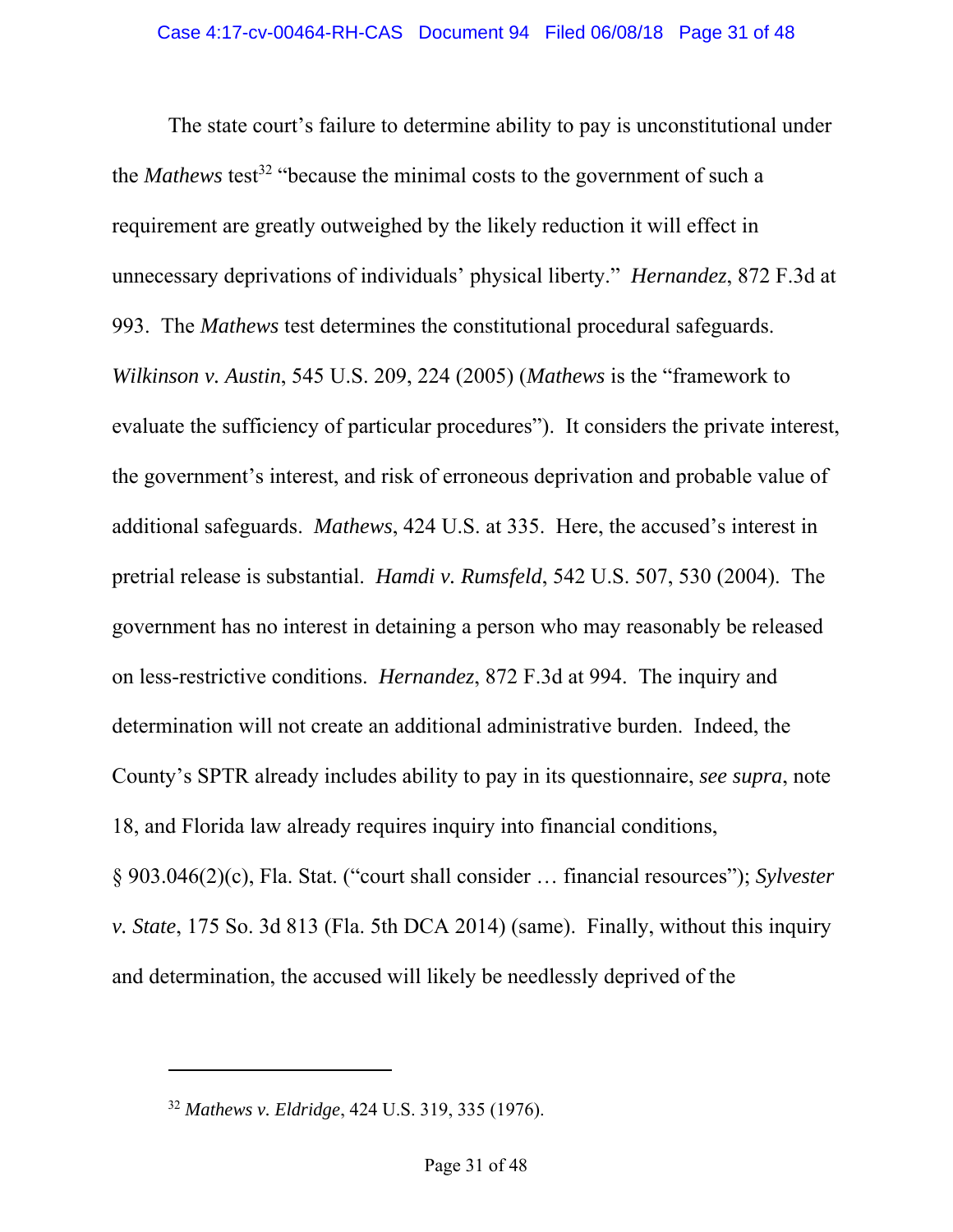fundamental right to pretrial liberty. Baggs's Decl. (ECF 82), ¶ 26. The risk of erroneous deprivation only increases when the accused asserts that she cannot afford the monetary bail. *See* Pet. (ECF 1), ¶ C(2)(a). The considerations weigh heavily in favor of requiring the state court to determine whether the monetary bail is affordable.

Yet, here, the accused's ability to pay the monetary bail is routinely disregarded and never determined. *See supra,* §II(C)(2)(e-f), p.14. The Fourteenth Amendment requires the state to determine the accused's ability to pay. *See* Pet.  $(ECF 1), \P C(2)(i-ii).$ 

\* \* \*

In Leon County, a significant number (44%) of accused eligible for pretrial release upon satisfaction of a monetary bail imposed at first appearance remain detained five days later. Baggs's Decl. (ECF 82), ¶ 26. Most remain detained because they cannot afford the monetary bail. Thomas Decl. (ECF 5-1), ¶ 2(e); *supra*, note 5. When the monetary bail is unaffordable, the state court must proceed to determine if the resulting pretrial detention is necessary. The government bears the burden of establishing this necessity by clear and convincing proof at an adequate hearing. Only if the court determines government has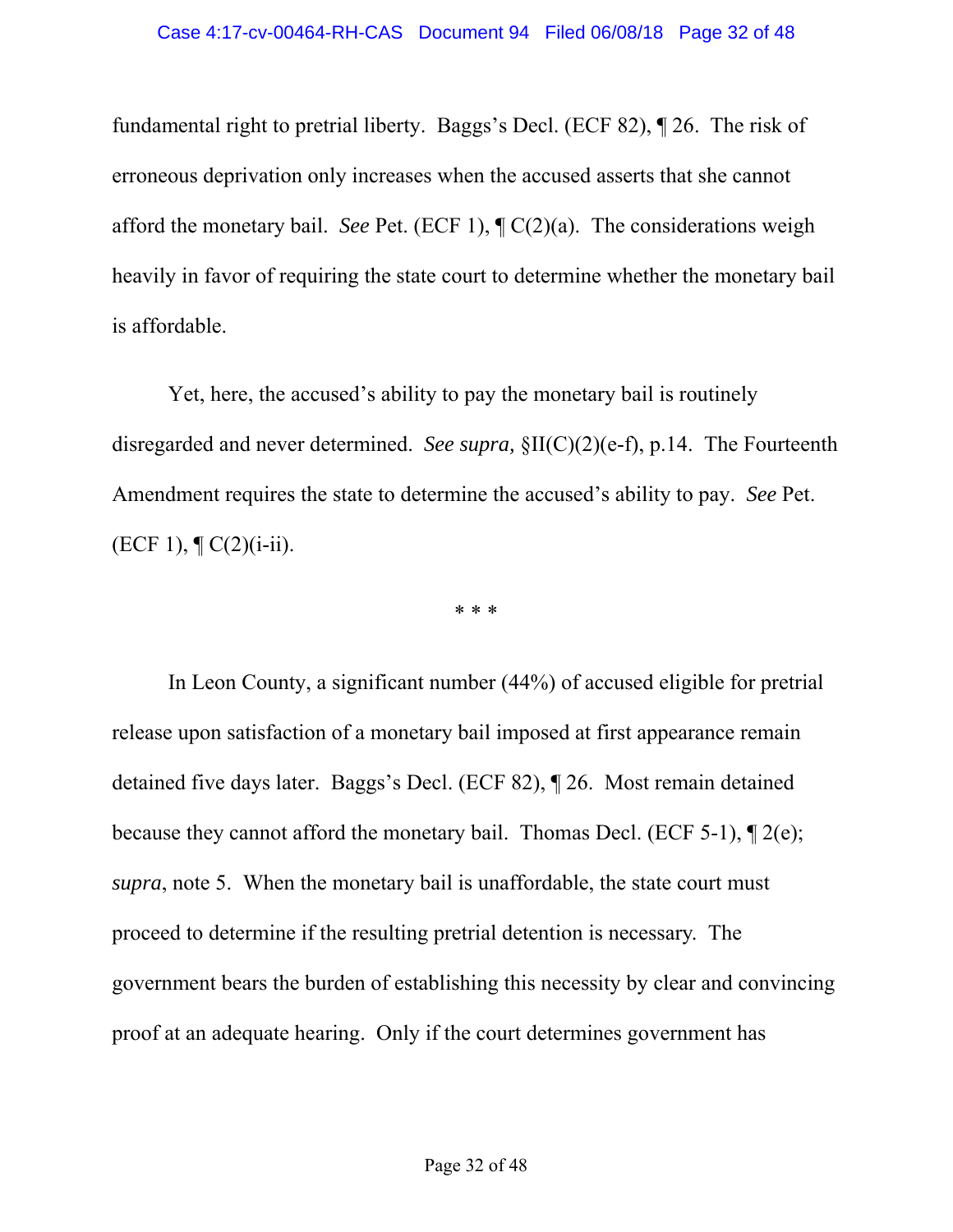available no less-restrictive alternatives to pretrial detention through an unaffordable bail, may the court impose one.

# **D. An unaffordable bail must be necessary with no less-restrictive alternative.**

## **1. Pretrial liberty is a fundamental right mandating strict scrutiny.**

The "commitment for *any* purpose constitutes a significant deprivation of liberty that requires due process protection." *Hamdi v. Rumsfeld*, 542 U.S. 507, 530 (2004) (quoting *Jones v. United States,* 463 U.S. 354, 361 (1983)); *United States v. Montalvo-Murillo*, 495 U.S. 711, 716 (1990) (pretrial liberty is "vital"). Accordingly, the U.S. Supreme Court strictly scrutinizes pretrial detention. *Salerno*, 481 U.S. at 749-751 (1987) (analyzing the "fundamental" liberty interest, the government's "compelling" interest, and "narrow[] focus" of the application the hallmarks of strict scrutiny).<sup>33</sup> A deprivation of liberty must be necessary and "narrowly tailored to serve a compelling state interest." *Reno v. Flores*, 507 U.S. 292, 302 (1993) (citing *Salerno*, 481 U.S. at 746).

l

<sup>33</sup> *See also Lopez-Valenzuela v. Arpaio*, 770 F.3d 772, 779 (9th Cir. 2014) (observing that "*Salerno* applied heightened scrutiny"); *Buffin v. City & County of San Francisco*, No. 15cv4959, 2018 WL 424362, at \*5-6 (N.D. Cal. Jan. 16, 2018) (reviewing *Salerno* and *Lopez-Valenzuela* to conclude strict scrutiny applied in an unaffordable bail case).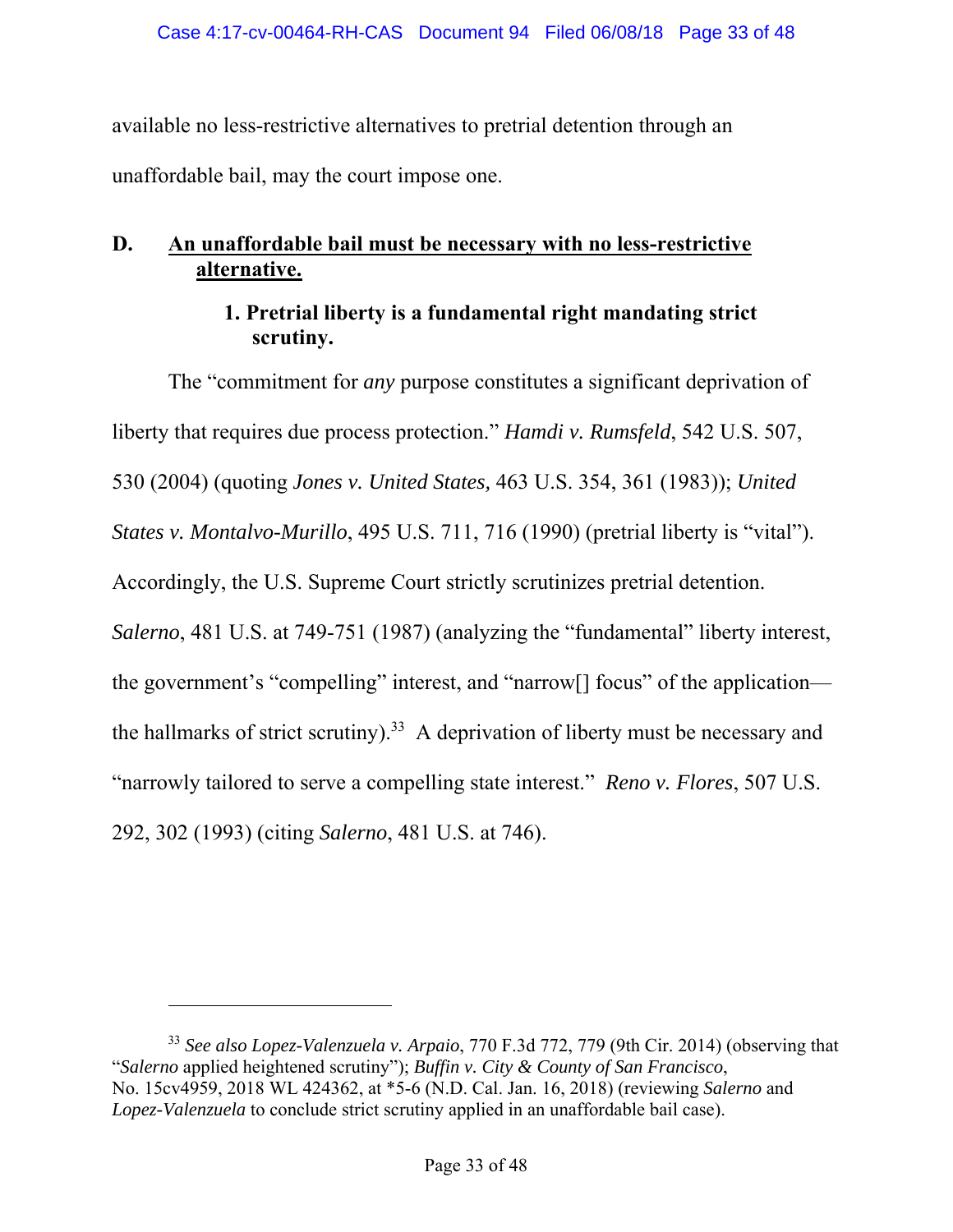Strict scrutiny is also appropriate under an equal protection analysis. When the government does not utilize Florida's pretrial detention statute, but admits an accused to monetary bail, it must not discriminate by releasing a rich accused and detaining a poor one. *Bearden*, 461 U.S. at 672-73; *Pugh v. Rainwater*, 572 F.2d 1053, 1057-58 (5th Cir. 1978). Detaining poor defendants because of their indigence is subject to heightened scrutiny. *San Antonio Indep. Sch. Dist. v. Rodriguez*, 411 U.S. 1, 20 (1973); *ODonnell v. Harris County*, No. 17-20333, 2018 WL 2465481, at \*9 (5th Cir. June 1, 2018) (approving "[h]eightened scrutiny").

Consequently, the Respondent Sheriff bears the burden to prove that the imposition of an unaffordable monetary bail that results in pretrial detention is narrowly tailored. *Foucha v. Louisiana*, 504 U.S. 71, 80, 81-82 (1992); *Salerno*, 481 U.S. at 751; *see also Ashcroft v. Am. Civil Liberties Union*, 542 U.S. 656, 665- 66 (2004) ("the burden is on the Government to prove that the proposed alternatives will not be as effective as the challenged statute"—that is "whether the challenged regulation is the least restrictive means among available, effective alternatives"); *Johnson v. Mortham*, 915 F. Supp. 1574, 1577 (N.D. Fla. 1996) ("Supreme Court has consistently required the government to demonstrate that the challenged actions are narrowly tailored to a compelling governmental interest" when applying strict-scrutiny test).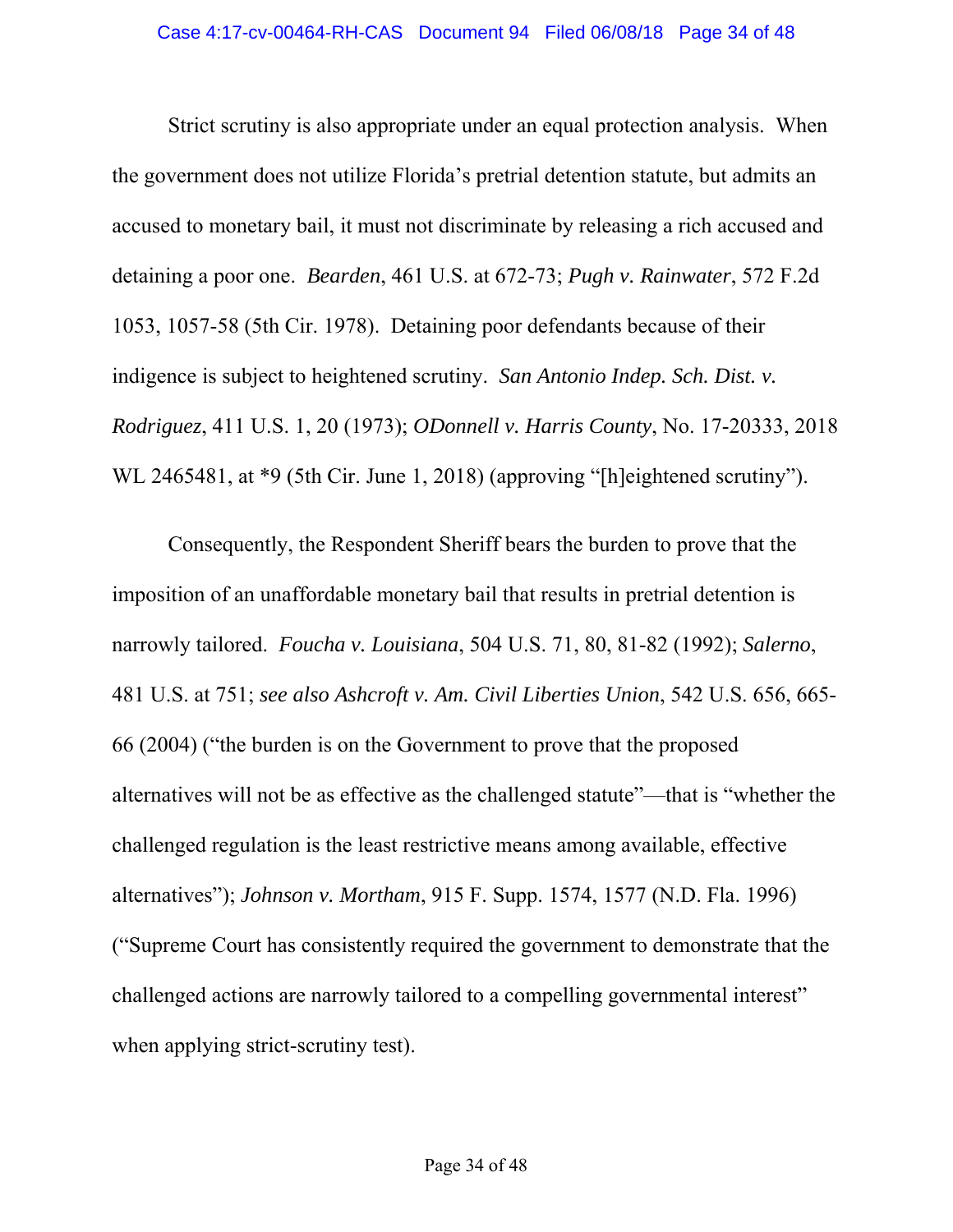# **2. The government must establish there are no less-restrictive alternatives to pretrial detention through an unaffordable bail.**

The U.S. Supreme Court has repeatedly applied its narrow-tailoring requirement specifically to where the inability to pay resulted in deprivation of liberty. Beginning with *Griffin v. Illinois*, 351 U.S. 12 (1956), the U.S. Supreme Court reviewed several criminal law cases in which a person was treated differently because she lacked the ability to pay. In each case, the Court held that the Fourteenth Amendment prohibits detaining a person because she is unable to pay unless the court first considers and finds that the government has no lessrestrictive, alternative methods to achieve its legitimate interests.

In *Griffin*, the Court struck down an Illinois law that prohibited an appeal of a criminal conviction unless the criminal defendant first procured a trial transcript at his own expense. 351 U.S. at 13. The law violated equal protection because "[d]estitute defendants must be afforded as adequate appellate review as defendants who have money enough to buy transcripts." *Id*. at 19. In so concluding, the Court clarified that the state need not necessarily purchase the transcripts itself because there were likely "other means of affording adequate and effective appellate review to indigent defendants." *Id*. In *Williams* v. *Illinois*, 399 U.S. 235, 240-42 (1970), the Court struck down the "invidious discrimination" of incarcerating a person beyond the statutory maximum term when he could not pay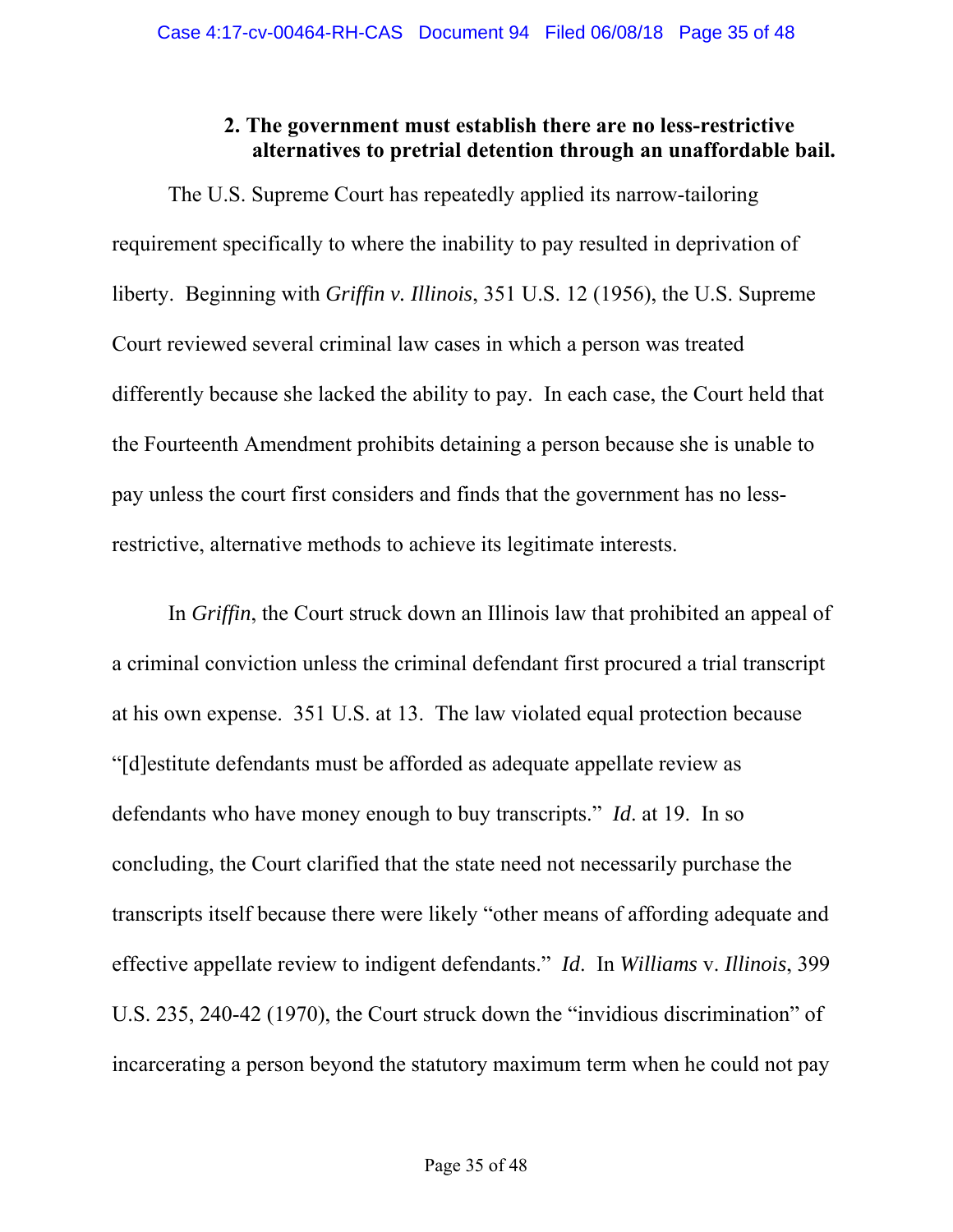the imposed fine and court costs. Importantly, the Court observed that the "State is not powerless" to collect judgments or punish indigent criminals—it has "numerous alternatives" to detention to collect fines and it may impose "alternative [penal] sanctions." *Id*. at 244-45. Similarly, in *Tate v. Short*, 401 U.S. 395, 397-98 (1971), the Court forbade incarcerating a person when he could not afford to "satisfy" the imposed fine because it "subjected [him] to imprisonment solely because of his indigency." And again the Court left open the possibility of detention of the poor "when alternative means are unsuccessful" to enforce the law. *Id.* at 400-401. Then, in *Bearden v. Georgia*, 461 U.S. 660, 672-73 (1983), the Court prohibited a state from revoking probation and imprisoning a person who cannot afford to pay a fine and restitution unless the court first considers and finds no "alternate measures" exist to adequately meet the government's legitimate interests.

Nearly 40 years ago in a Florida case, this Circuit reached the same conclusion in the pretrial context. In *Pugh v. Rainwater*, 572 F.2d 1053, 1057 (5th Cir. 1978) (en banc), the court observed "[t]he incarceration of those who cannot [pay the bail amount], without meaningful consideration of other possible alternatives, infringes on both due process and equal protection requirements."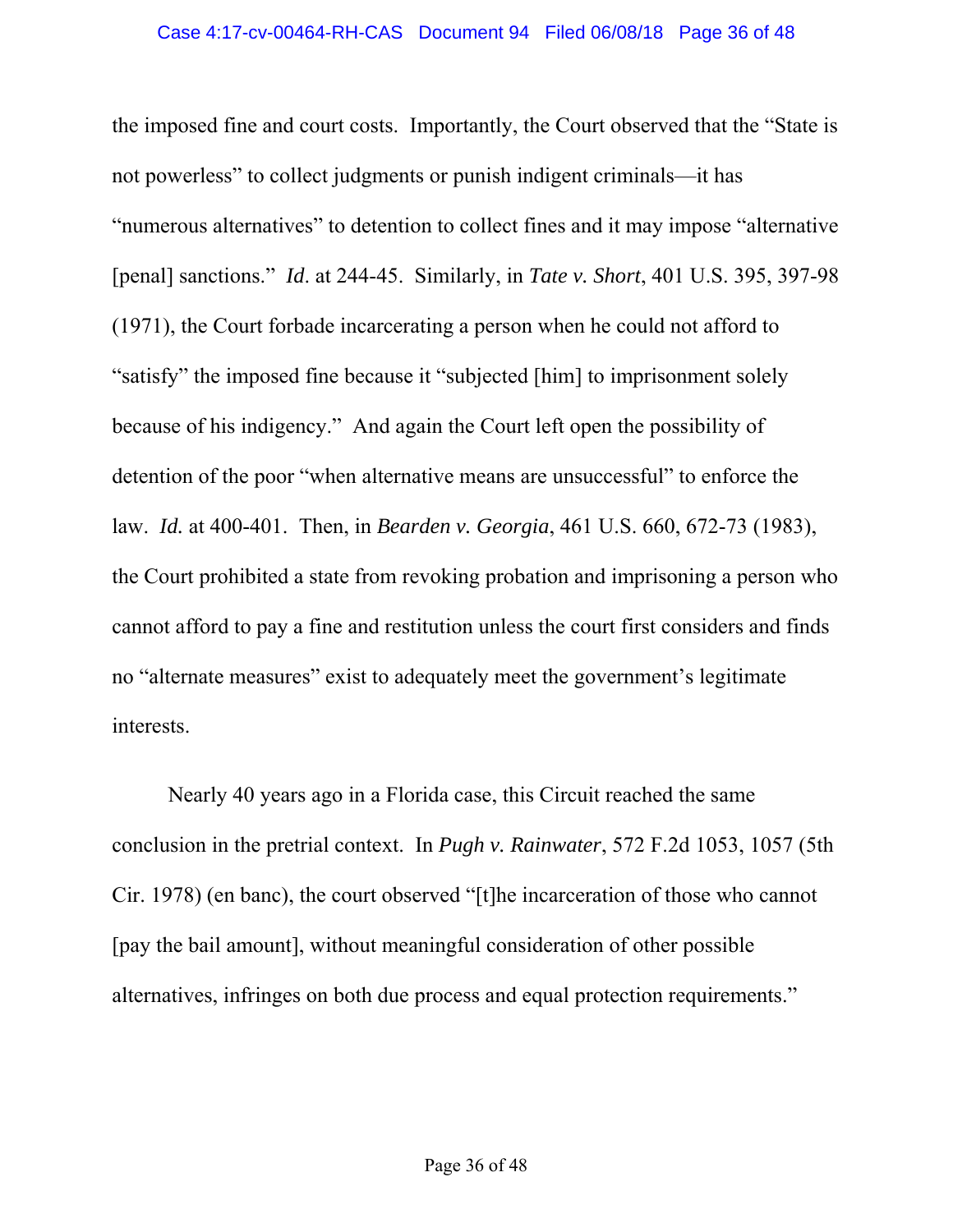Accordingly, if the government's interest in "appearance at trial<sup>34</sup> could reasonably be assured by … alternate [conditions] of release, pretrial confinement for inability to post money bail" is unconstitutional. *Id.* at 1058. This reaffirmed this Circuit's general principle that a system in which "[t]hose with means avoid imprisonment [while] the indigent cannot escape imprisonment" violates the Fourteenth Amendment. *Frazier v. Jordan*, 457 F.2d 726, 728-29 (5th Cir. 1972). Over the last three years, numerous federal district courts and state courts have reached the same conclusion.<sup>35</sup>

<sup>34</sup> Monetary bail does nothing to advance the government's public safety interest. *See supra*, note 23.

<sup>35</sup> *See, e.g.*, *ODonnell v. Harris County, Texas,* 251 F. Supp. 3d at 1059 ("secured money bail may serve to detain indigent misdemeanor arrestees only in the narrowest of cases, and only when, in those cases, due process safeguards the rights of the indigent accused."), *aff'd as modified,* No. 17-20333, 2018 WL 2465481 (5th Cir. June 1, 2018); *Walker v. City of Calhoun*, No. 4:15cv0170, 2016 WL 361612, at \*10 (N.D. Ga. Jan. 28, 2016) ("Certainly, keeping individuals in jail because they cannot pay for their release, whether via fines, fees, or a cash bond is impermissible."), *vacated on other grounds*, 682 Fed.Appx. 721 (11th Cir. 2017), *reinstituted with more specific injunction*, 2017 WL 2794064 (N.D. Ga. June 16, 2017); *Rodriguez v. Providence Cmty. Corr.*, 155 F. Supp. 3d 758, 767 (M.D. Tenn. Dec. 17, 2015) ("Fourteenth Amendment requires an inquiry into indigency before probationers are held on secured money bonds and before they can be jailed solely on the basis of nonpayment."); *Thompson v. Moss Point*, No. 1:15cv182, 2015 WL 10322003, at \*1 (S.D. Miss. Nov. 6, 2015); *Jones v. City of Clanton*, No. 2:15cv34, 2015 WL 5387219, \*2 (M.D. Ala. Sept. 14, 2015) (holding pretrial detention on unaffordable monetary bail violates the Fourteenth Amendment unless the court conducts a hearing on the "need for bail or alternatives to bail[.]"); *Cooper v. City of Dothan*, No. 1:15cv425, 2015 WL 10013003 (M.D. Ala. June 18, 2015); *Snow v. Lambert*, No. 15cv567, 2015 WL 5071981 (M.D. La. Aug. 27, 2015); *Pierce v. City of Velda City*, No. 4:15cv570, 2015 WL 10013006 (E.D. Mo. June 3, 2015); *In re Humphrey*, 228 Cal. Rptr. 3d 513, 526 (Ct. App. 2018) ("court may not order pretrial detention unless it finds … that the defendant is unable to pay that amount and no less restrictive conditions of release would be sufficient to reasonably assure such appearance"), *cert. granted*, 2018 WL 2375685 (Cal. May 23, 2018); *see also Hernandez v. Sessions*, 872 F.3d 976, 992–93 (9th Cir. 2017) ("when a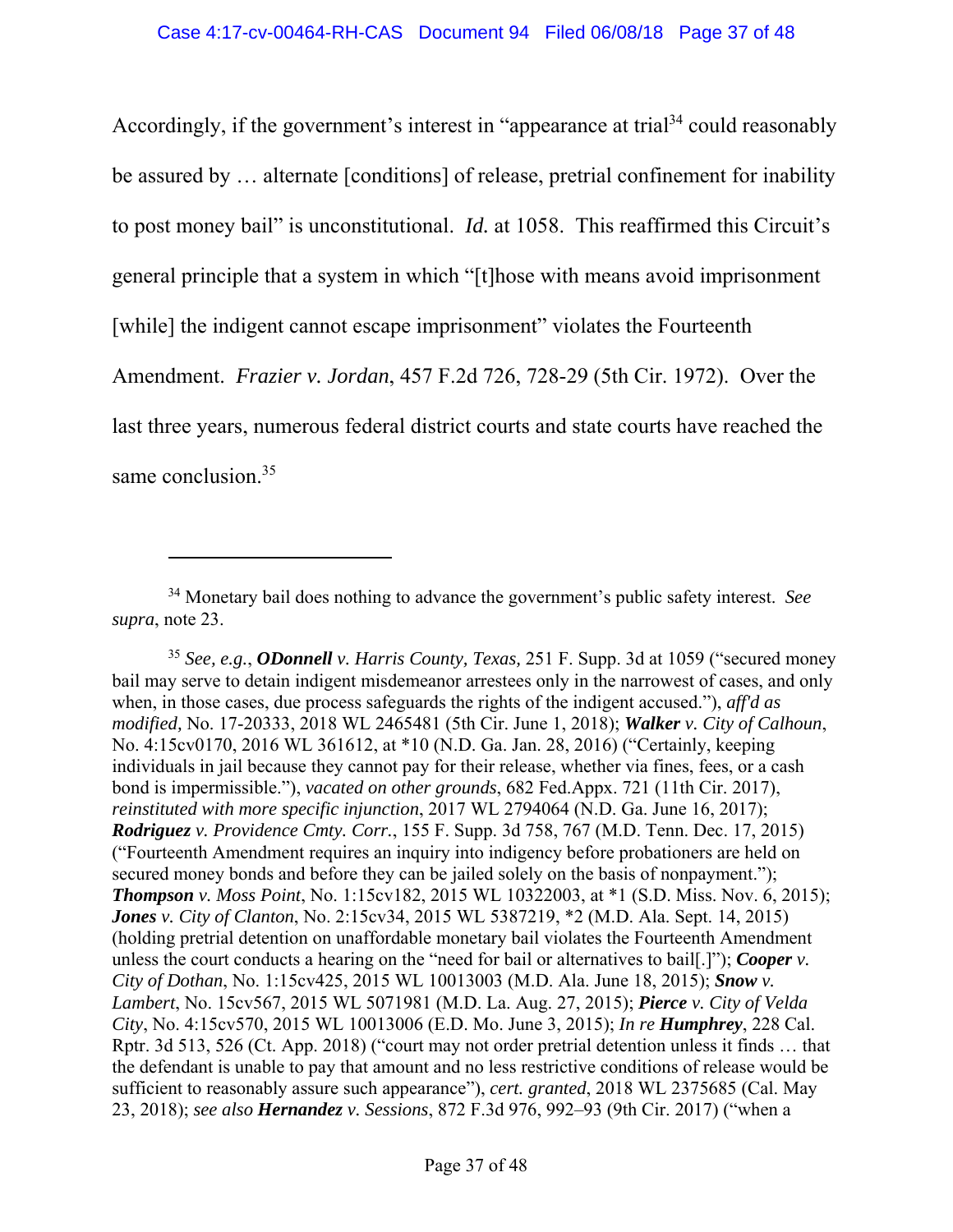Each time they are confronted, this Circuit and numerous federal district courts have held that the imposition of an unaffordable bail would be unconstitutional where the government had at its disposal, but declined to utilize, alternatives to achieve its goals. Each time, the deprivation of liberty was held to violate the Fourteenth Amendment unless no less-restrictive measures would suffice.

#### **3. The government has numerous less-restrictive alternatives.**

For the class members detained pretrial in Leon County, several lessrestrictive alternatives to pretrial detention through an unaffordable bail are available to reasonably assure the government's interests. The government's legitimate bail interests can be achieved if (1) the government permits an accused to satisfy the monetary bail through an unsecured appearance bond, Fla.R.Crim.P.  $3.131(b)(1)(B).^{36}$  (2) The government may also rely on a validated risk assessments tool to narrowly tailor pretrial release conditions to actual risk. (3) It may employ reminders to prevent negligent failures to appear. (4) It may better utilize the County's SPTR program to monitor defendants on pretrial release

person's freedom from governmental detention is conditioned on payment of a monetary sum, courts must consider the person's financial situation and alternative conditions of release").

<sup>36</sup> *See Walker*, 2017 WL 2794064, at \*4 ("Indeed, other alternatives exist, including unsecured bonds, in which an arrestee need not pay money in advance but may be released with an obligation to pay the amount listed in the bail schedule if the arrestee fails to appear for his or her scheduled court date.").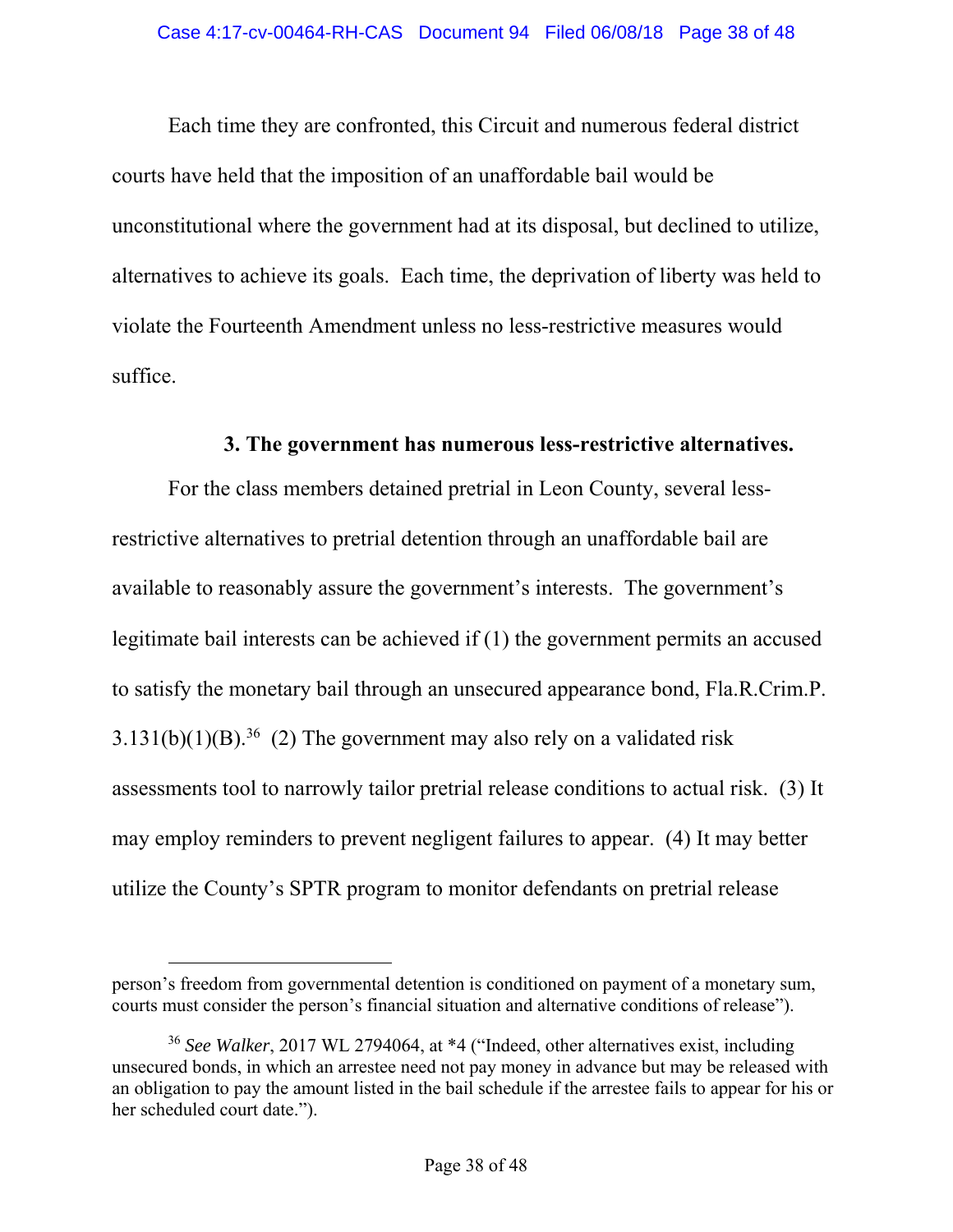without imposing a monetary bail. (5) It may reduce the monetary bail to an affordable level.37 Because less-restrictive alternatives to pretrial detention through an unaffordable bail are available, the government in Leon County violates the Fourteenth Amendment by failing to instead utilize them.

These alternatives to pretrial detention have adequately achieved the government's interest in the District of Columbia, New Jersey, Illinois, the Northern District of Florida, and other jurisdictions. For example, effective Jan. 1, 2017, New Jersey enacted sweeping criminal justice reform that minimized the use of monetary bail. N.J. Stat. § 2A:162-15–25. It commands courts to utilize, in lieu of monetary bail, an evidence-based risk assessment and non-financial release conditions based on the accused's risks. Glenn Grant, Criminal Justice Reform Report to the Governor & the Legislature  $(2017)$ , 1-2<sup>38</sup> In 2017, only 0.1% (44/44,319) arrested criminal defendants were imposed a monetary bail. *Id*. at 4. Detention turned on public safety, not financial resources. *Id*., at 7. And the sky did not fall. In fact, crime statistics from the New Jersey State Police show no

<sup>37</sup> *See* Timothy R. Schnacke, Dep't of Just., Nat'l. Inst. of Corrs., *Fundamentals of Bail*  13 (Sept. 2014), https://goo.gl/jr7sMg ("[T]he financial condition of a bail bond is typically arbitrary; even when judges are capable of expressing reasons for a particular amount, there is often no rational explanation for why a second amount, either lower or higher, might not arguably serve the same purpose.").

<sup>38</sup> *Available at* https://www.judiciary.state.nj.us/courts/assets/criminal/2017cjrannual.pdf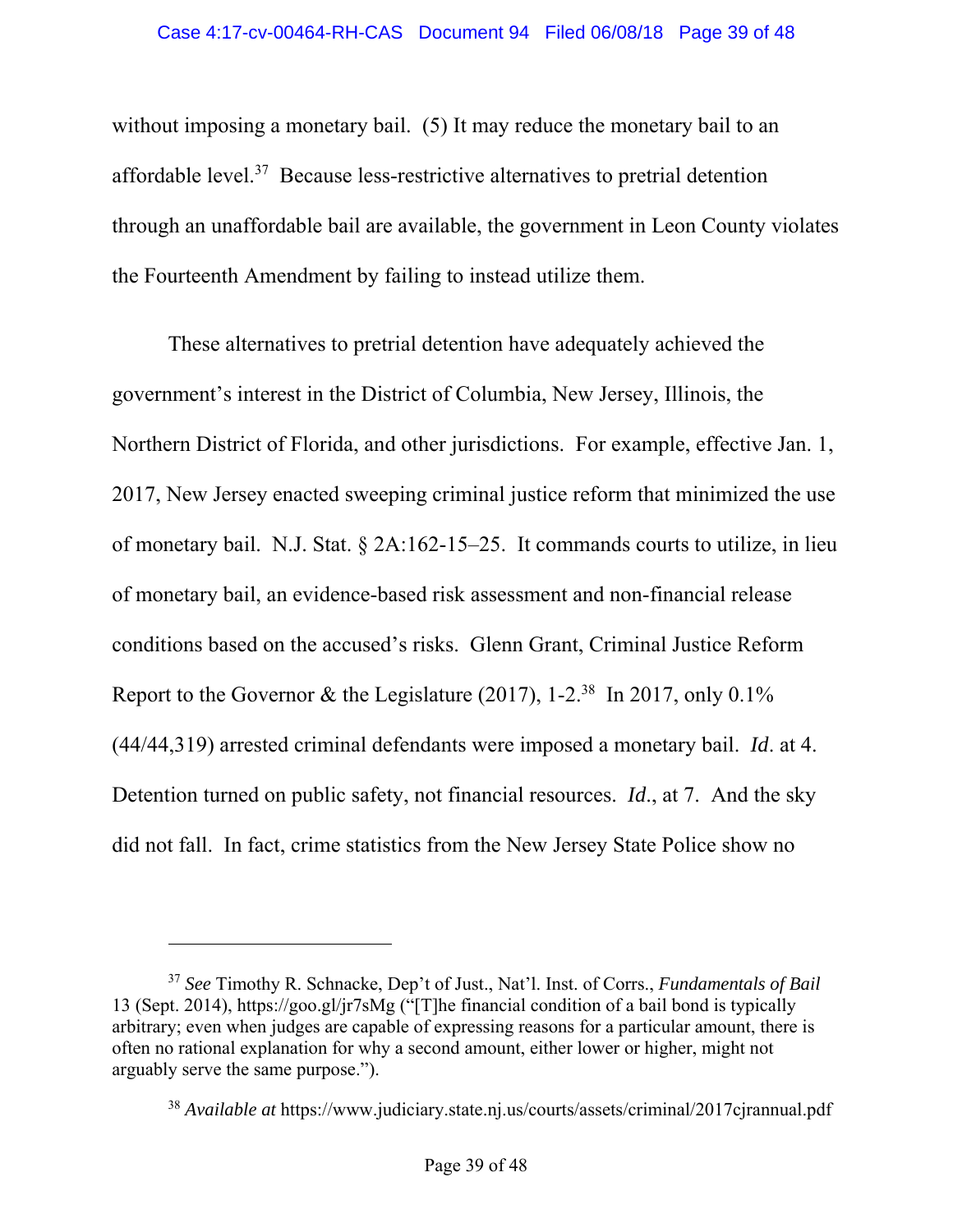major bump in violent offenses across New Jersey. Instead, for many serious crimes, the rates dropped. NJ Dep't of Law & Public Safety, Uniform Crime Report -1<sup>st</sup> Q (May 4, 2018).<sup>39</sup>

# **4. The government does not establish the absence of lessrestrictive alternatives.**

Here, no reason suggests that in individual cases the government establishes there are less-restrictive alternatives to pretrial detention through an unaffordable bail. Prosecutors rarely make any arguments and the state court routinely fails to determine this fact. *See supra,* §II(C)(2)(f), p.15. The government routinely does not meet its burden to establish that the pretrial detention through an unaffordable bail is necessary. This violates the Fourteenth Amendment. Pet. (ECF 1),  $\P$ B(2).

\* \* \*

Of course, it is not enough for the government to have a substantive need for detention, the state court must determine whether the prosecutor established it. Detention through an unaffordable bail is only permitted if the "court *determines* that alternatives to imprisonment are not adequate." *Bearden*, 461 U.S. at 672

<sup>39</sup> *Available at* http://www.njsp.org/ucr/pdf/current/20180504\_1stqtr2018.pdf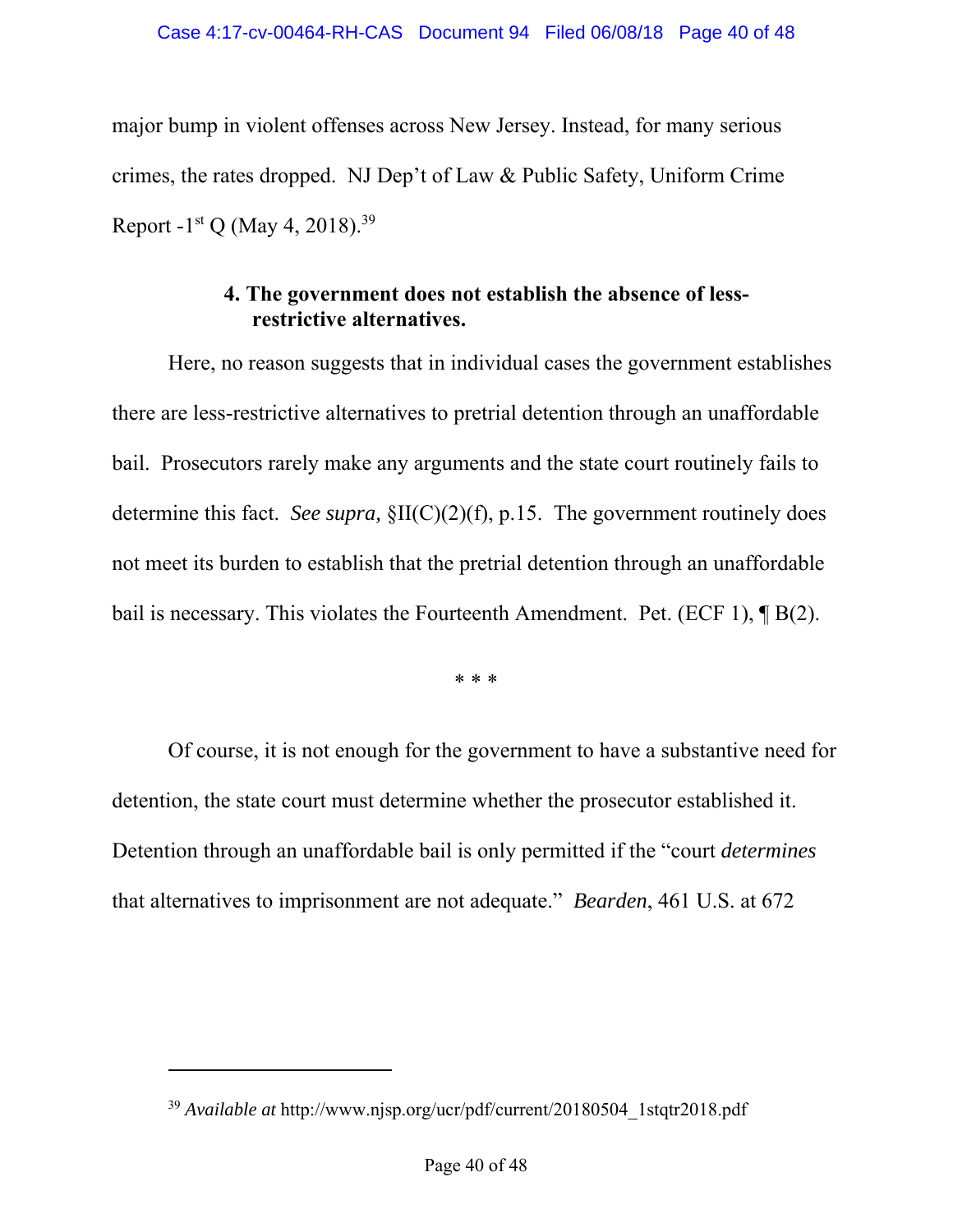(emphasis added). However, in Leon County, that determination is not made. *See supra,* §II(C)(2)(f), p.15.

# **E. The state court may only impose an unaffordable bail when it determines the need for pretrial detention is established with clear proof.**

The Due Process Clause of the Fourteenth Amendment provides, "nor shall any State deprive any person of life, liberty, or property, without due process of law ... ." The government denies procedural due process when it deprives liberty through an inadequate process. *Grayden v. Rhodes*, 345 F.3d 1225, 1232 (11th Cir. 2003). No serious dispute exists about the fundamental nature of liberty or its pretrial deprivation. *See supra*, § IV(D)(1), p. 33. Accordingly, Knight focuses on the inadequacy of the procedure of detaining an accused through an unaffordable bail.

When an accused's liberty, not just her money, is at stake, the government has a heightened standard of proof. The U.S. Constitution's mandate of procedural due process requires the state court to determine the need for pretrial detention through clear and convincing evidence. This mandate applies equally whether pretrial detention is ordered outright or is effected through the imposition of an unaffordable bail.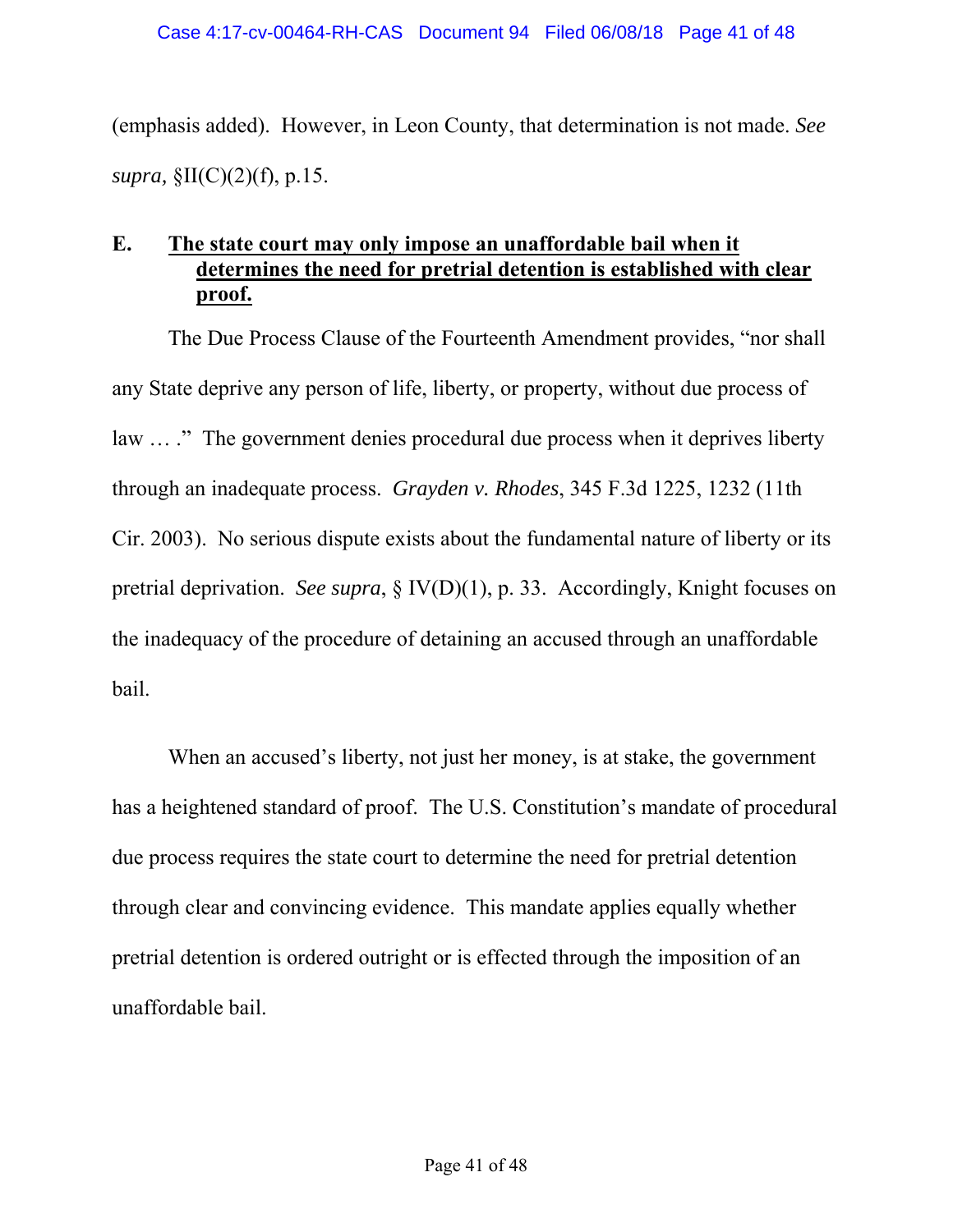# **1. Procedural due process guards against erroneous deprivations by demanding an appropriate degree of confidence.**

The due process's procedural variety guards against the "mistaken or unjustified deprivation of life, liberty, or property." *Carey v. Piphus,* 435 U.S. 247, 259 (1978). It achieves this by dictating the "degree of confidence" a court should have to approve a deprivation. *Addington v. Texas*, 441 U.S. 418, 423 (1979) (quoting *In re Winship*, 397 U.S. 358, 370 (1970) (Harlan, J., concurring)). It sets the required standard of proof and allocates the burden to minimize the risk of an erroneous decision. *Heller v. Doe by Doe*, 509 U.S. 312, 348 n. 1 (1993) (standard); *Mackey v. Montrym*, 443 U.S. 1, 13 (1979) (risk).

# **2. The U.S. Constitution mandates the state court to determine the need for a liberty deprivation based on clear proof.**

Procedural safeguards must be proportional to the individual's private interest at stake. *Mathews v. Eldridge*, 424 U.S. 319, 335 (1976) (constitutional test considers the "risk of an erroneous deprivation of such [private] interest"). The greater the private interest, the greater the certainty required before the government may deprive it. *See, e.g., Heller*, 509 U.S. at 324 (justifying a lower standard of proof for the commitment of the intellectually disabled than the mentally ill because the intellectually disabled's treatment is "much less invasive" and therefore they have less interest in avoiding erroneous commitment). Ultimately, the standard of proof "indicate[s] the relative importance attached to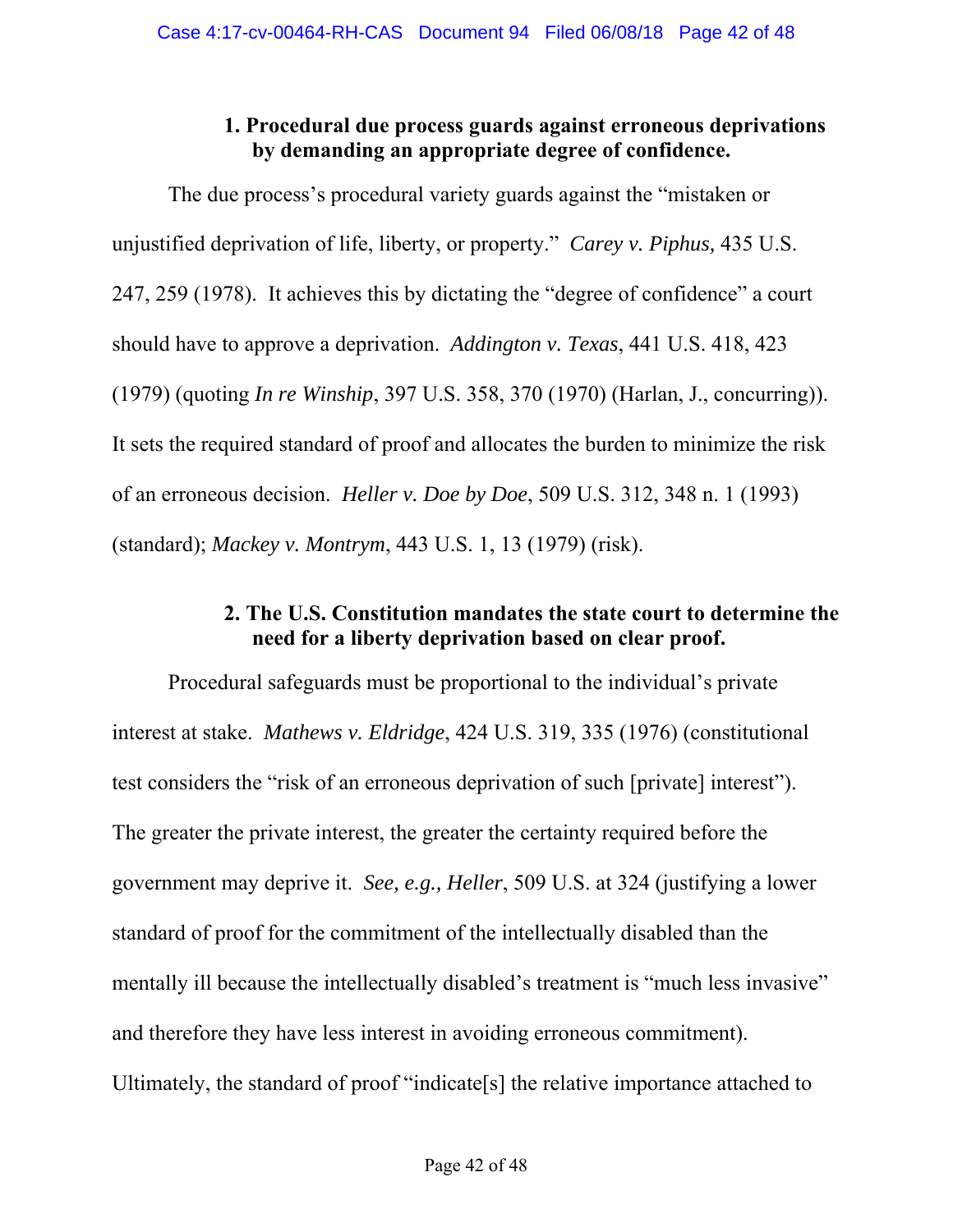the ultimate decision" and "the value society places on individual liberty"—that is, the private interest at stake. *Addington*, 441 U.S. at 423, 425 (quotation omitted).

When the unaffordable monetary bail results in the accused's detention, much more than money is at stake and the state court must determine the government's need for pretrial detention based on a high standard of proof. The "commitment for *any* purpose constitutes a significant deprivation of liberty." *Hamdi v. Rumsfeld*, 542 U.S. 507, 530 (2004). And when a person's stake is "both 'particularly important' and 'more substantial than mere loss of money,'" greater certainty and procedural safeguards are required. *Santosky v. Kramer*, 455 U.S. 745, 756 (1982) (quoting *Addington*, 441 U.S. at 424).

Using the *Mathews* test,<sup>40</sup> the U.S. Supreme Court has consistently held that a court may only order civil commitment—including pretrial detention<sup>41</sup>—when it determines a need based on clear and convincing proof at an adequate hearing.<sup>42</sup>

l

<sup>40</sup> *Mathews v. Eldridge*, 424 U.S. 319, 335 (1976).

<sup>41</sup> *Salerno* described pretrial detention as "not penal," *id*, 481 U.S. at 746, but regulatory, *id*. at 747.

 $42$  An adequate hearing would also include at a minimum (1) notice of the hearing and that ability to pay will be a critical factor, (2) an opportunity to be heard, present evidence including the accused's testimony, and cross examine other witnesses, (3) right to counsel, (4) a neutral and detached decision maker, and (5) an explanation of the court's findings. *Gagnon v. Scarpelli*, 411 U.S. 778, 786 (1973); *see also Turner v. Rogers*, 564 U.S. 431, 447 (2011) (notice of criticalness of ability to pay); *Concrete Pipe & Prods. v. Constr. Laborers Pension Tr*., 508 U.S. 602, 617 (1993) (decision maker); *Salerno*, 481 U.S. at 751-52 (right to counsel,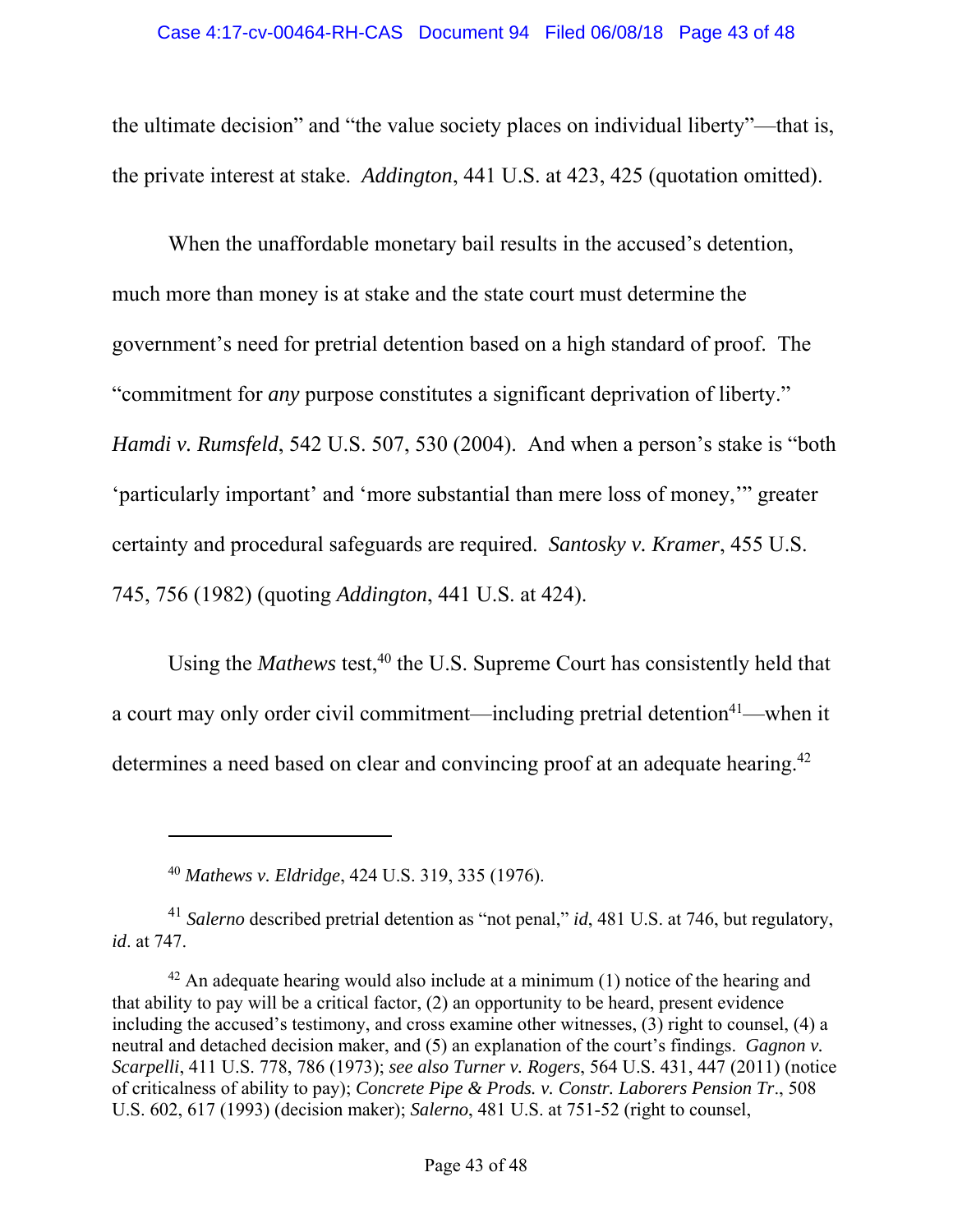In *United States v. Salerno*, 481 U.S. 739, 751 (1987), the Court upheld the pretrial detention of criminal defendants posing a danger to the community pursuant to a procedure "specifically designed to further the accuracy of that determination." The procedure included the requirement that the government "prove its case by clear and convincing evidence," *id.* at 752, "that no conditions of release can reasonably assure the safety of the community or any person," *id*. at 750. In *Addington v. Texas*, 441 U.S. 418, 433 (1979), the Court held that a court could not civilly commit the mentally ill without determining by "clear and convincing evidence" that the person was dangerous to others. In *Foucha v. Louisiana*, 504 U.S. 71, 81 (1992), the Court held Louisiana's civil commitment statute failed due process because the individual was denied an "adversary hearing at which the State

presentation of evidence); *Wolff v. McDonnell*, 418 U.S. 539, 565 (1974) (explanation); *Morrissey v. Brewer*, 408 U.S. 471, 488–89 (1972) (explanation); *Fuentes v. Shevin*, 407 U.S. 67, 80 (1972) (be heard).

Because the imposition of an unaffordable bail amounts to pretrial detention, the government should comply with Florida's detention procedures—§ 907.041(4), Fla. Stat., and Fla.R.Crim.P. 3.132. If the government complies with Florida's pretrial detention procedures, as requested, *see* Pet. (ECF 1), ¶ C(2), it would provide an adequate hearing so long as counsel represents and is able to confer with the accused. Notably, the accused is unable to confer privately with the public defender or her attorney at first appearance. Accordingly, the adequate hearing would have to take place either after first appearance, *see* Pet., ¶ C(2) (requesting hearing be conducted within 5 days), or at first appearance after a modification to permit private conferrals.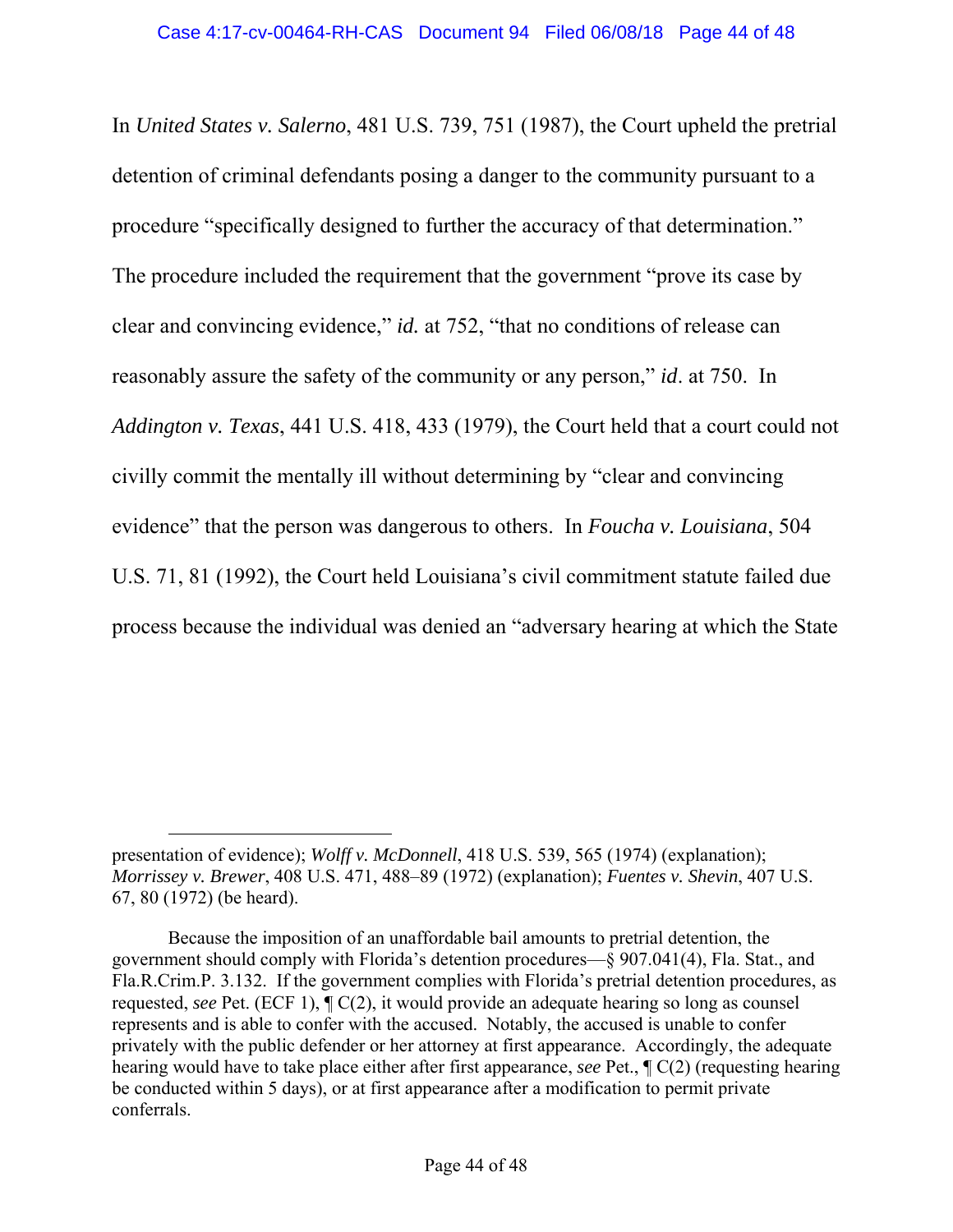#### Case 4:17-cv-00464-RH-CAS Document 94 Filed 06/08/18 Page 45 of 48

must prove by clear and convincing evidence that he is demonstrably dangerous to the community."43

The heightened procedural due process is appropriate here for several reasons. First, neither the accused nor the government has an interest in a court erroneously setting an unaffordable monetary bail that results in detention when less-restrictive conditions of release will suffice. *Addington*, 441 U.S. at 426 ("[T]he State has no interest in confining individuals involuntarily if they are not mentally ill or if they do not pose some danger to themselves or others."). Second, "[t]he individual should not be asked to share equally with society the risk of error when the possible injury to the individual is significantly greater than any possible harm to the state." *Id.*, at 427. The injury flowing from pretrial detention, *supra*, § II(E), p. 23, dwarfs the government's additional administrative burdens. Third, the least amount of monetary bail necessary to achieve the government's goal may be difficult to determine. *Heller*, 509 U.S. at 322 (1993) (ruling Kentucky's assignment of a higher burden of proof to the more difficult question of dangerously insane than intellectually disabled was a reasonable way to "equalize the risks of an erroneous determination" about commitment). Fourth, a full

<sup>43</sup> *Brangan v. Commonwealth*, 80 N.E.3d 949, 963 (Mass. 2017) (holding pretrial detention—whether ordered outright or imposed through an unaffordable bail—must pass heightened procedural due process).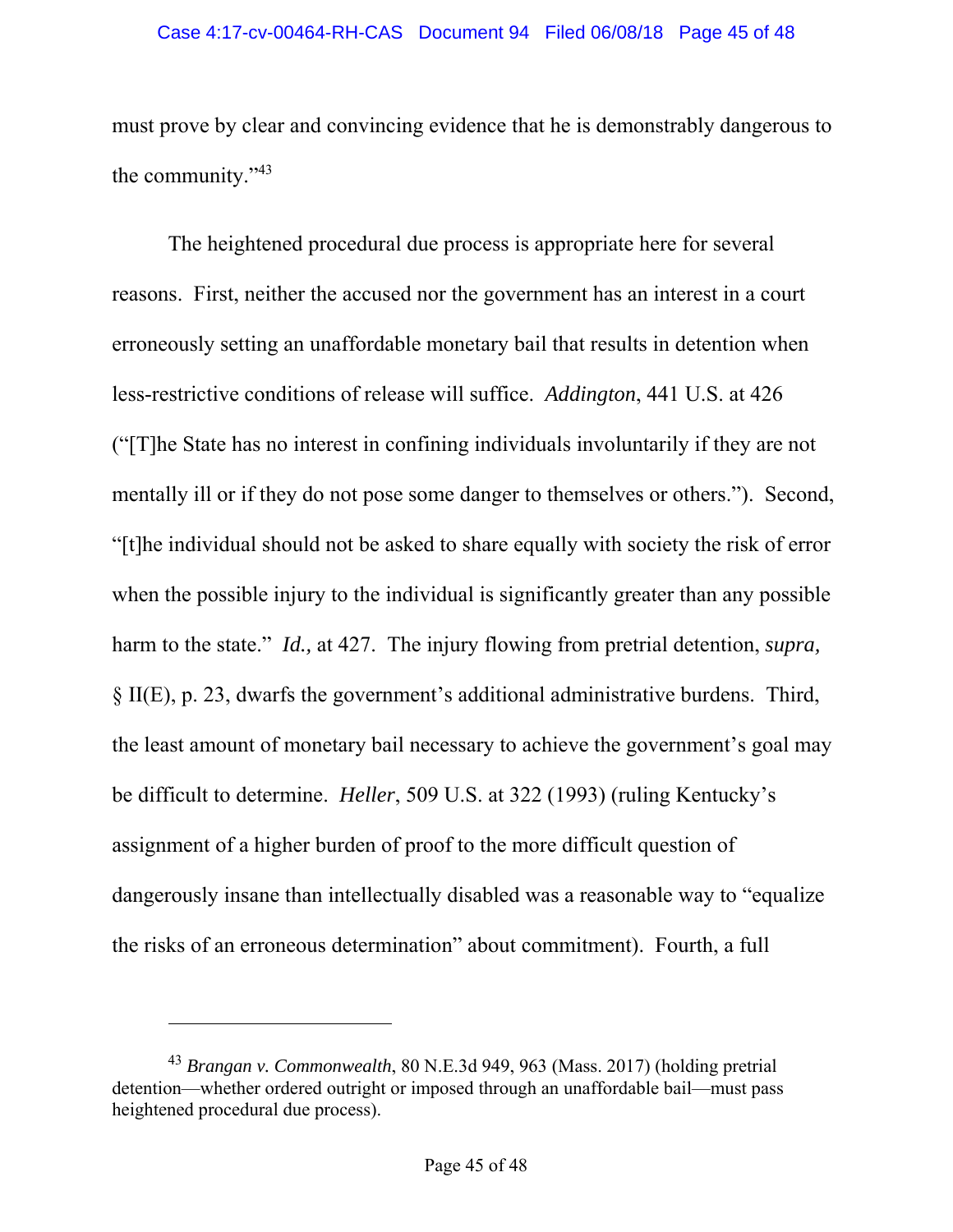examination of the government's justification for the monetary bail would better enable the court to finely tune the amount. "[P]robable value," *Mathews*, 424 U.S. at 335, exists in the accused being able to cross-examine any government witnesses and rebut its evidence.

The result dictates the procedure. Both a pretrial detention order and an unaffordable bail result in pretrial detention. Through each, the government deprives an accused of pretrial liberty. Consequently, the U.S. Constitution demands the state court determine the need for pretrial detention based on clear and convincing evidence—no matter the route.

## **3. Florida law, if followed, would require the state court to determine a need for detention based on clear proof.**

Florida law recognizes too that when a defendant has more than money, but her liberty, at stake, greater procedural due process is required to reduce "the risk of an erroneous" decision. *Mathews*, 424 U.S. at 335. Its heightened procedural safeguards limit significantly a state court's determination when the government seeks outright pretrial detention. § 907.041(4), Fla. Stat.; Fla. R. Crim. R. 3.132. The Petitioner asserts no current challenge to Florida's pretrial detention statue and rule. Instead, the present problem is that the state court routinely fails to follow these state pretrial detention procedures when imposing an unaffordable monetary.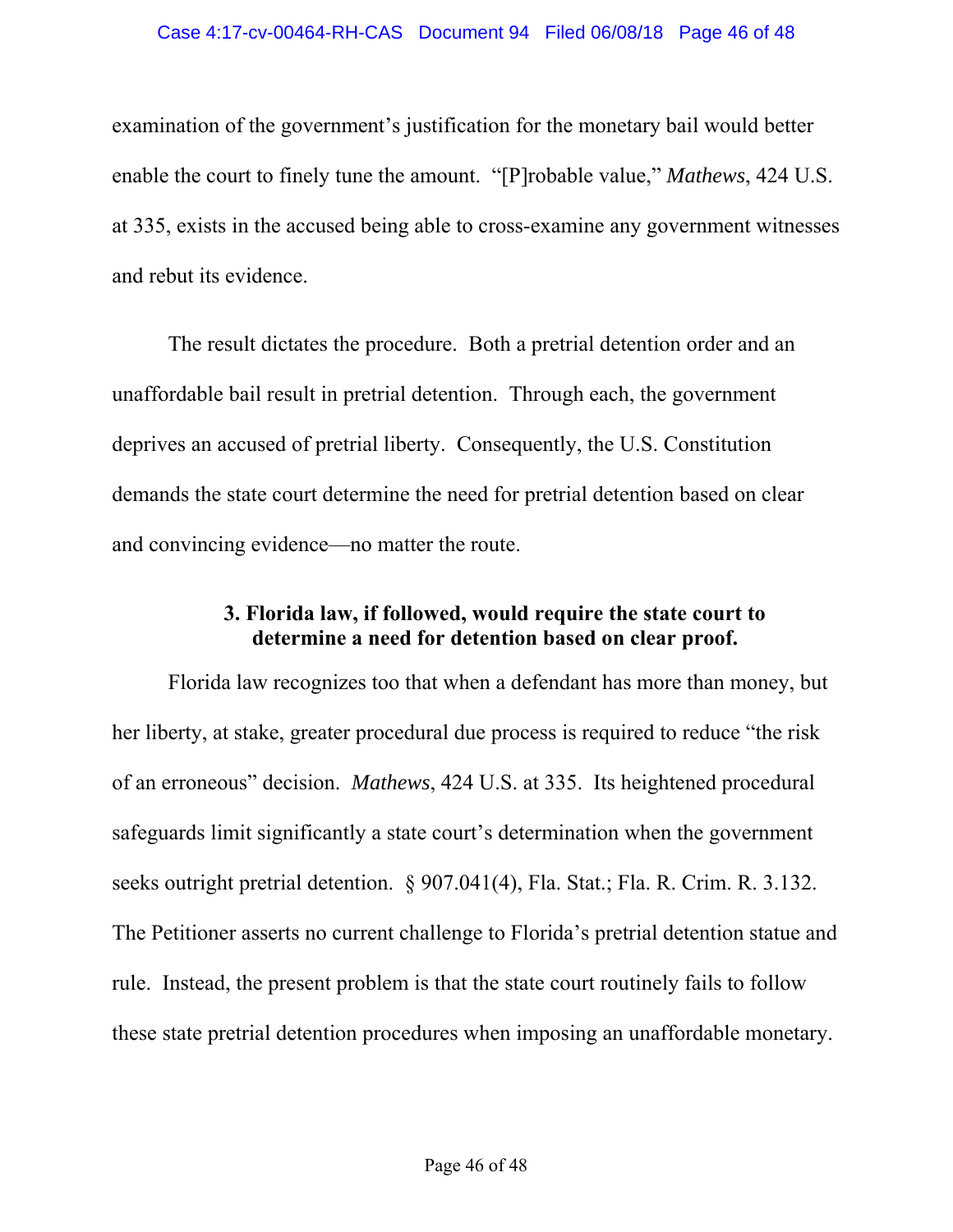### **4. Conclusion**

In Leon County, no reason suggests that state court determines unaffordable bail any differently than affordable bail. Indeed, the court does not appear to ever determine the need for the monetary bail based on clear and convincing evidence. *See supra,* §II(C)(2)(g), p.16. In this way, the government provides *none* of the procedural safeguards that the *Salerno* Court found "must attend" any order of pretrial detention. *Salerno*, 481 U.S. at 755. It effects pretrial detention through a procedure that does not constitutionally ensure the proper "degree of confidence," *Addington*, 441 U.S. at 423, to minimize the "risk of an erroneous deprivation," *Mathews*, 424 U.S. at 335. When the monetary bail is unaffordable and results in detention, this procedure violates the Fourteenth Amendment. Pet. (ECF 1),  $\P\P$  B(3), C(2)(iii).

### **V. CONCLUSION**

For nearly a half century, the inequities of the monetary bail system in Florida have been known. *In re Florida Rules of Criminal Procedure*, 272 So. 2d 65, 69-72 (Fla. 1972) (Ervin, J., dissenting) (describing the "inequities" of the "current discriminatory" money-bail system and favoring a rule that only permitted secured money bail as "a last resort" after the "judicial officer [gave] reasons" for rejecting alternatives). Nevertheless, detention in Leon County routinely continues to turn on whether the accused can afford the monetary bail, instead of whether the